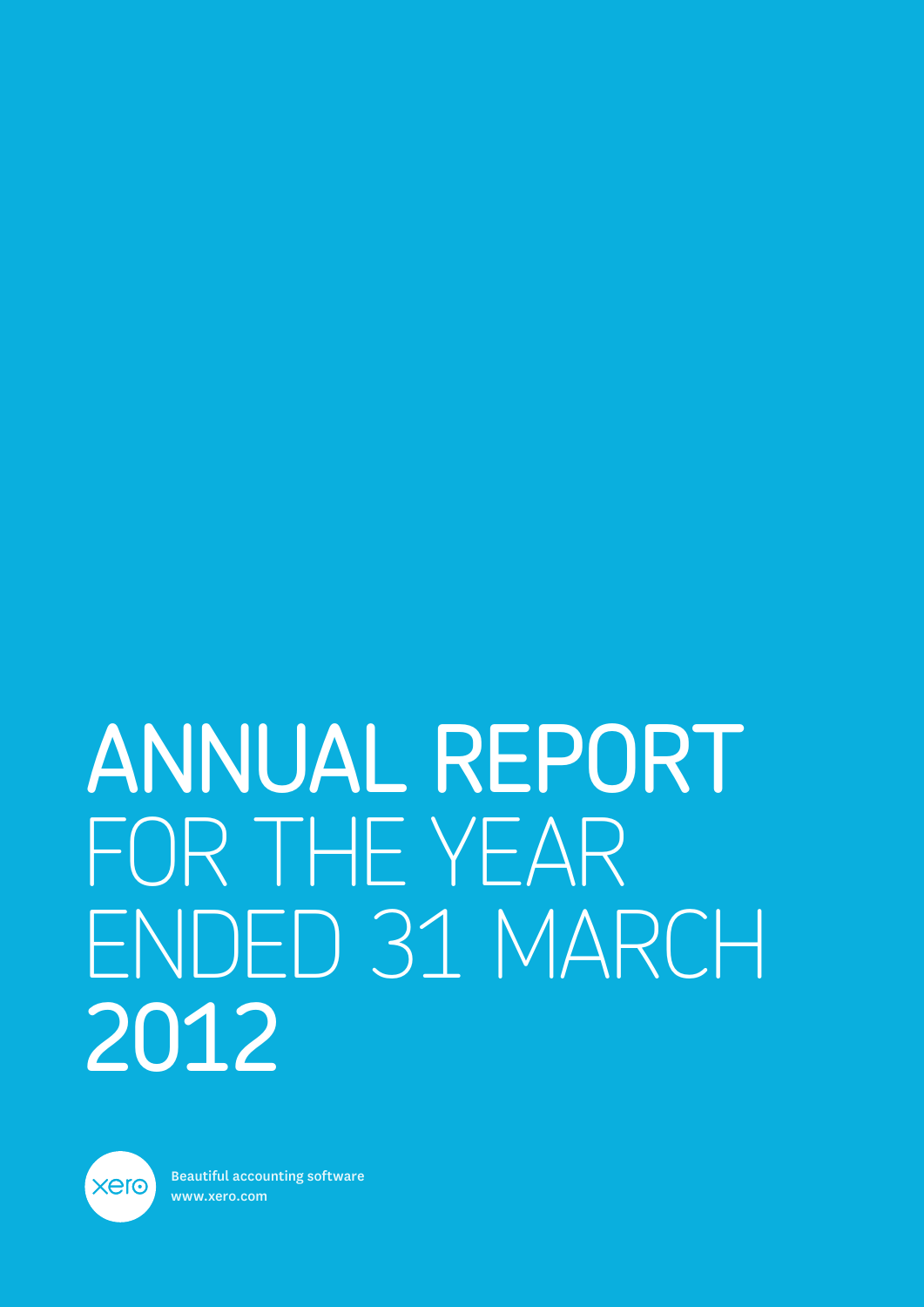

# XERO LIMITED ANNUAL REPORT **2012**

| Chairman's report                     | 1         |
|---------------------------------------|-----------|
| Chief Executive's report              | 2         |
| Income statements                     | 3         |
| Statements of comprehensive income    | 3         |
| Statements of changes in equity       | $4 - 5$   |
| Statements of financial position      | 6         |
| Statements of cash flows              |           |
| Notes to the financial statements     | $8 - 33$  |
| Auditors' report                      | 34        |
| Directors' responsibilities statement | 35        |
| Corporate governance                  | $35 - 36$ |
| <b>Disclosures</b>                    | $37 - 40$ |



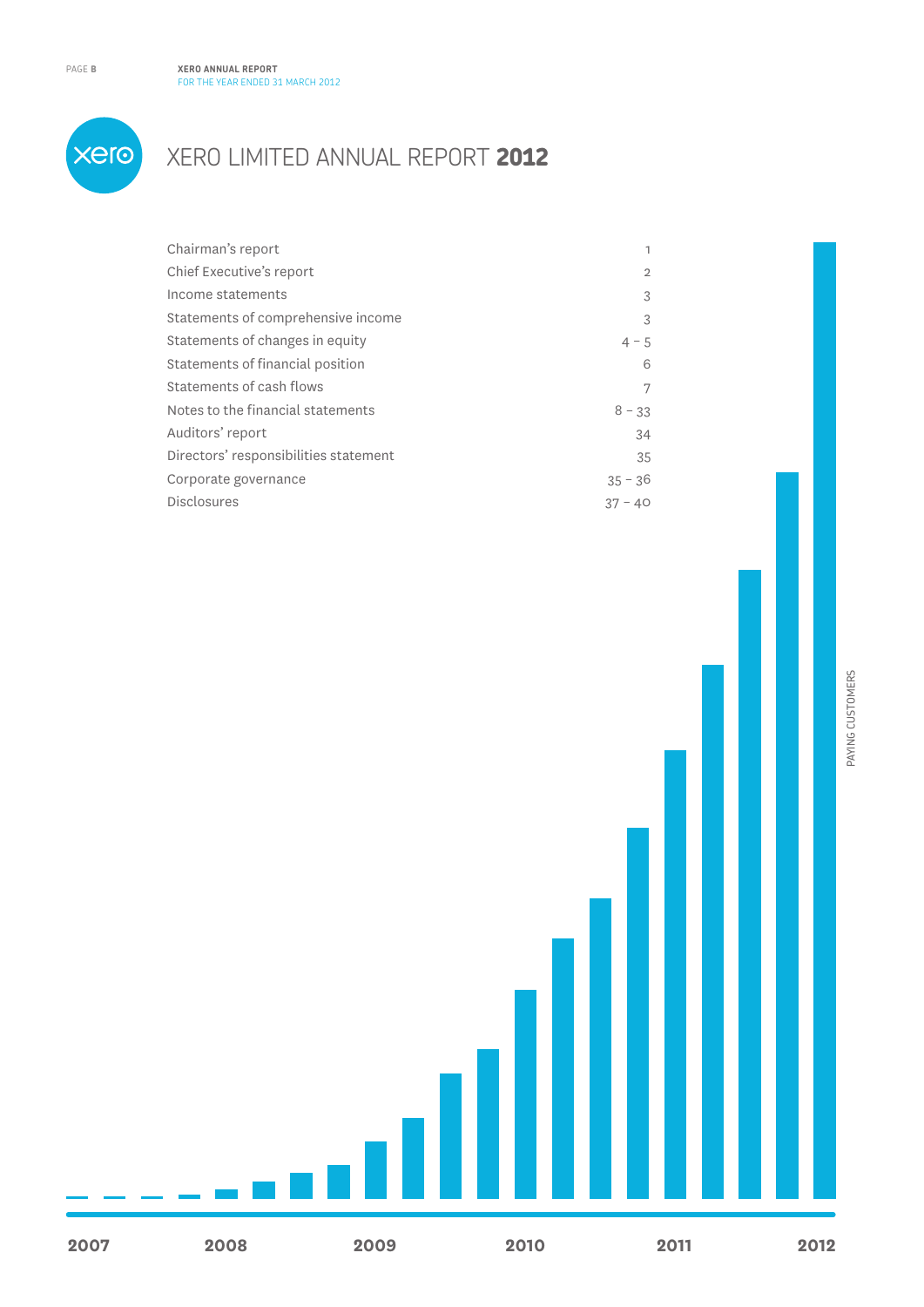# **CHAIRMAN'S REPORT**

It has been another year of outstanding growth for Xero. Building on the success of the business in New Zealand and validating this model in Australia, we've focused on rapidly scaling the business offshore.

Having invested in Xero at its Initial Public Offering and served as a Director and more recently (since November 2011) as Chairman, I'm proud of the way the Xero team is executing our strategy to be the global leader in online accounting for small businesses.

In line with our guidance given to the market in January 2012, the company more than doubled its revenue from \$9.3 million in the year ended 31 March 2011 to over \$19.3 million in the year ended 31 March 2012, with customer numbers increasing from 36,000 to more than 78,000.

Expansion in regions outside New Zealand was one of the main drivers behind the growth, resulting in 51% of the \$25.5 million annualised committed monthly revenue coming from offshore. Testimony to this was the naming of Xero as New Zealand's fastestgrowing exporter in the 2011 Deloitte Fast 50 Index.

As stated at the Xero Annual Meeting in July 2011, the Board is pursuing a growth agenda that provides the flexibility to pursue opportunities that create shareholder value, rather than short-term profitability.

To support accelerated growth in Australia, the United Kingdom and the United States, the company raised total capital of \$35.6 million in early 2012. This included a \$20 million private placement at \$2.75 per share, followed by a Share Purchase Plan (SPP) that raised \$15.6 million. The SPP enabled New Zealand-based shareholders to increase their holdings at the same price.

More than 50% of eligible shareholders participated in the SPP, investing on average more than \$10,500. This exceeded our expectations and was an endorsement of the company's current growth strategy.

Interest was also strong among the institutional and strategic investor community, prompting the company to facilitate an offmarket trade of \$5 million (to prevent further dilution, Xero founders and key staff divested a small portion of their shareholdings). The result is a significant strengthening of the share register with the addition of new investors, including co-founder of rival accounting software provider MYOB, Brad Schofer, Rangatira Limited, Milford Asset Management and US-based institutional investors Sophrosyne Capital LLC and Matrix Capital Management.

It is pleasing to have the confidence of such experienced investors, and that confidence has been reflected in the steady rise in the company's value.

As previously announced, former Chairman Phil Norman has tendered his resignation with effect from 26 July 2012. Having spent five years as founding Chairman of this fast-growing company, Phil believed it was an appropriate time to stand down. The Board would like to thank Phil for playing such an integral part in positioning Xero for future growth.

Xero co-founder Hamish Edwards also stepped down as a Director during the year. Hamish too has made a significant contribution to the success of the company, and the Board thanks him for his dedication. Hamish continues to advise Xero on product matters and business relationships with the accounting community.

The Board acknowledges our accounting partners, who have showed faith in Xero since the beginning and whom we continue to consult as we improve and further develop the application.

At the 2012 Annual Meeting the Board will be seeking approval to increase the Directors' remuneration pool to provide for the appointment of up to three new Directors, likely to be based in Xero's key offshore markets. In transitioning to the next growth phase the company is seeking to build on the current skill base by adding diversity and a broader geographic spread of members of the Board.

The coming year is shaping up to be another ground-breaking one. I am pleased to say that scaling the business so we gain traction in large overseas markets is going to plan. To maintain momentum the company must continue to invest in its internal infrastructure, systems and personnel around the globe, and this will result in continued losses for the year ending 31 March 2013.

I'm excited about the possibilities ahead and we will be working hard to keep hitting our milestones. You, our shareholders, play an important part – thank you for your continued support.

A Knowls

**Sam Knowles** Chairman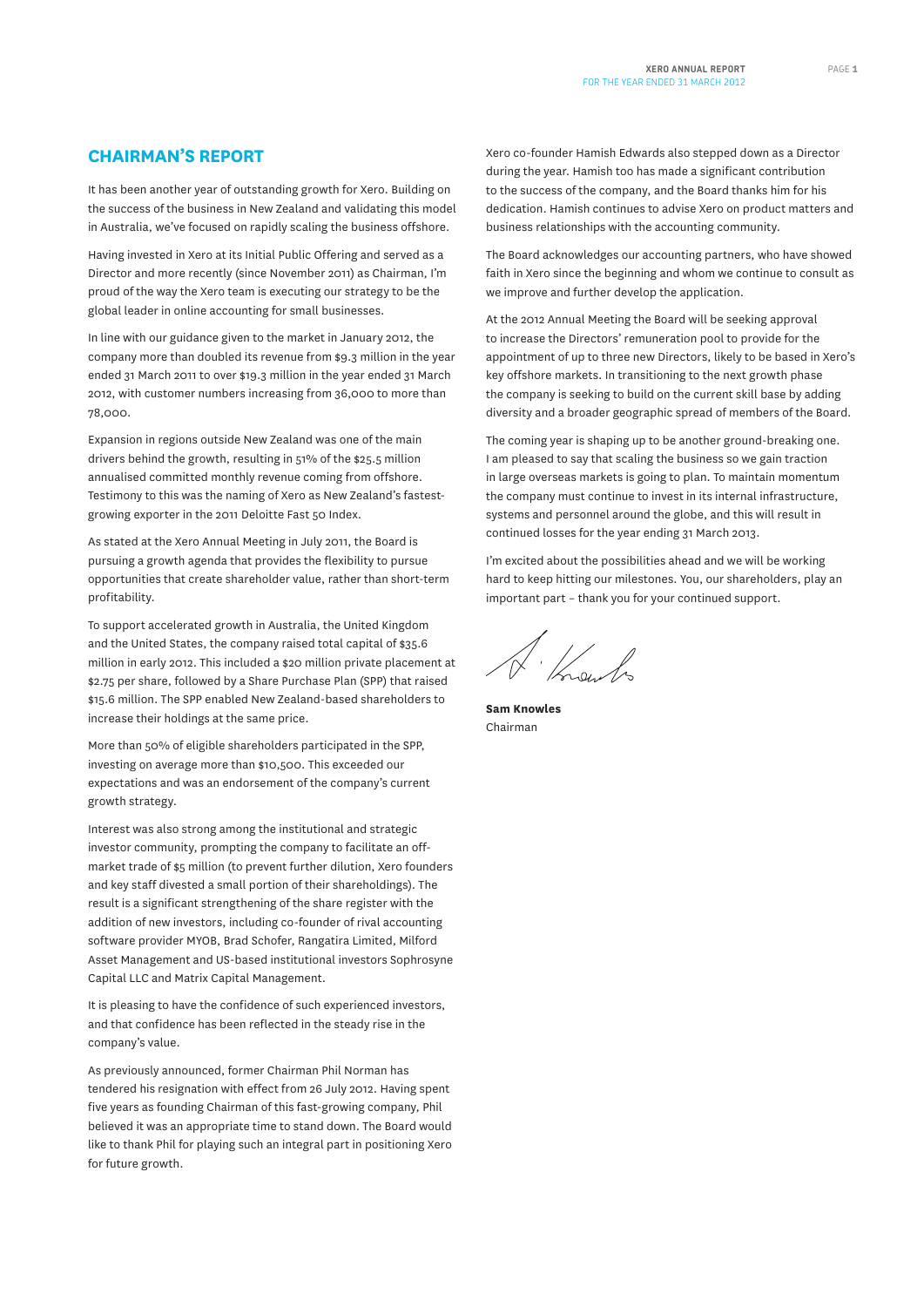# **CHIEF EXECUTIVE'S REPORT**

Looking back on 2011/12, our team has been proud to achieve a 107% increase in revenue while continuing to deliver new and enhanced features and operate a robust platform on which small businesses all over the world can rely.

It's the behind-the-scenes activities that provide the real story of the past year. We've made good progress in building a scalable infrastructure for long-term growth by:

- recruiting 81 new staff, taking the team to 194 people at 31 March, with 44 based offshore;
- opening three new offices, in Australia (Canberra), the UK (Milton Keynes) and the US (San Francisco) and moving into larger premises in Auckland, Wellington and Melbourne; and
- completing two acquisitions (Paycycle and Max Solutions Holdings Limited) and successfully integrating them into the business.

With more than 78,000 active customers and \$19 million in annual revenue, Xero is rapidly earning an international reputation as a leading vendor of global online accounting software.

- We've now processed \$100 billion in transactions, with more than \$20 billion of those in the last quarter.
- We acquired 42,000 new customers during the year. Our channel strategy is working: 3,600 accounting firms now have clients using Xero.
- Customer support enquiries have decreased by 30% on a per customer basis, reflecting the quality of our software, training and channel support.
- More than 80 solution partners have connected their solutions to Xero.

Xero's international business is starting to deliver, with offshore revenue increasing from \$3.4 million in 2010/11 to \$9 million in 2011/12.

In Australia, our Accounting Partner roadshows attracted thousands of accountants. Our Australian team has grown from 14 to 27 and customer numbers have almost tripled to 16,000.

In July 2011 we acquired Australian online payroll provider Paycycle for NZ\$1.9 million through a mixture of cash and shares. We expect to release an integrated payroll service in Australia in May, removing what has been a major impediment for our customers.

In the UK, online accounting is becoming increasingly accepted, and customer growth has accelerated with the availability of business banking feeds. Our sales and marketing team continues to expand to maximise the opportunities offered by this significant market.

We've made steady progress in entering the US since establishing our office in San Francisco and appointing a US President and well respected senior staff. Our strategy to connect with key influencers in the accounting software industry is working well.

Xero is fundamentally disrupting the accounting software industry by providing both small business and professional accountant tools on a single platform, with common data.

Traditionally, vendors have 'double dipped' by charging both accountants and small businesses for separate tools processing the same data. Our true partnering approach and 'Single Ledger' platform is transforming the way accountants work, enabling them to achieve significant productivity gains and save money. By providing them with the tools they need to run their businesses, we're also making it more likely that they'll use our products to manage their relationships with their clients.

The highly complex task of building tools that combine both business and accountant features requires an enormous investment of time and resources. It's clearly creating a barrier for new players, as we've yet to see smaller companies making the investment required to compete.

In January 2012 we expanded our portfolio even further with the \$6 million acquisition (through a mixture of cash and shares) of leading software developer Max Solutions Holdings Limited – the company behind WorkflowMax, an online job, time and invoice management solution. WorkflowMax is used by more than 1,500 businesses in 35 countries, and is now being used to provide an integrated practice management and tax solution for accountants.

The substantial growth in customer numbers, plus the integration of the newly acquired Paycycle and WorkflowMax applications, has involved a significant investment in design and implementation in scaling up the underlying service management and hosting infrastructure. We now have more than 50 servers across two data centres in the US and manage more than 50 terabytes of production data.

During the year we released more than 12 major software updates, adding new and extended features to the core Xero accounting system, Xero Personal and Xero Touch, our mobile application. We believe we're setting a benchmark in releasing high-quality and complex business software.

Our strong cash position, product innovation, focus on developing a channel of advisors, thriving ecosystem and five years of investment place Xero in a very strong position.

We'll continue to build the business to support customer acquisition in large overseas markets – and with a goal of gaining a million customers, we'll continue to invest in our internal infrastructure, systems and personnel around the globe.

At our core we're a team of passionate software people committed to responding to market opportunities more swiftly than our competitors. We truly believe that it's not the big that eat the small, but the fast that eat the slow. Our collective feet remain on the throttle!

Thank you to our staff, customers, partners and shareholders for your support in creating a significant global company.

 $RKQ$ 

**Rod Drury** Chief Executive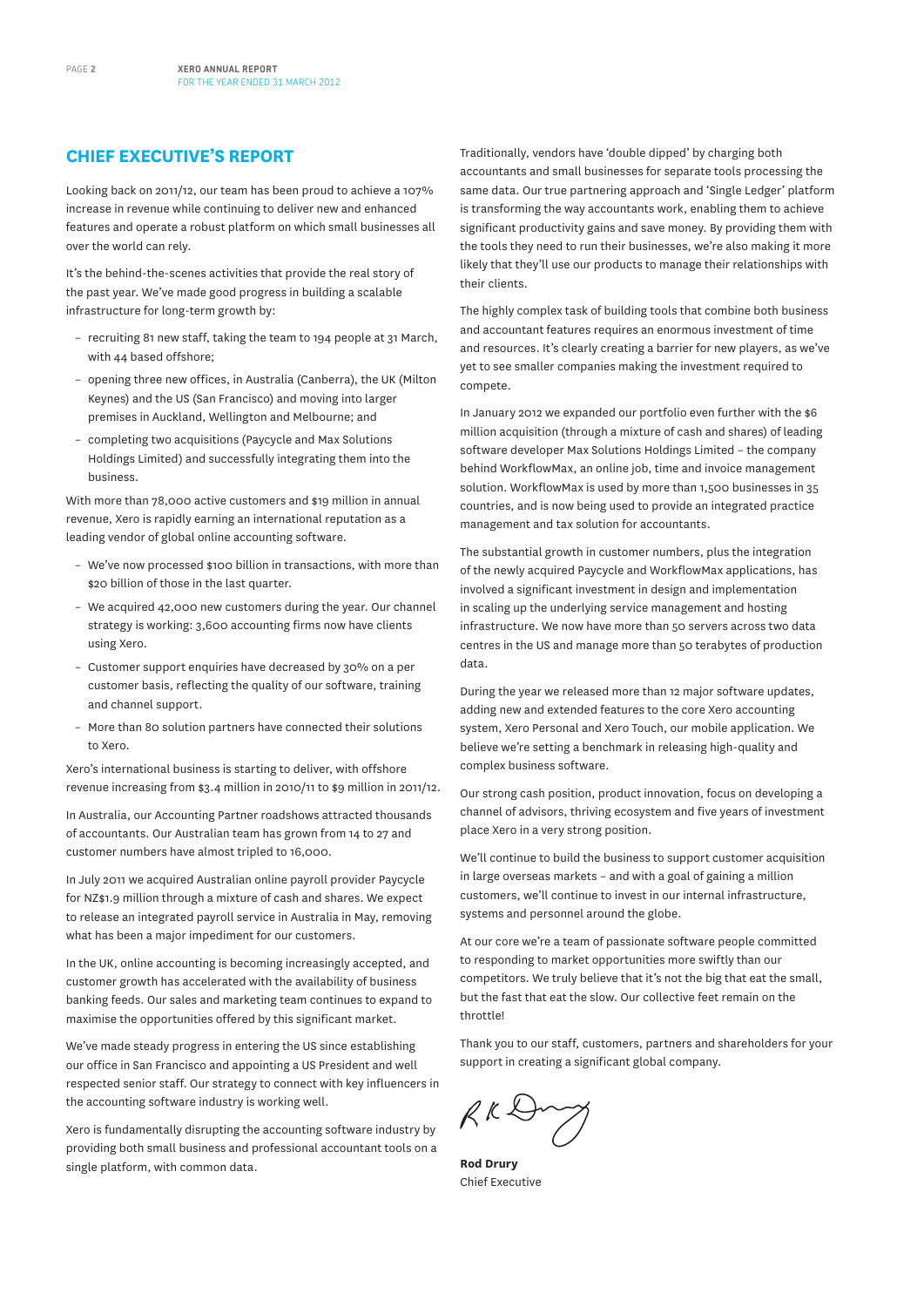| XERO LIMITED - INCOME STATEMENTS - FOR THE YEAR ENDED 31 MARCH 2012 |              |                                |                                |                                 |                                 |
|---------------------------------------------------------------------|--------------|--------------------------------|--------------------------------|---------------------------------|---------------------------------|
|                                                                     | <b>Notes</b> | Group<br>2012<br>$(s$ ooos $)$ | Group<br>2011<br>$(s$ ooos $)$ | Parent<br>2012<br>$(s$ ooos $)$ | Parent<br>2011<br>$(s$ ooos $)$ |
| Operating revenue                                                   | 4            | 19,370                         | 9,341                          | 15,186                          | 8,858                           |
| Other income                                                        | 4            | 401                            | 325                            | 427                             | 325                             |
| Total revenue & other income                                        |              | 19,771                         | 9,666                          | 15,613                          | 9,183                           |
| Operating expenses                                                  | 4            | 28,385                         | 18,017                         | 24,720                          | 17,655                          |
| Operating deficit                                                   |              | (8,614)                        | (8,351)                        | (9,107)                         | (8, 472)                        |
| Net interest income                                                 | 4            | 612                            | 880                            | 607                             | 878                             |
| Net operating loss before tax                                       |              | (8,002)                        | (7, 471)                       | (8,500)                         | (7,594)                         |
| Gain on investment in associate                                     | 11           | 170                            |                                | 178                             |                                 |
| Share of profit of associate                                        | 12           | 38                             | 10                             | $\overline{\phantom{a}}$        |                                 |
| Net loss before tax                                                 |              | (7, 794)                       | (7,461)                        | (8,322)                         | (7,594)                         |
| Income tax expense                                                  | 5            | (110)                          | (26)                           | $\overline{\phantom{0}}$        |                                 |
| Net loss after tax                                                  |              | (7,904)                        | (7, 487)                       | (8,322)                         | (7,594)                         |
| Net loss for the year attributable                                  |              |                                |                                |                                 |                                 |
| to the shareholders of the Company                                  |              | (7,904)                        | (7, 487)                       | (8,322)                         | (7,594)                         |
| Earnings per share                                                  |              |                                |                                |                                 |                                 |
| Basic & diluted loss per share                                      | 14           | (\$0.08)                       | (\$0.08)                       | (\$0.09)                        | (\$0.09)                        |

| XERO LIMITED - STATEMENTS OF COMPREHENSIVE INCOME - FOR THE YEAR ENDED 31 MARCH 2012 |                                |                                |                                 |                                 |
|--------------------------------------------------------------------------------------|--------------------------------|--------------------------------|---------------------------------|---------------------------------|
|                                                                                      | Group<br>2012<br>$(s$ ooos $)$ | Group<br>2011<br>$(s$ ooos $)$ | Parent<br>2012<br>$(s$ ooos $)$ | Parent<br>2011<br>$(s$ ooos $)$ |
| Net loss after tax                                                                   | (7,904)                        | (7, 487)                       | (8,322)                         | (7,594)                         |
| Other comprehensive income                                                           |                                |                                |                                 |                                 |
| Exchange difference on translation                                                   |                                |                                |                                 |                                 |
| of international subsidiaries                                                        | (39)                           | (53)                           |                                 |                                 |
| Total other comprehensive (expense)/                                                 |                                |                                |                                 |                                 |
| income for the year, net of tax                                                      | (39)                           | (53)                           |                                 |                                 |
| Total comprehensive loss for the year attributable                                   |                                |                                |                                 |                                 |
| to the shareholders of the Company                                                   | (7, 943)                       | (7,540)                        | (8,322)                         | (7,594)                         |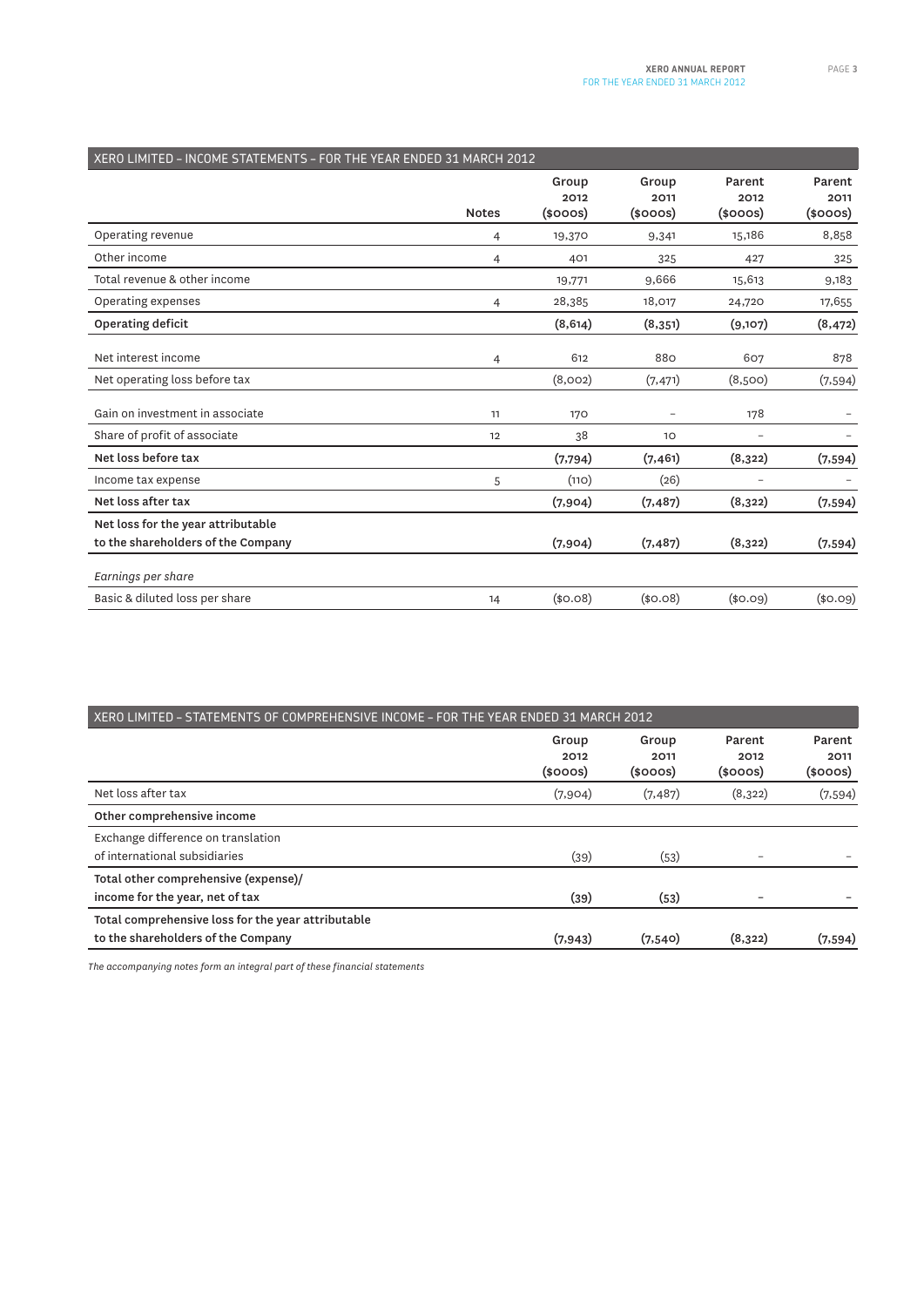# XERO LIMITED – STATEMENTS OF CHANGES IN EQUITY – FOR THE YEAR ENDED 31 MARCH 2012

|                                                           | <b>Notes</b> | Share<br>capital<br>(\$000S) | Treasury<br>stock<br>(\$000S) | Share-<br>based<br>payment<br>reserve<br>$(s$ ooos $)$ | Accumulated<br>losses<br>$(s$ ooos $)$ | Foreign<br>currency<br>translation<br>reserve<br>$(s$ ooos $)$ | Total<br>equity<br>$(s$ ooos $)$ |
|-----------------------------------------------------------|--------------|------------------------------|-------------------------------|--------------------------------------------------------|----------------------------------------|----------------------------------------------------------------|----------------------------------|
| Year ended 31 March 2012                                  |              |                              |                               |                                                        |                                        |                                                                |                                  |
|                                                           |              |                              |                               |                                                        |                                        |                                                                |                                  |
| Group                                                     |              |                              |                               |                                                        |                                        |                                                                |                                  |
| Balance at 1 April 2011                                   |              | 50,168                       | (1, 113)                      | 702                                                    | (28, 047)                              | (22)                                                           | 21,688                           |
| Net (loss) after tax                                      |              | $\overline{a}$               | $\overline{a}$                |                                                        | (7,904)                                | $\overline{a}$                                                 | (7,904)                          |
| Currency translation movements                            |              | $\overline{a}$               | $\overline{\phantom{a}}$      | $\qquad \qquad -$                                      |                                        | (39)                                                           | (39)                             |
| Total comprehensive income                                |              | -                            | $\qquad \qquad -$             |                                                        | (7,904)                                | (39)                                                           | (7, 943)                         |
| Transactions with owners:                                 |              |                              |                               |                                                        |                                        |                                                                |                                  |
|                                                           |              |                              |                               |                                                        |                                        |                                                                |                                  |
| Issue of ordinary shares (net of issue costs)             | 13           | 36,365                       | $\overline{\phantom{a}}$      | $\overline{\phantom{a}}$                               | $\overline{\phantom{0}}$               | $\overline{\phantom{0}}$                                       | 36,365                           |
| Issue of ordinary shares -<br>purchase of Paycycle assets | 11           | 1,294                        | (1, 294)                      | 512                                                    |                                        |                                                                | 512                              |
| Issue of ordinary shares - purchase                       |              |                              |                               |                                                        |                                        |                                                                |                                  |
| of Max Solutions Holdings Limited                         | 11           | 4,000                        | (4,000)                       | 407                                                    |                                        | $\overline{a}$                                                 | 407                              |
| Issue of ordinary shares under                            |              |                              |                               |                                                        |                                        |                                                                |                                  |
| employee restricted share plan                            | 21           | 1,424                        | (1, 424)                      |                                                        |                                        |                                                                |                                  |
| Vesting of ordinary shares in                             |              |                              |                               |                                                        |                                        |                                                                |                                  |
| employee restricted share plan                            |              |                              | 957                           | 262                                                    |                                        | $\overline{\phantom{a}}$                                       | 1,219                            |
| Balance as at 31 March 2012                               |              | 93,251                       | (6, 874)                      | 1,883                                                  | (35, 951)                              | (61)                                                           | 52,248                           |
|                                                           |              |                              |                               |                                                        |                                        |                                                                |                                  |
| Parent                                                    |              |                              |                               |                                                        |                                        |                                                                |                                  |
| Balance at 1 April 2011                                   |              | 50,168                       | (1, 113)                      | 702                                                    | (28, 105)                              | $\overline{\phantom{0}}$                                       | 21,652                           |
| Net (loss) after tax                                      |              | $\overline{a}$               |                               |                                                        | (8, 322)                               | $\overline{a}$                                                 | (8,322)                          |
| Total comprehensive income                                |              | $\overline{\phantom{0}}$     | $\overline{\phantom{a}}$      | $\overline{\phantom{a}}$                               | (8,322)                                | $\qquad \qquad -$                                              | (8,322)                          |
| Transactions with owners:                                 |              |                              |                               |                                                        |                                        |                                                                |                                  |
| Issue of ordinary shares (net of issue costs)             | 13           | 36,365                       | $\overline{a}$                | $\overline{a}$                                         | $\overline{\phantom{m}}$               | $\overline{\phantom{0}}$                                       | 36,365                           |
| Issue of ordinary shares -                                |              |                              |                               |                                                        |                                        |                                                                |                                  |
| purchase of Paycycle assets                               | 11           | 1,294                        | (1, 294)                      | 512                                                    |                                        |                                                                | 512                              |
| Issue of ordinary shares - purchase                       |              |                              |                               |                                                        |                                        |                                                                |                                  |
| of Max Solutions Holdings Limited                         | 11           | 4,000                        | (4,000)                       | 407                                                    | $\overline{\phantom{a}}$               | $\overline{\phantom{0}}$                                       | 407                              |
| Issue of ordinary shares under                            |              |                              |                               |                                                        |                                        |                                                                |                                  |
| employee restricted share plan                            | 21           | 1,424                        | (1, 424)                      | $\overline{a}$                                         | $\qquad \qquad -$                      | $\overline{\phantom{0}}$                                       |                                  |
| Vesting of ordinary shares in                             |              |                              |                               |                                                        |                                        |                                                                |                                  |
| employee restricted share plan                            |              |                              | 957                           | 262                                                    |                                        | $\overline{a}$                                                 | 1,219                            |
| Balance as at 31 March 2012                               |              | 93,251                       | (6, 874)                      | 1,883                                                  | (36, 427)                              | $\qquad \qquad -$                                              | 51,833                           |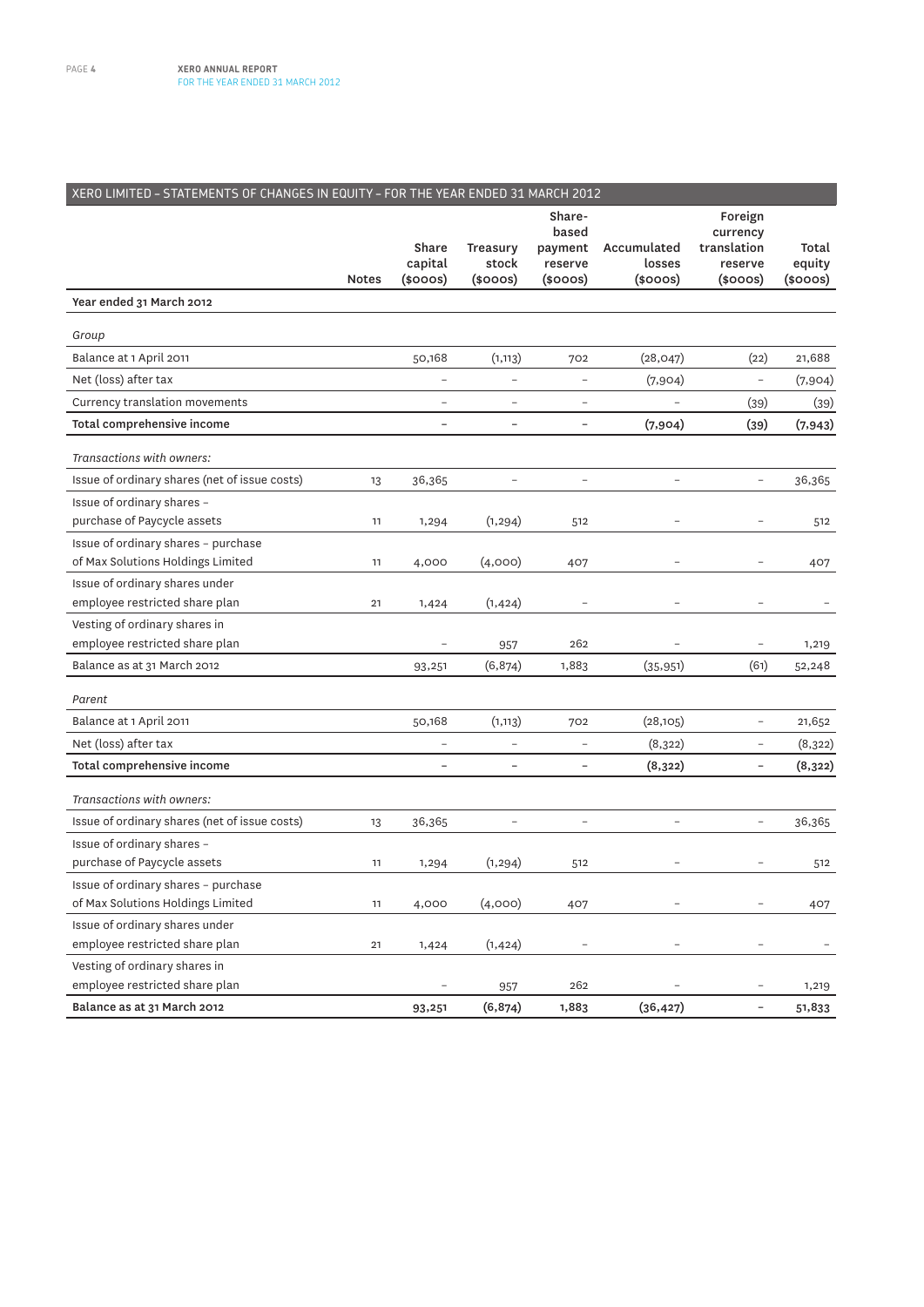| XERO LIMITED - STATEMENTS OF CHANGES IN EQUITY - FOR THE YEAR ENDED 31 MARCH 2012 |              |                                   |                                    |                                                        |                                        |                                                                |                                  |
|-----------------------------------------------------------------------------------|--------------|-----------------------------------|------------------------------------|--------------------------------------------------------|----------------------------------------|----------------------------------------------------------------|----------------------------------|
|                                                                                   | <b>Notes</b> | Share<br>capital<br>$(s$ ooos $)$ | Treasury<br>stock<br>$(s$ ooos $)$ | Share-<br>based<br>payment<br>reserve<br>$(s$ ooos $)$ | Accumulated<br>losses<br>$(s$ ooos $)$ | Foreign<br>currency<br>translation<br>reserve<br>$(s$ ooos $)$ | Total<br>equity<br>$(s$ ooos $)$ |
| Year ended 31 March 2011                                                          |              |                                   |                                    |                                                        |                                        |                                                                |                                  |
| Group                                                                             |              |                                   |                                    |                                                        |                                        |                                                                |                                  |
| Balance at 1 April 2010                                                           |              | 45,270                            | (738)                              | 371                                                    | (20, 560)                              | 31                                                             | 24,374                           |
| Net (loss) after tax                                                              |              |                                   |                                    | $\overline{\phantom{a}}$                               | (7, 487)                               | $\qquad \qquad -$                                              | (7, 487)                         |
| Currency translation movements                                                    |              | $\overline{a}$                    | Ĭ.                                 | $\overline{\phantom{0}}$                               |                                        | (53)                                                           | (53)                             |
| Total comprehensive income                                                        |              | $\overline{\phantom{a}}$          | $\qquad \qquad -$                  | $\overline{\phantom{a}}$                               | (7, 487)                               | (53)                                                           | (7,540)                          |
| Transactions with owners:                                                         |              |                                   |                                    |                                                        |                                        |                                                                |                                  |
| Issue of ordinary shares (net of issue costs)                                     | 13           | 4,040                             | $\overline{a}$                     | $\overline{\phantom{a}}$                               | $\overline{a}$                         | $\overline{a}$                                                 | 4,040                            |
| Issue of ordinary shares under employee<br>restricted share plan                  | 21           | 858                               | (858)                              | $\overline{\phantom{0}}$                               |                                        |                                                                |                                  |
| Vesting of ordinary shares in employee                                            |              |                                   |                                    |                                                        |                                        |                                                                |                                  |
| restricted share plan                                                             |              |                                   | 483                                | 331                                                    |                                        |                                                                | 814                              |
| Balance as at 31 March 2011                                                       |              | 50,168                            | (1, 113)                           | 702                                                    | (28, 047)                              | (22)                                                           | 21,688                           |
| Parent                                                                            |              |                                   |                                    |                                                        |                                        |                                                                |                                  |
| Balance at 1 April 2010                                                           |              | 45,270                            | (729)                              | 371                                                    | (20, 511)                              | $\overline{\phantom{0}}$                                       | 24,401                           |
| Net (loss) after tax                                                              |              |                                   | $\overline{a}$                     | $\overline{a}$                                         | (7,594)                                | $\qquad \qquad -$                                              | (7,594)                          |
| Total comprehensive income                                                        |              | $\overline{\phantom{0}}$          | L,                                 | $\overline{\phantom{0}}$                               | (7,594)                                | $\overline{\phantom{0}}$                                       | (7,594)                          |
| Transactions with owners:                                                         |              |                                   |                                    |                                                        |                                        |                                                                |                                  |
| Issue of ordinary shares (net of issue costs)                                     | 13           | 4,040                             | $\overline{\phantom{a}}$           | $\overline{\phantom{a}}$                               | $\overline{a}$                         | $\overline{\phantom{0}}$                                       | 4,040                            |
| Issue of ordinary shares under employee                                           |              |                                   |                                    |                                                        |                                        |                                                                |                                  |
| restricted share plan                                                             | 21           | 858                               | (858)                              |                                                        |                                        |                                                                |                                  |
| Vesting of ordinary shares in employee                                            |              |                                   |                                    |                                                        |                                        |                                                                |                                  |
| restricted share plan                                                             |              |                                   | 474                                | 331                                                    |                                        |                                                                | 805                              |
| Balance as at 31 March 2011                                                       |              | 50,168                            | (1, 113)                           | 702                                                    | (28, 105)                              | $\overline{a}$                                                 | 21,652                           |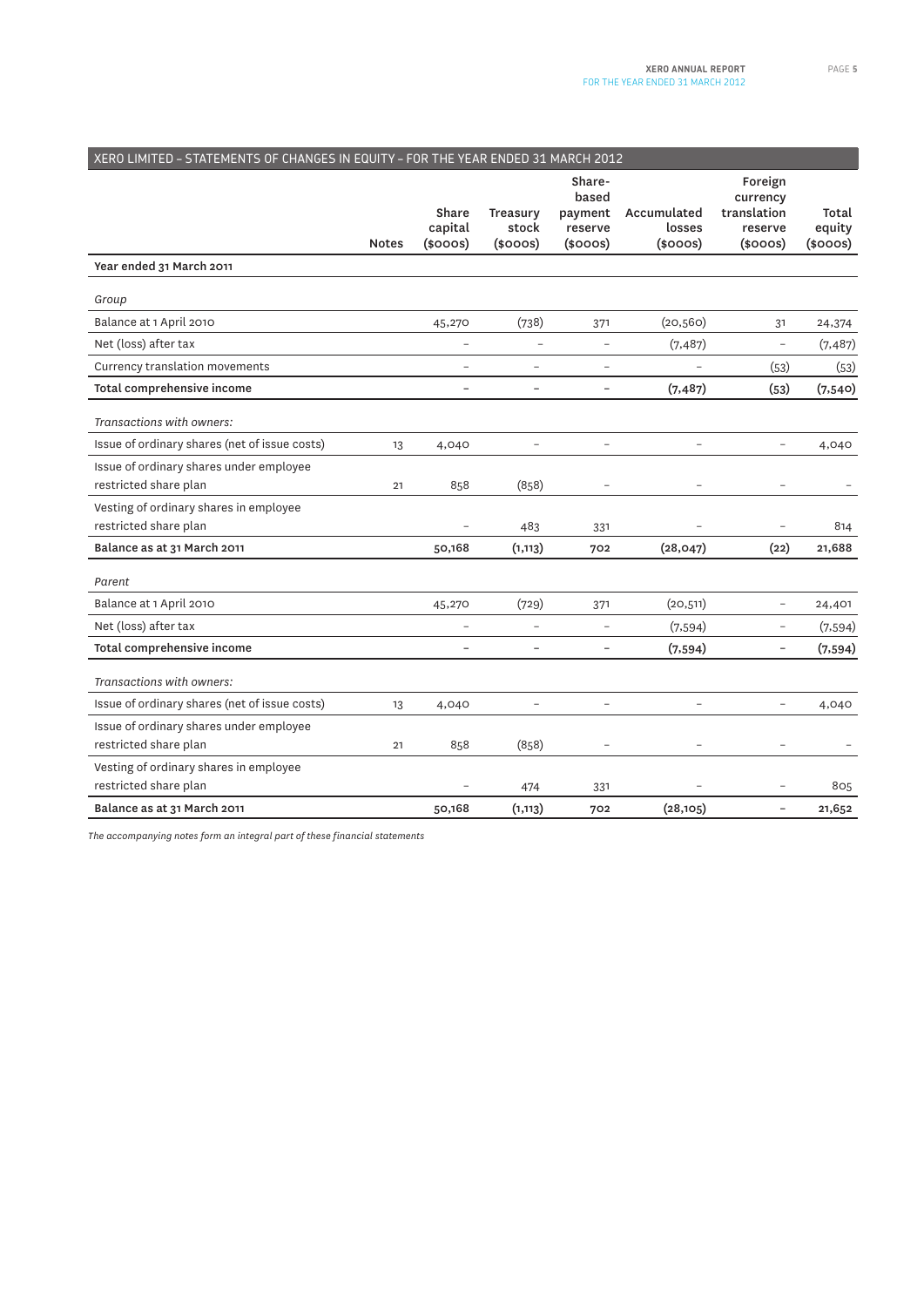| XERO LIMITED - STATEMENTS OF FINANCIAL POSITION - AS AT 31 MARCH 2012 |              |                          |                          |                    |                    |
|-----------------------------------------------------------------------|--------------|--------------------------|--------------------------|--------------------|--------------------|
|                                                                       |              | Group                    | Group                    | Parent             | Parent             |
|                                                                       | <b>Notes</b> | 2012<br>$(s$ ooos $)$    | 2011<br>$(s$ ooos $)$    | 2012<br>$(s$ ooos) | 2011<br>$(s$ ooos) |
| Assets                                                                |              |                          |                          |                    |                    |
| <b>Current assets</b>                                                 |              |                          |                          |                    |                    |
| Cash & cash equivalents                                               | 6            | 38,976                   | 16,922                   | 36,722             | 16,651             |
| Trade & other receivables                                             | 7            | 3,023                    | 1,503                    | 5,409              | 1,187              |
| Total current assets                                                  |              | 41,999                   | 18,425                   | 42,131             | 17,838             |
| Non-current assets                                                    |              |                          |                          |                    |                    |
| Property, plant & equipment                                           | 9            | 4,195                    | 466                      | 3,990              | 384                |
| Intangible assets                                                     | 10           | 10,260                   | 4,773                    | 8,033              | 4,741              |
| Investment in subsidiaries                                            | 11           | $\overline{\phantom{0}}$ | $\overline{\phantom{0}}$ | 2,638              | 262                |
| Investment in associate                                               | 12           | $\overline{\phantom{0}}$ | 207                      | $\overline{a}$     | 200                |
| Deferred tax benefit                                                  | 5            | 85                       | 35                       | $\overline{a}$     |                    |
| Trade & other receivables                                             | 7            | 1,234                    | 441                      | 1,169              | 423                |
| Total non-current assets                                              |              | 15,774                   | 5,922                    | 15,830             | 6,010              |
| <b>Total assets</b>                                                   |              | 57,773                   | 24,347                   | 57,961             | 23,848             |
| Liabilities                                                           |              |                          |                          |                    |                    |
| <b>Current liabilities</b>                                            |              |                          |                          |                    |                    |
| Trade & other payables                                                | 8            | 3,046                    | 1,538                    | 4,472              | 1,273              |
| Employee entitlements                                                 |              | 2,408                    | 1,060                    | 1,657              | 923                |
| Income tax                                                            | 5            | 71                       | 61                       | (1)                |                    |
| <b>Total current liabilities</b>                                      |              | 5,525                    | 2,659                    | 6,128              | 2,196              |
| <b>Total liabilities</b>                                              |              | 5,525                    | 2,659                    | 6,128              | 2,196              |
| Net assets                                                            |              | 52,248                   | 21,688                   | 51,833             | 21,652             |
| Equity                                                                |              |                          |                          |                    |                    |
| Share capital                                                         | 13           | 86,377                   | 49,055                   | 86,377             | 49,055             |
| Share based payment reserve                                           |              | 1,883                    | 702                      | 1,883              | 702                |
| <b>Accumulated losses</b>                                             |              | (35, 951)                | (28, 047)                | (36, 427)          | (28, 105)          |
| Foreign currency translation reserve                                  |              | (61)                     | (22)                     |                    |                    |
| Total equity                                                          |              | 52,248                   | 21,688                   | 51,833             | 21,652             |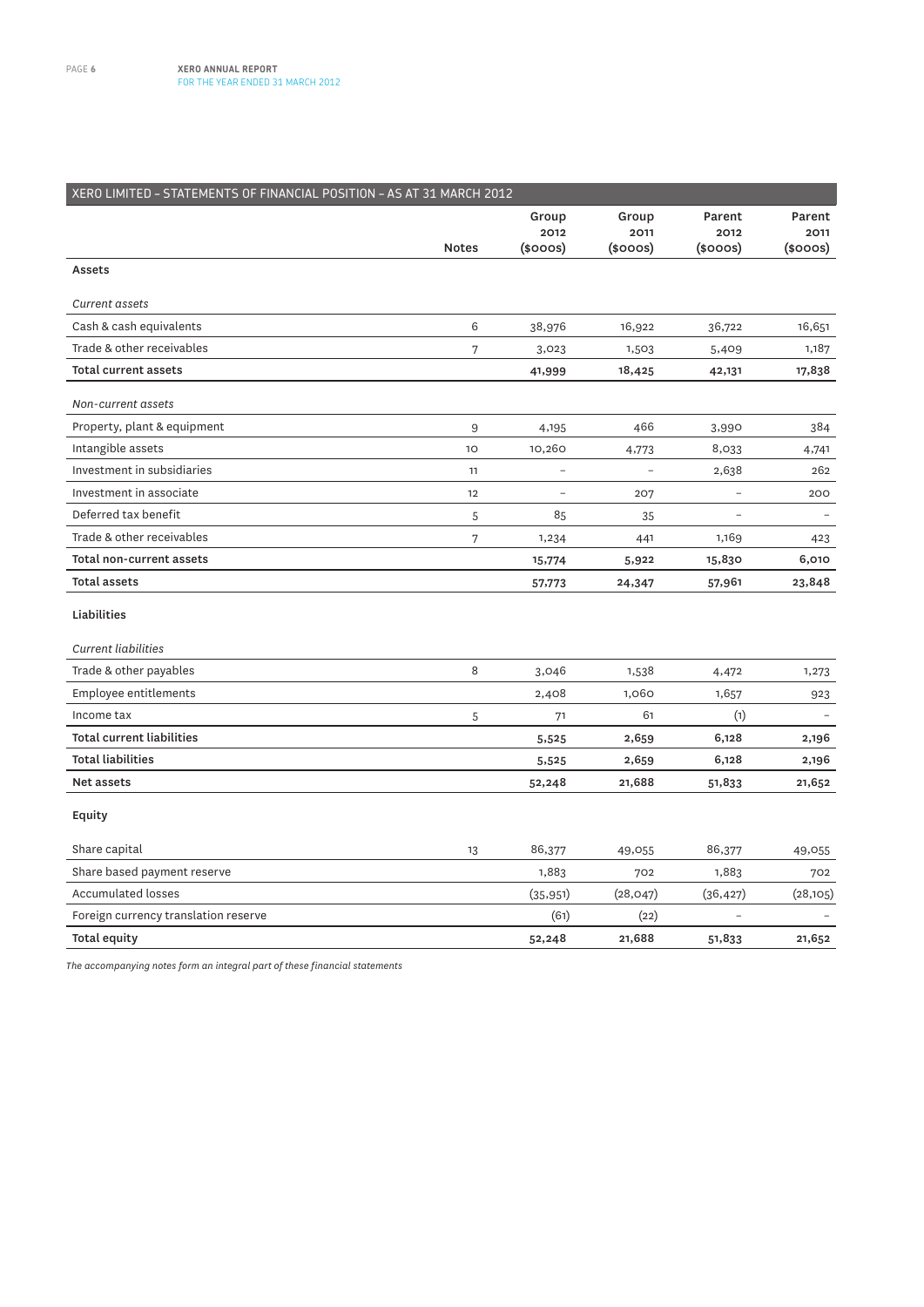| XERO LIMITED - STATEMENTS OF CASH FLOWS - FOR THE YEAR ENDED 31 MARCH 2012 |              |                           |                           |                                 |                            |
|----------------------------------------------------------------------------|--------------|---------------------------|---------------------------|---------------------------------|----------------------------|
|                                                                            | <b>Notes</b> | Group<br>2012<br>(\$000S) | Group<br>2011<br>(\$000S) | Parent<br>2012<br>$(s$ ooos $)$ | Parent<br>2011<br>(\$000S) |
| Operating activities                                                       |              |                           |                           |                                 |                            |
| Cash was provided from                                                     |              |                           |                           |                                 |                            |
| Receipts from customers                                                    |              | 18,560                    | 8,615                     | 14,774                          | 8,308                      |
| <b>GST</b> received                                                        |              |                           | 136                       |                                 | 39                         |
| Dividends received                                                         |              | 26                        | $\overline{\phantom{a}}$  | 26                              |                            |
| Other income                                                               |              | 283                       | 362                       | 283                             | 325                        |
| Interest received                                                          |              | 632                       | 898                       | 627                             | 896                        |
|                                                                            |              | 19,501                    | 10,011                    | 15,710                          | 9,568                      |
| Cash was applied to                                                        |              |                           |                           |                                 |                            |
| Payments to suppliers & employees                                          |              | (23, 379)                 | (15, 231)                 | (22, 217)                       | (14, 934)                  |
| GST paid                                                                   |              | (833)                     |                           | (329)                           |                            |
| Income tax paid                                                            |              | (150)                     |                           |                                 |                            |
|                                                                            |              | (24, 362)                 | (15, 231)                 | (22, 546)                       | (14, 934)                  |
| Net cash flows from operating activities                                   | 18           | (4, 861)                  | (5, 220)                  | (6,836)                         | (5,366)                    |
| Investing activities                                                       |              |                           |                           |                                 |                            |
| Cash was provided from                                                     |              |                           |                           |                                 |                            |
| Cash acquired on acquisition of subsidiary                                 | 11           | 259                       | $\overline{\phantom{m}}$  |                                 |                            |
|                                                                            |              | 259                       | $\overline{\phantom{a}}$  | $\overline{\phantom{a}}$        |                            |
| Cash was applied to                                                        |              |                           |                           |                                 |                            |
| Purchase of property, plant & equipment                                    |              | (3,963)                   | (307)                     | (3,777)                         | (237)                      |
| Capitalised development costs                                              |              | (3, 519)                  | (2,752)                   | (3,499)                         | (2,747)                    |
| Intangible assets                                                          |              | (37)                      | (18)                      | (38)                            | (8)                        |
| Other assets                                                               |              | (299)                     | (18)                      | (253)                           |                            |
| Investment in associate                                                    |              |                           | (200)                     |                                 | (200)                      |
| Investment in subsidiary                                                   |              | (1,000)                   | $\overline{\phantom{a}}$  | (1,000)                         | (67)                       |
|                                                                            |              | (8, 818)                  | (3, 295)                  | (8, 567)                        | (3, 259)                   |
| Net cash flows from investing activities                                   |              | (8, 559)                  | (3, 295)                  | (8, 567)                        | (3, 259)                   |
| <b>Financing activities</b>                                                |              |                           |                           |                                 |                            |
| Cash was provided from                                                     |              |                           |                           |                                 |                            |
| Director's loan                                                            |              | 100                       |                           | 100                             |                            |
| Repayment of other loans                                                   |              | 100                       |                           | 100                             |                            |
| Share issue                                                                |              | 35,638                    | 4,000                     | 35,638                          | 4,000                      |
|                                                                            |              | 35,838                    | 4,000                     | 35,838                          | 4,000                      |
| Cash was applied to                                                        |              |                           |                           |                                 |                            |
| (Cost)/refund of share issue                                               |              | (364)                     | 40                        | (364)                           | 40                         |
| Net cash flows from financing activities                                   |              | 35,474                    | 4,040                     | 35,474                          | 4,040                      |
| Net increase/(decrease) in cash held                                       |              | 22,054                    | (4, 475)                  | 20,071                          | (4, 585)                   |
| Foreign currency translation adjustment                                    |              |                           |                           |                                 |                            |
| Cash & cash equivalents at beginning of the year                           | 6            | 16,922                    | 21,397                    | 16,651                          | 21,236                     |
| Cash & cash equivalents at end of the year                                 | 6            | 38,976                    | 16,922                    | 36,722                          | 16,651                     |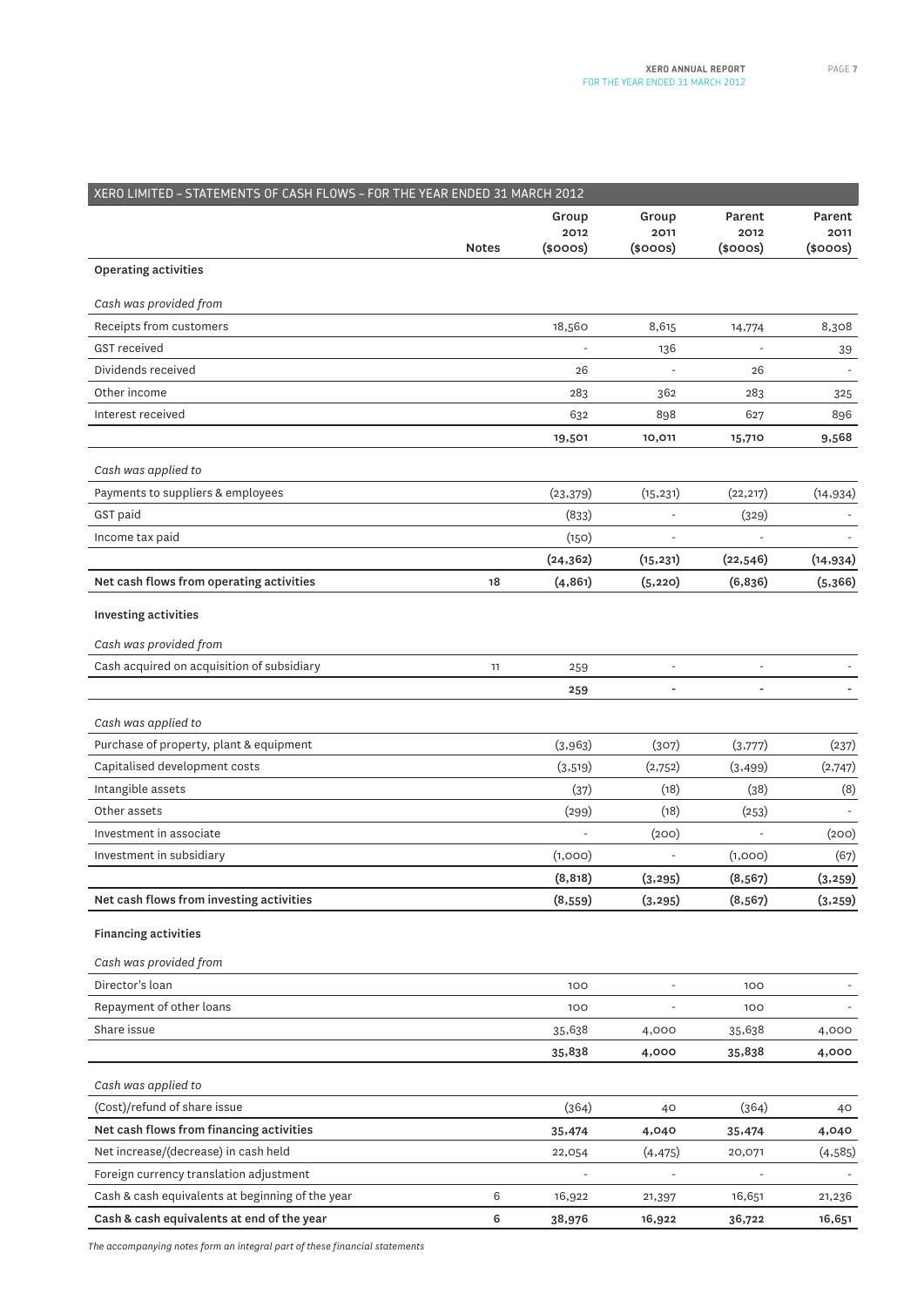# **NOTES TO THE FINANCIAL STATEMENTS**

### **1. CORPORATE INFORMATION**

Xero Limited is a limited liability company, domiciled and incorporated in New Zealand and registered under the New Zealand Companies Act 1993. The registered office of the Company is 3 Market Lane, Wellington 6011, New Zealand.

The financial statements presented are for Xero Limited (the "Company") and its subsidiaries comprising Xero (UK) Limited, Xero Pty Limited (Australia), Xero Inc (United States), Xero Trustee Limited, Max Solutions Holdings Limited ("MSHL") and Max Solutions Limited (together "the Group") for the year ended 31 March 2012.

Xero Limited is an issuer for the purposes of the Financial Reporting Act 1993.

The consolidated financial statements of the Group for the year ended 31 March 2012 were authorised for issue in accordance with a resolution of the Directors on 24 May 2012.

The Group's principal activity is the provision of a platform for online accounting and business services to small businesses.

### **2. SUMMARY OF SIGNIFICANT ACCOUNTING POLICIES**

(a) Basis of preparation The financial statements have been prepared in accordance with New Zealand generally accepted accounting practice. They comply with New Zealand Equivalents to International Financial Reporting Standards ("NZ IFRS"), and other applicable Financial Reporting Standards, as appropriate for profit–oriented entities. The financial statements comply with International Financial Reporting Standards ("IFRS").

The financial statements have been prepared in accordance with the requirements of the Financial Reporting Act 1993 and Companies Act 1993.

The Company and Group are profit–oriented companies for financial reporting purposes.

The consolidated financial statements have been prepared using the historical cost convention.

The preparation of financial statements requires management to make judgements, estimates and assumptions that affect the application of accounting policies and the reported amounts of assets, liabilities, income and expenses. The areas involving a higher degree of judgement or complexity, or areas where assumptions and estimates are significant to the consolidated financial statements, are disclosed in Note 3.

(b) Changes in accounting policy & disclosures The accounting policies adopted are consistent with those of the previous year.

(c) Basis of consolidation Subsidiaries are all entities over which the Group has the power to govern the financial and operating policies generally accompanying a shareholding of more than one half of the voting rights. Subsidiaries are fully consolidated from the date on which control is transferred to the Group. They are de–consolidated from the date that control ceases. The acquisition method of accounting is used to account for the acquisition of subsidiaries by the Group. The consideration transferred for an acquisition is measured as the fair value of the assets given, equity

instruments issued and liabilities incurred or assumed at the date of exchange. Costs directly attributable to the acquisition are expensed in the Income Statement. Inter–company transactions, balances and unrealised gains on transactions between Group companies are eliminated. Unrealised losses are also eliminated. Accounting policies of subsidiaries are consistent with the policies adopted by the Group.

(d) Associates Associates are all entities over which the Group has significant influence but not control. Investments in associates are accounted for using the equity method of accounting and are initially recognised at cost.

The Group's share of its associates' post–acquisition profits or losses is recognised in the Income Statement, and its share of post acquisition movements in other comprehensive income is recognised in other comprehensive income. The cumulative post– acquisition movements are adjusted against the carrying amount of the investment. When the Group's share of losses in an associate equals or exceeds its interest in the associate, including any other unsecured receivables, the Group does not recognise further losses, unless it has incurred obligations or made payments on behalf of the associate.

Unrealised gains on transactions between the Group and its associates are eliminated to the extent of the Group's interest in the associates. Unrealised losses are also eliminated unless the transaction provides evidence of an impairment of the asset transferred. Accounting policies of associates have been changed where necessary to ensure consistency with the policies adopted by the Group.

(e) Revenue Revenue in relation to subscriptions and training is recognised to the extent that it is probable that the economic benefits will flow to the Group and the revenue can be reliably measured. Revenue is recorded net of GST and discounts and after eliminating sales within the Group. The following specific recognition criteria must also be met before revenue is recognised:

*Services* – Revenue is recognised in the accounting period in which the service is rendered. Consideration received prior to the service being rendered is recognised in the Statement of Financial Position as income in advance and included within trade and other payables. Revenue for which services have been rendered but invoices have not been issued is recognised within the Income Statement and in the Statement of Financial Position as accrued income within trade and other receivables.

*Interest* – Interest income is recognised on an accruals basis using the effective interest rate method.

*Government grants* – Government grants are recognised at their fair value where there is reasonable assurance that the grants will be received and all attaching conditions will be complied with. When a grant relates to an expense item, it is recognised as income over the period necessary to match the grant on a systematic basis to the costs that it is intended to compensate.

(f) Income tax Income tax expense comprises current and deferred tax. Income tax expense is recognised in the Income Statement except to the extent that it relates to items recognised directly in equity, in which case it is recognised in other Comprehensive Income and equity.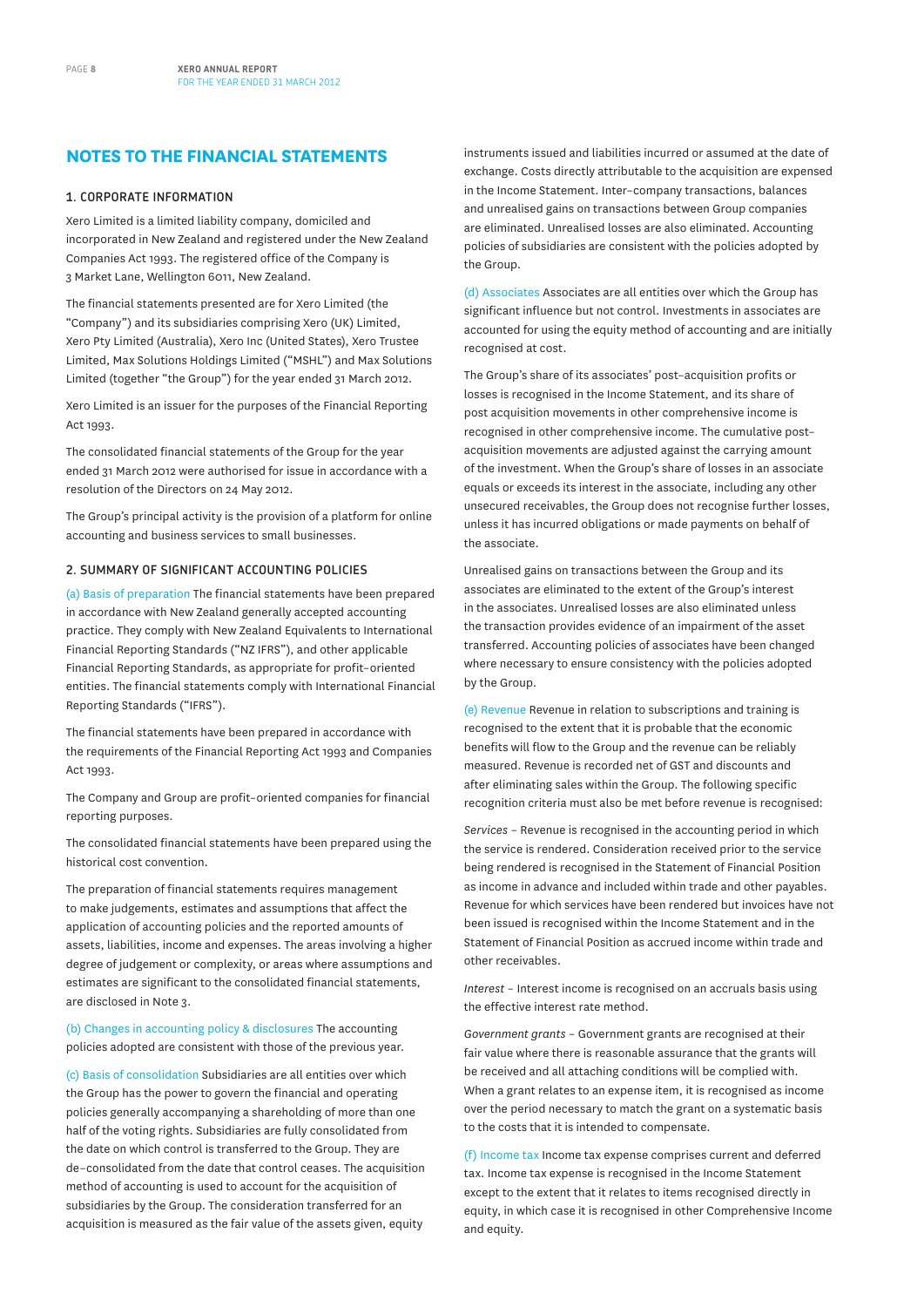Current tax is the expected tax payable on the taxable income for the year, using tax rates enacted or substantially enacted at the reporting date, and any adjustment to tax payable in respect of previous years.

Deferred tax is recognised, using the liability method, on temporary differences arising between the tax bases of assets and liabilities and their carrying amounts in the consolidated financial statements. Deferred income tax is determined using tax rates (and laws) that have been enacted or substantially enacted by the reporting date and are expected to apply when the related deferred income tax asset is realised or the deferred income tax liability is settled.

A deferred tax asset is recognised to the extent that it is probable that future taxable profits will be available against which temporary differences can be utilised. Deferred tax assets are reviewed at each reporting date and are reduced to the extent that it is no longer probable that the related benefits will be realised. As permitted by NZIAS 12: Income Taxes, deferred tax assets in relation to tax losses have been recognised to the extent of the Group's deferred tax liabilities.

Deferred income tax is provided on temporary differences arising on investments in subsidiaries and associates, except for deferred income tax liabilities where the timing of the reversal of the temporary difference is controlled by the Group and it is probable that the temporary difference will not reverse in the foreseeable future.

Deferred income tax assets and liabilities are offset when there is a legally enforceable right to offset current tax assets against current tax liabilities and when the deferred income tax assets and liabilities relate to income tax levied by the same taxation authority on either the same taxable entity or different entities where there is an intention to settle the balance on a net basis.

(g) GST The Income Statements and the Statements of Cash Flows have been prepared so that all components are stated exclusive of GST, except where GST is not recoverable. All items in the Statement of Financial Position are stated net of GST with the exception of receivables and payables, which include GST invoiced.

Commitments and contingencies are disclosed net of the amount of GST recoverable from, or payable to, the taxation authority.

(h) Foreign currency translation Items included in the financial statements of each of the Group's entities are measured using the currency of the primary economic environment in which the entity operates ("the functional currency"). The consolidated financial statements are presented in New Zealand dollars (\$), which is the Company's functional currency. Foreign currency transactions are translated into the functional currency using the exchange rates prevailing at the dates of the transactions. Foreign exchange gains and losses resulting from the settlement of such transactions and from the translation at year–end exchange rates of monetary assets and liabilities denominated in foreign currencies are recognised in the Income Statement. Foreign exchange gains and losses are presented in the Income Statement within operating expenses.

The Group translates the results of its foreign operations from their functional currencies to the presentation currency of the Group using the closing exchange rate at balance date for assets and liabilities and the average monthly exchange rates for income and expenses.

The difference arising from translation of the Statement of Financial Position at closing rate and the Income Statement at average rate is recorded within the foreign currency translation reserve.

(i) Property, plant & equipment Property, plant and equipment are stated at historical cost less depreciation. Historical cost includes expenditure that is directly attributable to the acquisition of the items.

Depreciation on assets is calculated using the straight–line method to allocate their costs to their residual values over their estimated useful lives, as follows:

| Leasehold improvements | Terms of lease |
|------------------------|----------------|
| Motor vehicles         | $3 - 4$ years  |
| Furniture & equipment  | 1-7 years      |
| Computer equipment     | $2-3$ years    |

The assets' residual values and useful lives are reviewed and adjusted if appropriate at each balance date.

An asset's carrying amount is written down immediately to its recoverable amount if the asset's carrying amount is greater than its estimated recoverable amount.

Gains and losses on disposals are determined by comparing proceeds with carrying amounts, and are recognised in the Income Statement.

### (j) Intangible assets

(I) Research costs are expensed as incurred.

Costs associated with maintaining internal computer software programs are recognised as an expense as incurred. Costs that are directly associated with the development of the software products controlled by the Group are recognised as intangible assets where the following criteria are met:

- it is technically feasible to complete the software product so that it will be available for use;
- management intends to complete the software product and use or sell it;
- there is an ability to use or sell the software product;
- it can be demonstrated how the software product will generate probable future economic benefits;
- adequate technical, financial and other resources to complete the development and to use or sell the software product are available; and
- the expenditure attributable to the software product during its development can be reliably measured.

Directly attributable costs that are capitalised as part of the capitalised software development costs include the software development employee costs. Other development expenditures that do not meet these criteria are recognised as expenses as incurred. Development costs previously recognised as expenses are not recognised as assets in a subsequent period. Computer software development costs recognised as assets are amortised over their estimated useful lives.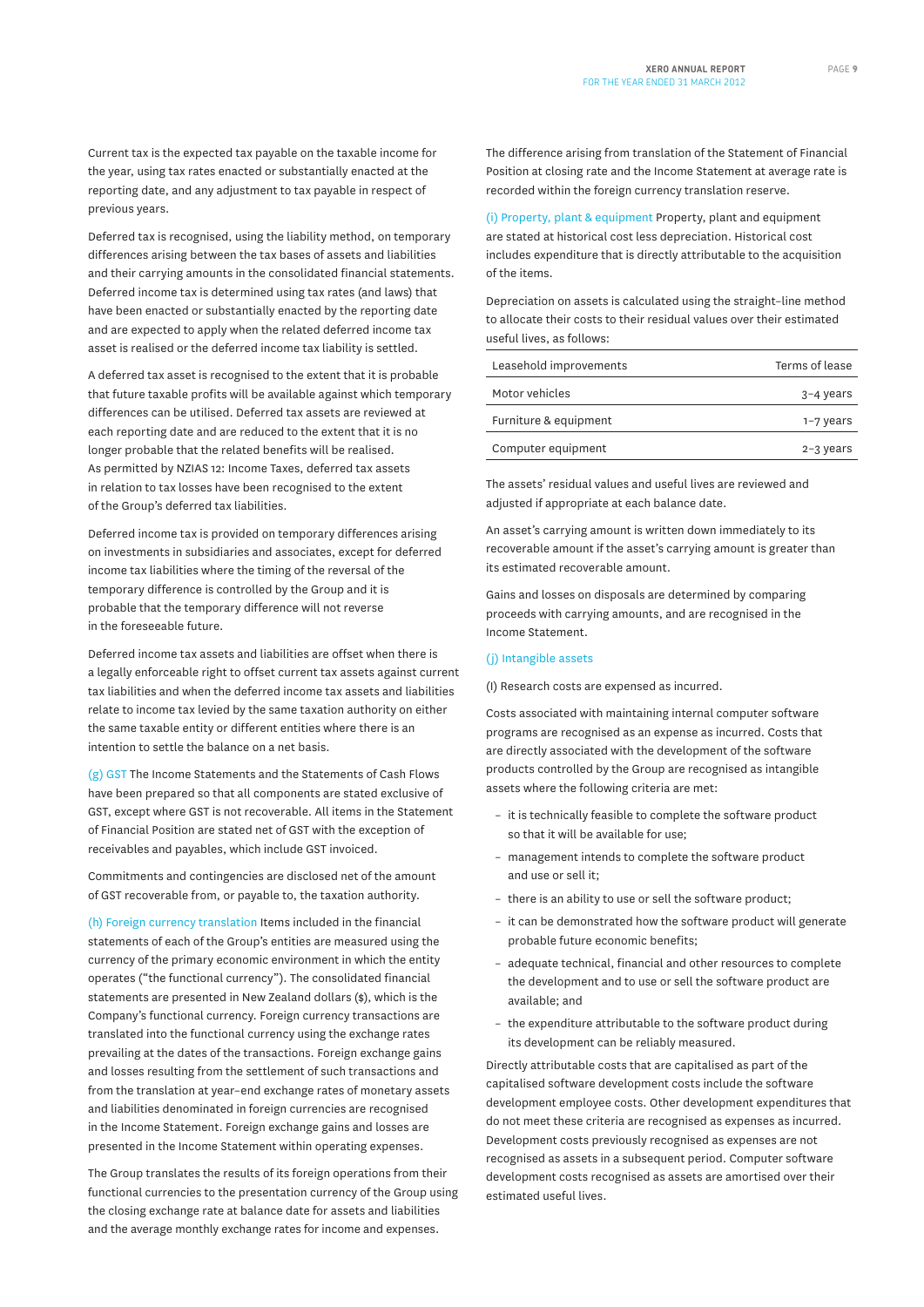### **2. SUMMARY OF SIGNIFICANT ACCOUNTING POLICIES (CONTINUED)**

(II) Other intangible assets acquired are initially measured at cost. Internally generated assets, excluding capitalised development costs, are not capitalised and expenditure is recognised in the Income Statement in the year in which the expenditure is incurred.

The useful lives of the Group's intangible assets are assessed to be finite. Assets with finite lives are amortised over their useful lives and tested for impairment whenever there are indications that the assets may be impaired.

(III) Amortisation is recognised in the Income Statement on a straight–line basis over the estimated useful life of the intangible asset, from the date it is available for use.

The estimated useful lives are:

| Trademarks/patents            | 10 years  |
|-------------------------------|-----------|
| Domains                       | 10 years  |
| Capitalised development costs | 3-5 years |

(k) Impairment of non–financial assets At each reporting date, the Group assesses whether there is any indication that an asset may be impaired. Where an indicator of impairment exists, the Group makes a formal estimate of the recoverable amount. Where the carrying value of an asset exceeds its recoverable amount, the asset is considered impaired and is written down to its recoverable amount.

Recoverable amount is the greater of fair value less costs to sell and value in use. For the purposes of assessing impairment, assets are grouped at the lowest levels for which there are separately identifiable cash flows (cash–generating units). Non–financial assets other than goodwill that suffered an impairment are reviewed for possible reversal of the impairment at each reporting date.

(l) Non–derivative financial instruments The Group classifies its financial assets as loans and receivables. The classifications depend on the purposes for which the financial assets were acquired. Management determines the classifications of its financial assets at initial recognition.

(m) Loans & receivables are non–derivative financial assets with fixed or determinable payments that are not quoted in an active market. They are included in current assets, except for those with maturities greater than 12 months after the reporting date. These are classified as non–current assets. The Group's loans and receivables comprise "trade & other receivables" and "cash & cash equivalents" in the Statement of Financial Position. Loans and receivables are carried at amortised cost using the effective interest method. The Group assesses at each reporting date whether there is objective evidence that a financial asset or a group of financial assets is impaired. Impairment testing of trade receivables is described in Note 2.(o). The Group does not have any derivatives.

(n) Cash & cash equivalents include cash in hand, deposits held at call with banks, other short–term and highly liquid investments with original maturities of six months or less.

(o) Trade & other receivables are recognised initially at fair value and subsequently measured at amortised cost using the effective interest method, less provision for impairment. A provision for impairment of trade receivables is established when there is objective evidence that the Group will not be able to collect all amounts due according to the original terms of the receivables. The carrying amount of an asset is reduced through the use of an allowance account, and the amount of the loss is recognised in the Income Statement. When a trade receivable is uncollectible, it is written off against the allowance account for trade receivables. Subsequent recoveries of amounts previously written off are credited against the Income Statement.

(p) Trade & other payables are recognised initially at fair value and subsequently measured at amortised cost using the effective interest method. They represent liabilities for goods and services provided to the Group prior to the end of the financial year that are unpaid. The amounts are unsecured, non–interest bearing and are usually paid within 45 days of recognition.

(q) Provisions Provisions are recognised when the Group has a present legal or constructive obligation as a result of past events, it is probable that an outflow of resources will be required to settle the obligation, and the amount has been reliably estimated. Provisions are not recognised for future operating losses.

Where there are a number of similar obligations, the likelihood that an outflow will be required in settlement is determined by considering the class of obligations as a whole. A provision is recognised even if the likelihood of an outflow with respect to any one item included in the same class of obligations may be small.

Provisions are measured at the present value of the expenditures expected to be required to settle the obligation using a pre-tax rate that reflects current market assessments of the time value of money and the risks specific to the obligation. The increase in the provision due to the passage of time is recognised as interest expense.

(r) Employee entitlements The liability for employees' compensation for future leave is accrued in relation to the length of service rendered by employees and relates to the vested and unvested entitlements.

The Group operates both short–term and long–term incentive plans. Employee incentive obligations are measured at the amounts expected to be paid when the liability is settled and are expensed as the related service is provided. The Group operates an equity– settled, share–based compensation plan, under which the entity receives services from employees as consideration for equity instruments of the Group. The value of the employee services received for the grant of non transferable share options and shares is recognised as an expense over the vesting period and the amount is determined by reference to the fair value of the options and shares granted.

(s) Leases Operating lease payments are recognised as an expense in the Income Statement on a straight–line basis over the lease term.

Finance leases, which transfer to the Group substantially all the risks and benefits incidental to ownership of the leased items, are capitalised at the inception of the leases at the fair value of the leased assets or, if lower, at the present value of the minimum lease payments. The leased assets and corresponding liabilities are therefore recognised and the assets are depreciated in line with the Group's depreciation policy to reflect estimated useful lives.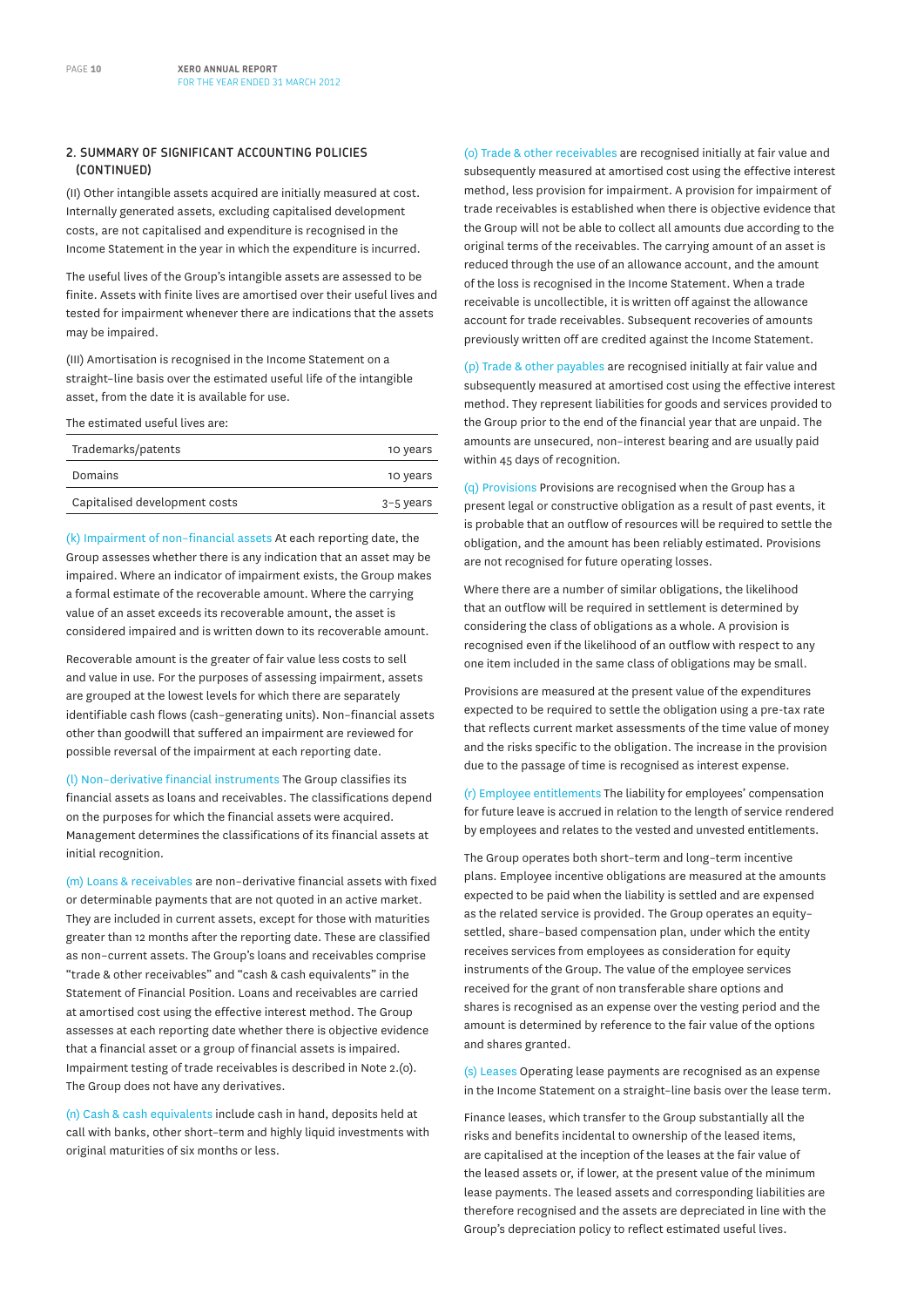Lease payments are apportioned between the finance charges and reduction of the lease liability so as to achieve a constant rate of interest on the remaining balance of the liability. Finance charges are included in the Income Statement as interest costs.

(t) Earnings per share The Group presents basic and diluted earnings per share ("EPS") data for its ordinary shares.

Basic EPS is calculated by dividing the Group profit or loss attributable to ordinary shareholders of the Company by the weighted average number of ordinary shares outstanding during the period.

Diluted EPS is determined by adjusting the profit or loss attributable to ordinary shareholders and the weighted average number of ordinary shares outstanding for the effects of all dilutive potential ordinary shares, which comprise convertible notes and share options granted to employees.

(u) Share capital Ordinary shares are classified as equity. Incremental costs directly attributable to the issue of new shares are shown in equity as a deduction, net of tax, from the proceeds. Where any Group company purchases the Company's equity share capital (treasury shares), the consideration paid is deducted from equity attributable to the Company's equity holders until the shares are cancelled or transferred outside the Group.

(v) Segment reporting An operating segment is a component of an entity that engages in business activities from which it may earn revenue and incur expenses, whose operating results are regularly reviewed by the entity's Chief Operating Decision Maker to make decisions about resources to be allocated to the segment and assess its performance, and for which discrete financial information is available. Operating segments are aggregated for disclosure purposes where they have similar products and services, production processes, customers, distribution methods and regulatory environments.

### (w) Standards or interpretations issued but not yet effective

NZ IFRS 9 Financial Instruments addresses the classification, measurement and derecognition of financial assets and financial liabilities. The standard is not applicable until 1 January 2015 but is available for early adoption. Financial assets are classified according to their measurement, fair at either value or amortised cost. It is not expected to have a material impact on the Company or Group.

NZ IFRS 44 New Zealand Additional Disclosures (effective for accounting periods beginning on or after 1 July 2011). This standard relocates New Zealand specific disclosures that were previously embedded within the standards to one place and revises disclosures relating to compliance with NZ-IFRS, the statutory basis or reporting framework for financial statements, audit fees, imputation credits, reconciliation of net operating cash flows to profit or loss, prospective financial statements, and elements in the statement of financial performance. The standard is not expected to have a material impact on the Group financial statements. The Group will adopt the standard for the year ending 31 March 2013.

Harmonisation Admendments: Amendments to NZ-IFRS to Harmonise with IFRS and Australian Accounting Standards (effective for accounting periods beginning on or after 1 July 2011). The harmonisation amendments relate to the joint Trans-Tasman project to align New Zealand and Australian accounting standards with IFRS

and to remove disclosures to a separate standard (FRS 44) that were previously included within the associated reporting standard. This standard is not expected to have a material impact on the Group financial statements. The Group will adopt the standard for the year ending 31 March 2013.

There are a number of other amendments to accounting standards as part of the ongoing improvement process. None of these changes is expected to impact significantly on the Group.

The Company and Group have not adopted any standards prior to their effective date.

### **3. SIGNIFICANT ACCOUNTING JUDGEMENTS**

In applying the Group's accounting policies, management continually evaluates judgements, estimates and assumptions based on experience and other factors, including expectations of future events that may have an impact on the Group. All judgements, estimates and assumptions made are believed to be reasonable based on the most current set of circumstances available to the Group. Actual results may differ from the judgements, estimates and assumptions.

The significant judgements, estimates and assumptions made by management in the preparation of these financial statements are outlined below.

(a) Deferred tax asset Deferred tax benefits relating to carry forward tax losses and deductible temporary differences are recognised by the Group and Company to the extent that it is probable that taxable profits will be available against which those losses and temporary differences can be recognised. Deferred tax assets in relation to tax losses have been recognised to the extent of the Group's deferred tax liabilities.

The Group has not recognised deferred tax benefits in relation to all carry forward losses. The Company has not yet reached break–even and is expected to make a further loss in the year ending 31 March 2013. It is not considered prudent to recognise a deferred tax asset in respect of losses and other temporary differences until the point that the Company reaches break–even.

(b) Capitalised development costs The Group capitalises its development costs based on a proportion of employee costs. The percentages applied are in line with industry standards. The Group regularly reviews the carrying value of capitalised development costs to ensure they are supported by the associated future economic benefits. The development costs are amortised over three to five years, being the expected useful life of the software.

(c) Business combinations Business combinations are accounted for using the acquisition method. The amounts transferred in a business combination are measured at fair value, which is calculated as the sum of the acquisition date fair value of the assets transferred and the liabilities incurred by the Group to former owners of the acquiree.

Management has assessed the fair value of the financial assets and liabilities in accordance with the contractual terms, economic conditions, the Group's operating and accounting policies and other relevant conditions as at the acquisition date.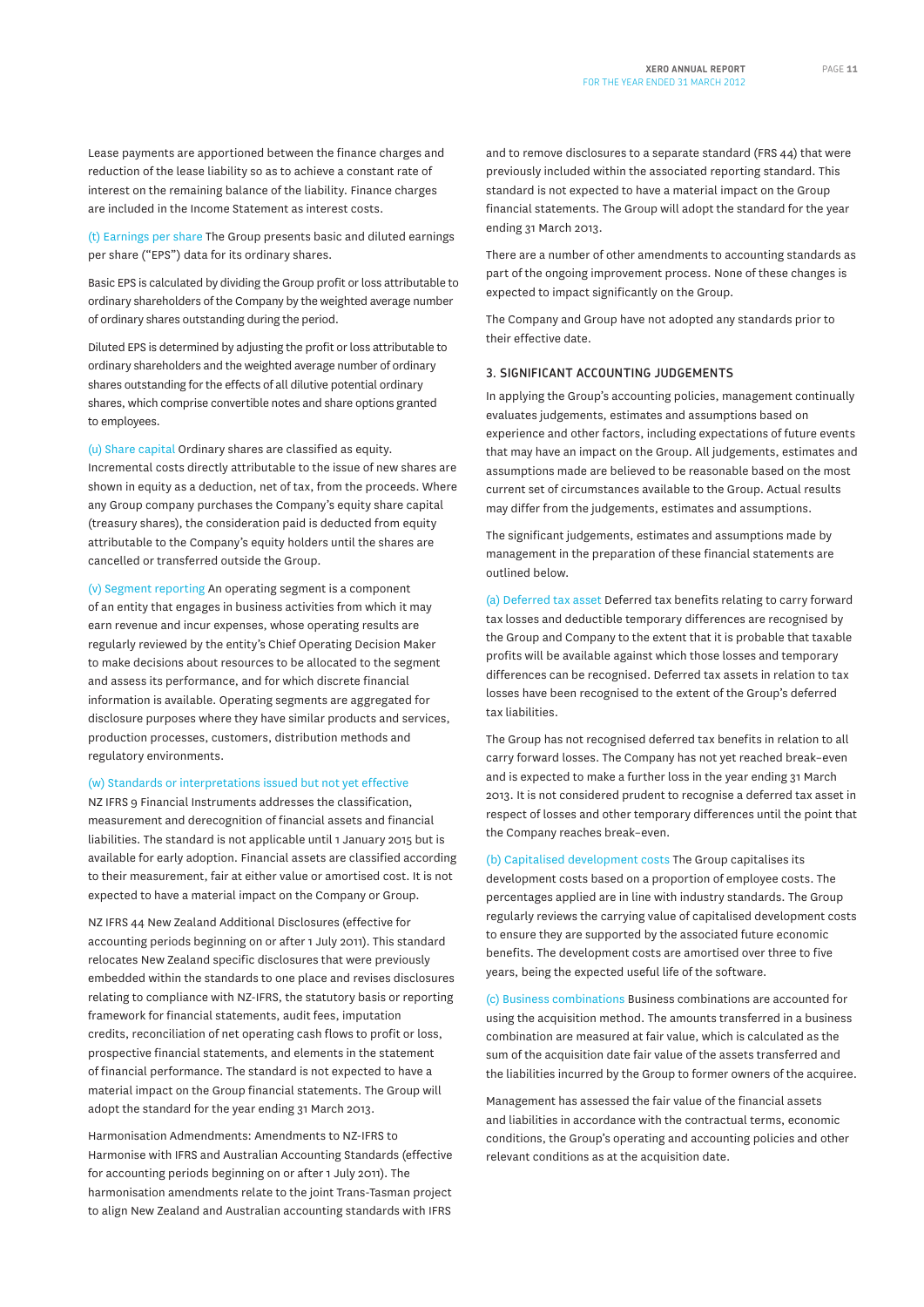### **4. REVENUES & EXPENSES**

|                                                           |              | Group            | Group            | Parent                | Parent           |
|-----------------------------------------------------------|--------------|------------------|------------------|-----------------------|------------------|
|                                                           | <b>Notes</b> | 2012<br>(\$000S) | 2011<br>(\$000S) | 2012<br>$(s$ ooos $)$ | 2011<br>(\$000S) |
| Operating revenue from the rendering of services          |              | 19,370           | 9,341            | 15,186                | 8,858            |
|                                                           |              |                  |                  |                       |                  |
| Other income                                              |              |                  |                  |                       |                  |
| Government grants*                                        |              | 401              | 52               | 401                   | 52               |
| Research & development tax credit                         |              |                  | 273              |                       | 273              |
| Dividends received                                        | 11           |                  |                  | 26                    |                  |
|                                                           |              | 401              | 325              | 427                   | 325              |
| Total revenue & other income                              |              | 19,771           | 9,666            | 15,613                | 9,183            |
| Operating expenses                                        |              |                  |                  |                       |                  |
| Employee entitlements                                     |              | 19,272           | 11,047           | 12,742                | 8,760            |
| Employee entitlements capitalised                         |              | (5, 426)         | (2,753)          | (3, 206)              | (2,747)          |
| Advertising & marketing                                   |              | 2,976            | 2,237            | 1,231                 | 1,490            |
| IT infrastructure costs                                   |              | 3,266            | 2,046            | 2,856                 | 2,046            |
| Intercompany market support payments                      | 15           | $\overline{a}$   | $\overline{a}$   | 4,703                 | 3,644            |
| Consulting & subcontracting                               |              | 1,222            | 412              | 792                   | 368              |
| Travel related                                            |              | 839              | 537              | 487                   | 339              |
| Lease/rental                                              |              | 958              | 472              | 766                   | 433              |
| Communication & office administration                     |              | 484              | 325              | 338                   | 246              |
| Superannuation costs                                      |              | 330              | 204              | 139                   | 94               |
| Directors' fees                                           |              | 220              | 222              | 220                   | 222              |
| Fees paid to auditors                                     | 16           | 167              | 143              | 142                   | 99               |
| Loss on disposal of property, plant & equipment           |              | 119              | $\overline{a}$   | 121                   |                  |
| Loss/(gain) on foreign exchange transactions              |              | (8)              | (40)             | (8)                   | 15               |
| Other operating expenses                                  |              | 2,072            | 2,012            | 1,559                 | 1,523            |
| Total operating expenses exc. depreciation & amortisation |              | 26,491           | 16,864           | 22,882                | 16,532           |
| Depreciation & amortisation expense                       |              |                  |                  |                       |                  |
| Property, plant & equipment                               | 9            | 320              | 207              | 259                   | 186              |
| Amortisation of other intangible assets                   | 10           | 11               | 10               | 10                    | 7                |
| Amortisation of development costs                         | 10           | 1,563            | 936              | 1,569                 | 930              |
| Total depreciation & amortisation                         |              | 1,894            | 1,153            | 1,838                 | 1,123            |
| Total operating expenses                                  |              | 28,385           | 18,017           | 24,720                | 17,655           |
| Interest income                                           |              |                  |                  |                       |                  |
| Interest income - bank                                    |              | 587              | 868              | 582                   | 866              |
| Interest income - loan to related party                   |              | 20               | 8                | 20                    | 8                |
| Interest income - other                                   | 15           |                  |                  |                       |                  |
| Net interest income                                       |              | 5<br>612         | 4<br>880         | 5<br>607              | 4<br>878         |
|                                                           |              |                  |                  |                       |                  |
| Net operating loss before tax                             |              | (8,002)          | (7, 471)         | (8,500)               | (7,594)          |

\*Government grants have been received from the Ministry of Science and Innovation (2011: New Zealand Trade and Enterprise). The grants were claimed retrospectively on qualifying expenditure, and all conditions have been fulfilled at balance date.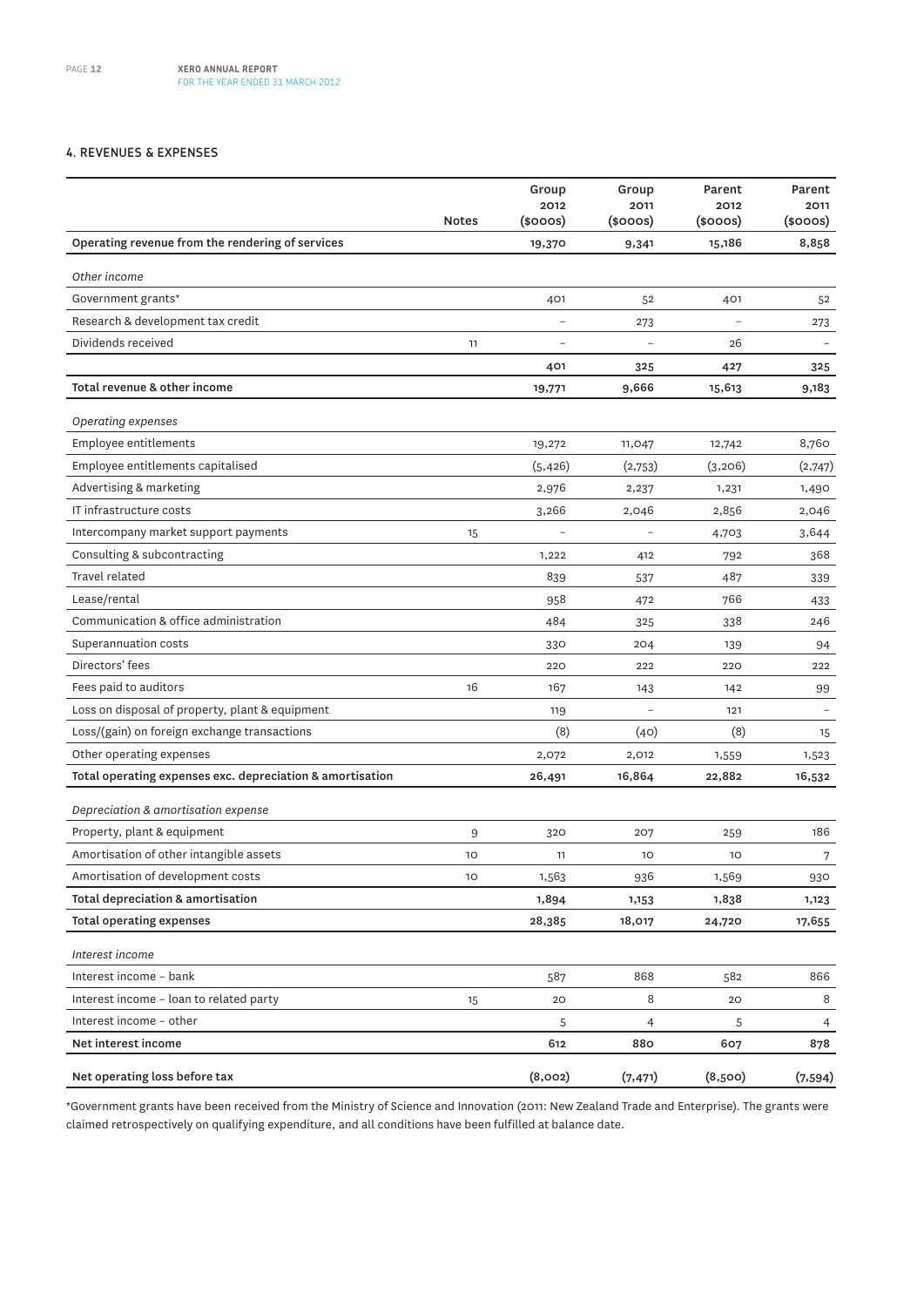### **5. CURRENT & DEFERRED INCOME TAX**

### Current income tax

The tax on the Group's profit before tax differs from the theoretical amount that would arise using the weighted average tax rate applicable to profits of the consolidated entities as follows:

|                                                     | Group<br>2012<br>$(s$ ooos $)$ | Group<br>2011<br>$(s$ ooos $)$ | Parent<br>2012<br>$(s$ ooos $)$ | Parent<br>2011<br>$(s$ ooos $)$ |
|-----------------------------------------------------|--------------------------------|--------------------------------|---------------------------------|---------------------------------|
| Accounting loss before income tax                   | (7, 794)                       | (7, 461)                       | (8, 322)                        | (7,594)                         |
| At the statutory income tax rate of 28% (2011: 30%) | (2, 182)                       | (2, 238)                       | (2,330)                         | (2, 278)                        |
| Non-deductible expenditure                          | 27                             | 20                             | (37)                            | 11                              |
| Effect of change in income tax rate                 | 39                             | $\overline{\phantom{a}}$       | $\overline{a}$                  |                                 |
| Tax rate variance of subsidiary                     | 63                             | (3)                            | $\overline{\phantom{0}}$        |                                 |
| Tax expense on share of associate company profit    | 11                             | 3                              |                                 |                                 |
| Total tax losses not recognised                     | 2,152                          | 2,244                          | 2,367                           | 2,267                           |
| Income tax expense reported in income statement     | 110                            | 26                             |                                 |                                 |
| Comprising:                                         |                                |                                |                                 |                                 |
| Income tax                                          | 160                            | 61                             | $\overline{a}$                  |                                 |
| Deferred tax                                        | (50)                           | (35)                           | $\overline{\phantom{0}}$        |                                 |
| Income tax expense                                  | 110                            | 26                             | $\qquad \qquad -$               |                                 |
| Income tax payable/receivable                       |                                |                                |                                 |                                 |
| Opening balance                                     | 61                             | $\overline{\phantom{a}}$       | $\overline{a}$                  |                                 |
| Income tax liability for the year                   | 160                            | 61                             |                                 |                                 |
| Income tax paid                                     | (150)                          |                                | (1)                             |                                 |
| Current tax payable/(receivable)                    | 71                             | 61                             | (1)                             |                                 |
| <b>Imputation credit account</b>                    |                                |                                |                                 |                                 |
| Balance as at 1 April                               | $\overline{a}$                 | $\overline{\phantom{a}}$       | $\overline{\phantom{0}}$        |                                 |
| New Zealand income tax payments during the year     | 1                              |                                | $\mathbf{1}$                    |                                 |
| Balance at 31 March                                 | 1                              |                                | 1                               |                                 |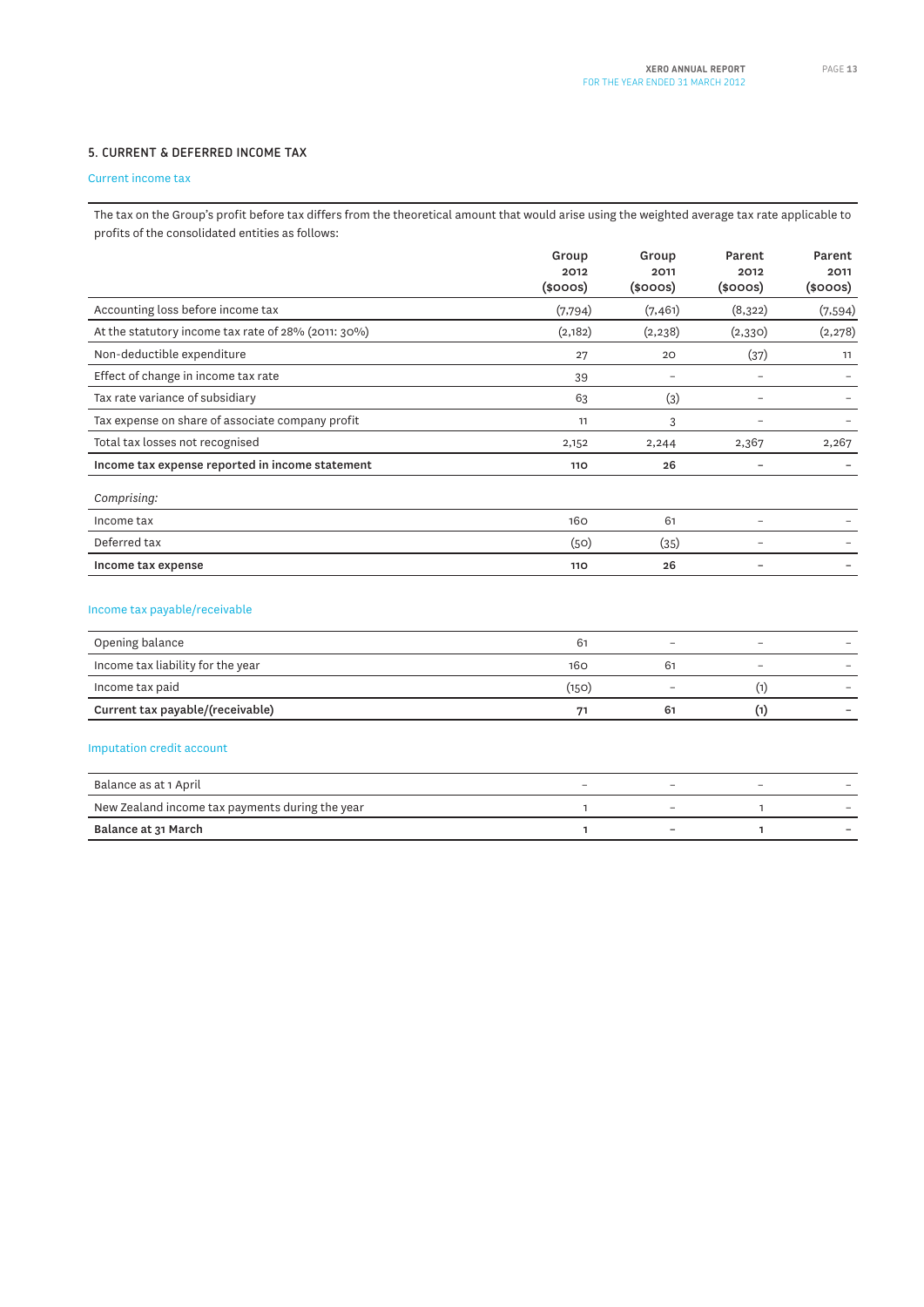### **5. CURRENT & DEFERRED INCOME TAX (CONTINUED)**

### Deferred income tax

The analysis of deferred tax assets and deferred tax liabilities is as follows:

|                                                        | Group<br>provisions<br>& employee<br>entitlements<br>$(s$ ooos $)$ | Group<br>accelerated<br>depreciation<br>$(s$ ooos $)$ | Group<br>tax losses<br>$(s$ ooos $)$ | Group<br>net<br>$(s$ ooos $)$ |
|--------------------------------------------------------|--------------------------------------------------------------------|-------------------------------------------------------|--------------------------------------|-------------------------------|
| Deferred tax/(liability) balances:                     |                                                                    |                                                       |                                      |                               |
| At 1 April 2011                                        | 296                                                                | (571)                                                 | 310                                  | 35                            |
| Effect of change in income tax rate on opening balance | (20)                                                               | 38                                                    | 21                                   | 39                            |
| Adjustment in respect of prior periods                 | (97)                                                               |                                                       | (2)                                  | (99)                          |
| Charged to income statement                            | 345                                                                | (229)                                                 | (6)                                  | 110                           |
| At 31 March 2012                                       | 524                                                                | (762)                                                 | 323                                  | 85                            |
| At 1 April 2010                                        | $\overline{\phantom{m}}$                                           |                                                       | $\overline{\phantom{0}}$             |                               |
| Charged to income statement                            | 296                                                                | (571)                                                 | 310                                  | 35                            |
| At 31 March 2011                                       | 296                                                                | (571)                                                 | 310                                  | 35                            |

|                                                        | Parent<br>provisions<br>& employee<br>entitlements<br>$(s$ ooos $)$ | Parent<br>accelerated<br>depreciation<br>$(s$ ooos $)$ | Parent<br>tax losses<br>$(s$ ooos $)$ | Parent<br>net<br>$(s$ ooos $)$ |
|--------------------------------------------------------|---------------------------------------------------------------------|--------------------------------------------------------|---------------------------------------|--------------------------------|
| Deferred tax/(liability) balances:                     |                                                                     |                                                        |                                       |                                |
| At 1 April 2011                                        | 261                                                                 | (571)                                                  | 310                                   |                                |
| Effect of change in income tax rate on opening balance | (17)                                                                | 38                                                     | (21)                                  |                                |
| Adjustment in respect of prior periods                 | (155)                                                               | $\qquad \qquad$                                        | 155                                   |                                |
| Charged to income statement                            | 238                                                                 | (229)                                                  | (9)                                   |                                |
| At 31 March 2012                                       | 327                                                                 | (762)                                                  | 435                                   |                                |
| At 1 April 2010                                        | $\overline{\phantom{m}}$                                            | $\qquad \qquad -$                                      | $\overline{\phantom{0}}$              |                                |
| Charged to income statement                            | 261                                                                 | (571)                                                  | 310                                   |                                |
| At 31 March 2011                                       | 261                                                                 | (571)                                                  | 310                                   |                                |

With the exception of \$77,000 it is not anticipated that deferred tax balances will be recovered within 12 months. Deferred tax assets and liabilities have been offset where the balances are due to/receivable from the same counterparties. Deferred income tax assets are recognised for carried forward tax losses to the extent of the Company's deferred tax liabilities. The Company has unrecognised New Zealand tax losses available to carry forward of \$35,051,000 (2011: \$26,698,000) subject to shareholder continuity being maintained as required by New Zealand tax legislation.

# **6. CASH & CASH EQUIVALENTS**

|                    | Group<br>2012<br>$(s$ ooos $)$ | Group<br>2011<br>$(s$ ooos $)$ | Parent<br>2012<br>$(s$ ooos $)$ | Parent<br>2011<br>$(s$ ooos $)$ |
|--------------------|--------------------------------|--------------------------------|---------------------------------|---------------------------------|
| Cash at bank       | 2,607                          | 380                            | 416                             | 151                             |
| Bank term deposits | 36,369                         | 16,542                         | 36,306                          | 16,500                          |
|                    | 38,976                         | 16,922                         | 36,722                          | 16,651                          |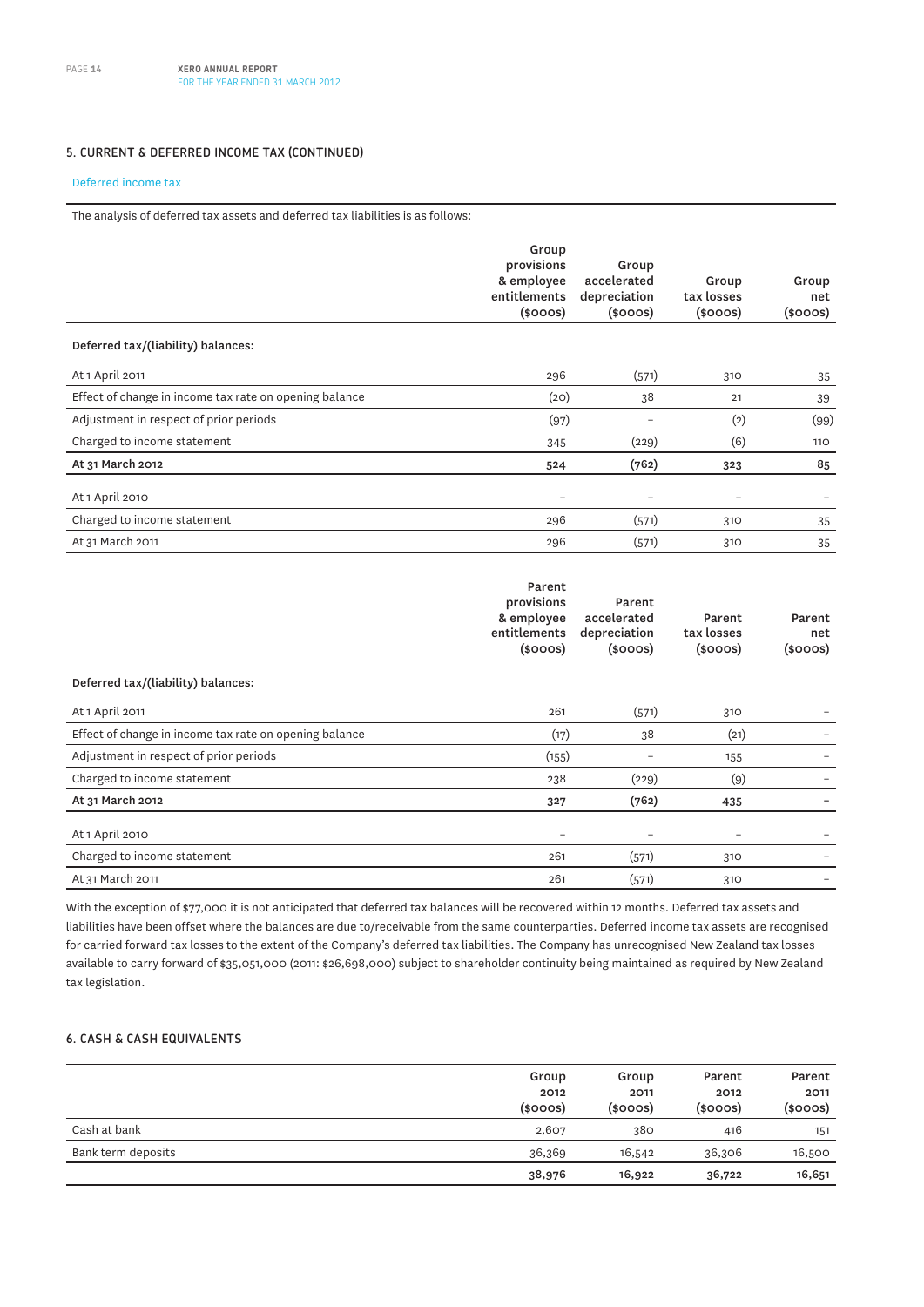### **7. TRADE & OTHER RECEIVABLES**

|                                        |              | Group<br>2012            | Group<br>2011            | Parent<br>2012           | Parent<br>2011           |
|----------------------------------------|--------------|--------------------------|--------------------------|--------------------------|--------------------------|
|                                        | <b>Notes</b> | $(s$ ooos $)$            | $(s$ ooos $)$            | $(s$ ooos $)$            | $(s$ ooos $)$            |
| <b>Current assets</b>                  |              |                          |                          |                          |                          |
| Trade receivables                      |              | 1,347                    | 814                      | 832                      | 587                      |
| Trade receivables from related parties | 15           | $\qquad \qquad -$        | $\qquad \qquad -$        | 3,213                    | 122                      |
| Accrued income                         |              | 687                      | 350                      | 357                      | 221                      |
| Prepayments                            |              | 311                      | 172                      | 147                      | 90                       |
| Interest receivable                    |              | 138                      | 167                      | 138                      | 167                      |
| Government grant receivable            |              | 170                      | $\qquad \qquad -$        | 170                      | $\overline{\phantom{m}}$ |
| GST receivable                         |              | $\overline{\phantom{a}}$ | $\overline{\phantom{a}}$ | 182                      |                          |
| Rental bonds                           |              | 250                      | $\overline{\phantom{a}}$ | 250                      |                          |
| Loans to Directors                     | 15           | 120                      | $\qquad \qquad -$        | 120                      |                          |
|                                        |              | 3,023                    | 1,503                    | 5,409                    | 1,187                    |
| Non-current assets                     |              |                          |                          |                          |                          |
| Loans to Directors                     | 15           | $\overline{\phantom{a}}$ | 232                      | $\overline{\phantom{m}}$ | 232                      |
| Loans to key management                | 15           | 1,094                    | $\qquad \qquad -$        | 1,094                    |                          |
| NZX & rental bonds                     |              | 140                      | 75                       | 75                       | 75                       |
| Other loans                            |              | $\overline{\phantom{a}}$ | 116                      | $\overline{\phantom{a}}$ | 116                      |
| Other assets                           |              | $\overline{\phantom{a}}$ | 18                       | $\overline{\phantom{m}}$ | $\overline{\phantom{0}}$ |
|                                        |              | 1,234                    | 441                      | 1,169                    | 423                      |

Trade receivables that are less than three months past due are not considered impaired. As of 31 March 2012, trade receivables of the Parent and Group of \$64,000 were past due (2011: \$24,000). These relate to a number of independent customers for whom there is no recent history of default. The Group has created a provision of \$7,000 (2011: \$16,000) for impaired receivables.

# **8. TRADE & OTHER PAYABLES**

|                                              | <b>Notes</b> | Group<br>2012<br>$(s$ ooos $)$ | Group<br>2011<br>$(s$ ooos $)$ | Parent<br>2012<br>$(s$ ooos $)$ | Parent<br>2011<br>$(s$ ooos $)$ |
|----------------------------------------------|--------------|--------------------------------|--------------------------------|---------------------------------|---------------------------------|
| Trade payables                               |              | 969                            | 915                            | 738                             | 768                             |
| Trade payables due to related parties        | 15           | $\overline{\phantom{0}}$       | $\overline{\phantom{0}}$       | 1,913                           | 207                             |
| Accrued expenses                             |              | 651                            | 478                            | 528                             | 265                             |
| Onerous lease provision                      | 23           | 275                            | $\qquad \qquad =$              | 275                             |                                 |
| Amounts payable on acquisition of subsidiary | 11           | 1,000                          | $\overline{\phantom{0}}$       | 1,000                           |                                 |
| Income in advance                            |              | 90                             | $\overline{\phantom{0}}$       | 18                              |                                 |
| GST payable                                  |              | 61                             | 145                            | $\overline{\phantom{0}}$        | 33                              |
|                                              |              | 3,046                          | 1,538                          | 4,472                           | 1,273                           |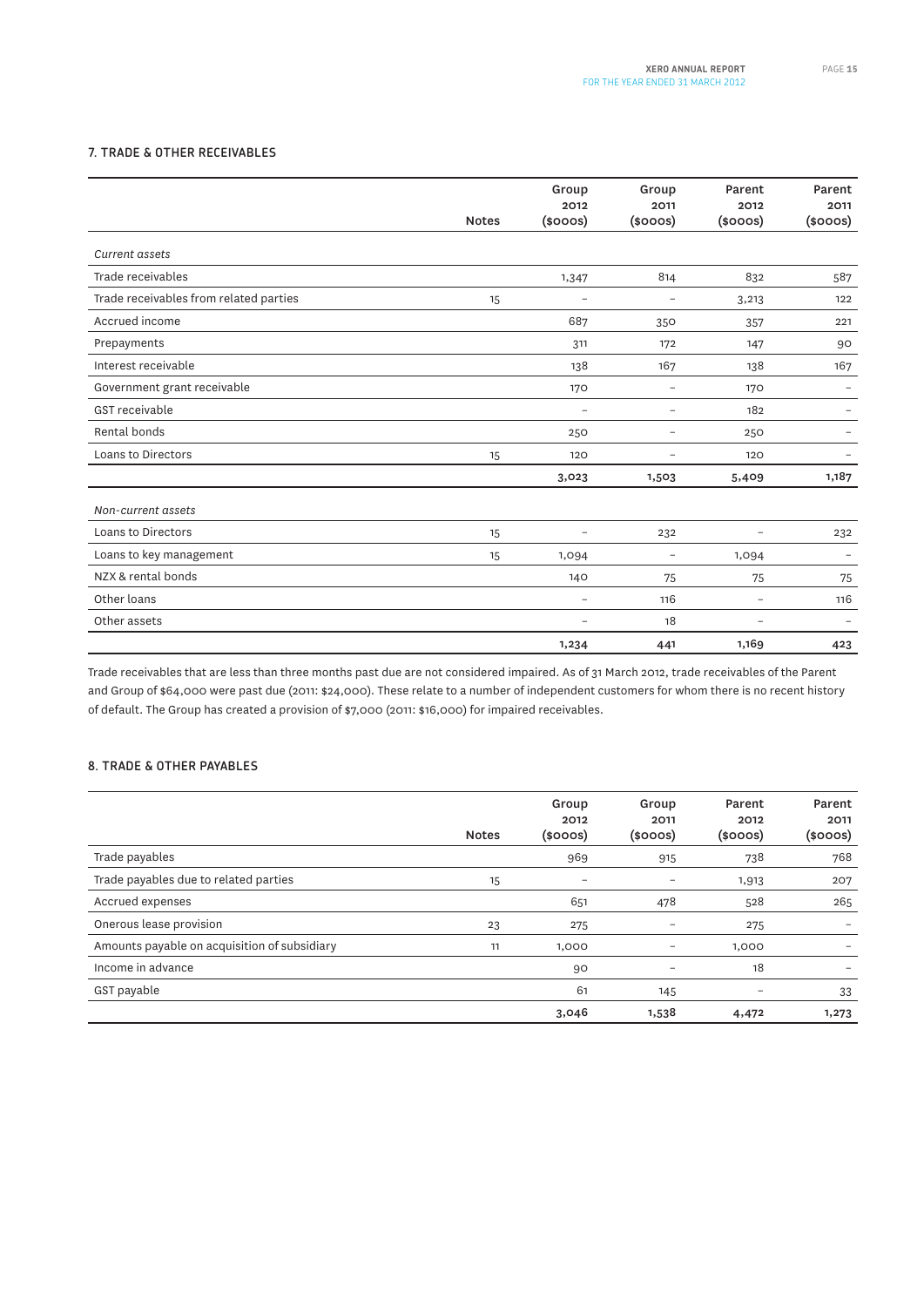### **9. PROPERTY, PLANT & EQUIPMENT**

|                                   | Leasehold<br>improvements<br>$(s$ ooos $)$ | Motor<br>vehicles<br>$(s$ ooos $)$ | Computer<br>equipment<br>$(s$ ooos $)$ | Furniture &<br>equipment<br>$(s$ ooos $)$ | Total<br>$(s$ ooos $)$ |
|-----------------------------------|--------------------------------------------|------------------------------------|----------------------------------------|-------------------------------------------|------------------------|
| Group - Year ended 31 March 2012  |                                            |                                    |                                        |                                           |                        |
| Cost                              |                                            |                                    |                                        |                                           |                        |
| Balance as at 1 April 2011        | 308                                        | 80                                 | 565                                    | 252                                       | 1,205                  |
| Additions                         | 2,792                                      | 36                                 | 617                                    | 752                                       | 4,197                  |
| Disposals                         | (316)                                      | $\overline{\phantom{0}}$           | (177)                                  | (132)                                     | (625)                  |
| Foreign exchange adjustment       |                                            | $\overline{\phantom{0}}$           | (2)                                    | (2)                                       | (4)                    |
| Balance as at 31 March 2012       | 2,784                                      | 116                                | 1,003                                  | 870                                       | 4,773                  |
| Depreciation                      |                                            |                                    |                                        |                                           |                        |
| Balance as at 1 April 2011        | 182                                        | 62                                 | 391                                    | 104                                       | 739                    |
| Depreciation expense              | 75                                         | 16                                 | 177                                    | 52                                        | 320                    |
| Disposals                         | (242)                                      | $\overline{\phantom{0}}$           | (162)                                  | (76)                                      | (480)                  |
| Foreign exchange adjustment       | (1)                                        | $\overline{a}$                     | (2)                                    | $\overline{2}$                            | (1)                    |
| Balance as at 31 March 2012       | 14                                         | 78                                 | 404                                    | 82                                        | 578                    |
| Net carrying amount               | 2,770                                      | 38                                 | 599                                    | 788                                       | 4,195                  |
| Parent - Year ended 31 March 2012 |                                            |                                    |                                        |                                           |                        |
| Cost                              |                                            |                                    |                                        |                                           |                        |
| Balance as at 1 April 2011        | 306                                        | 80                                 | 487                                    | 213                                       | 1,086                  |
| Additions                         | 2,752                                      | 36                                 | 519                                    | 684                                       | 3,991                  |
| Disposals                         | (304)                                      |                                    | (173)                                  | (132)                                     | (609)                  |
| Balance as at 31 March 2012       | 2,754                                      | 116                                | 833                                    | 765                                       | 4,468                  |
| Depreciation                      |                                            |                                    |                                        |                                           |                        |
| Balance as at 1 April 2011        | 182                                        | 62                                 | 357                                    | 101                                       | 702                    |
| Depreciation expense              | 70                                         | 16                                 | 133                                    | 40                                        | 259                    |
| Disposals                         | (244)                                      | $\overline{\phantom{a}}$           | (163)                                  | (76)                                      | (483)                  |
| Balance as at 31 March 2012       | 8                                          | 78                                 | 327                                    | 65                                        | 478                    |
| Net carrying amount               | 2,746                                      | 38                                 | 506                                    | 700                                       | 3,990                  |

*Continued on next page ...*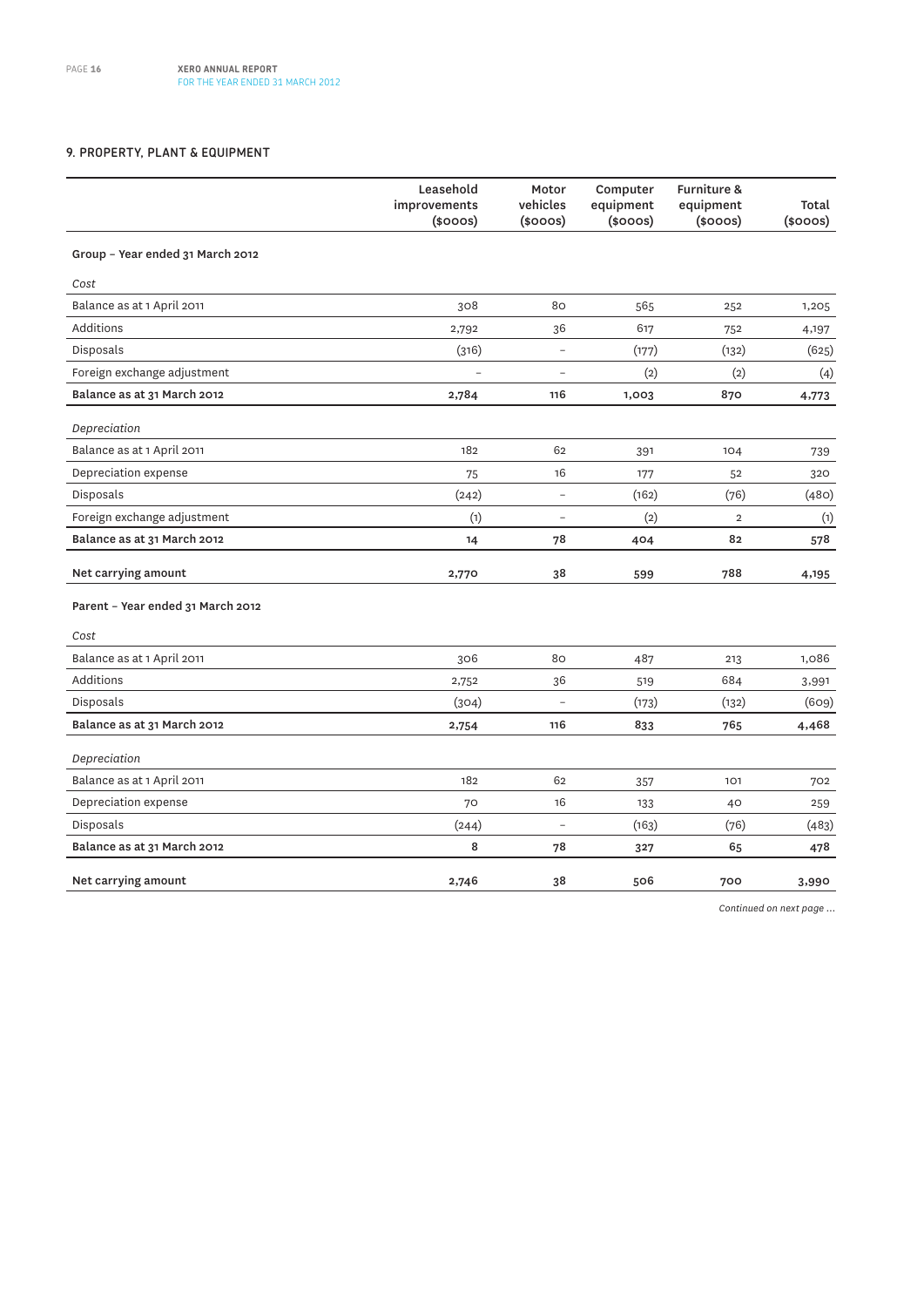|                                   | Leasehold<br>improvements<br>$(s$ ooos $)$ | Motor<br>vehicles<br>$(s$ ooos $)$ | Computer<br>equipment<br>$(s$ ooos $)$ | Furniture &<br>equipment<br>$(s$ ooos $)$ | Total<br>$(s$ ooos $)$   |
|-----------------------------------|--------------------------------------------|------------------------------------|----------------------------------------|-------------------------------------------|--------------------------|
| Group - Year ended 31 March 2011  |                                            |                                    |                                        |                                           |                          |
| Cost                              |                                            |                                    |                                        |                                           |                          |
| Balance as at 1 April 2010        | 255                                        | 60                                 | 422                                    | 162                                       | 899                      |
| Additions                         | 53                                         | 20                                 | 144                                    | 90                                        | 307                      |
| Disposals                         | $\overline{a}$                             | $\overline{a}$                     | $\overline{a}$                         | $\overline{\phantom{m}}$                  |                          |
| Foreign exchange adjustment       | $\overline{\phantom{a}}$                   | $\qquad \qquad -$                  | (1)                                    | $\overline{\phantom{a}}$                  | (1)                      |
| Balance as at 31 March 2011       | 308                                        | 80                                 | 565                                    | 252                                       | 1,205                    |
| Depreciation                      |                                            |                                    |                                        |                                           |                          |
| Balance as at 1 April 2010        | 125                                        | 48                                 | 282                                    | 77                                        | 532                      |
| Depreciation expense              | 57                                         | 14                                 | 109                                    | 27                                        | 207                      |
| Disposals                         | $\overline{\phantom{0}}$                   | $\overline{\phantom{0}}$           | $\overline{\phantom{0}}$               | $\overline{\phantom{a}}$                  |                          |
| Foreign exchange adjustment       | $\overline{a}$                             | $\qquad \qquad -$                  | $\qquad \qquad -$                      | $\overline{\phantom{a}}$                  | $\overline{\phantom{0}}$ |
| Balance as at 31 March 2011       | 182                                        | 62                                 | 391                                    | 104                                       | 739                      |
| Net carrying amount               | 126                                        | 18                                 | 174                                    | 148                                       | 466                      |
| Parent - Year ended 31 March 2011 |                                            |                                    |                                        |                                           |                          |
| Cost                              |                                            |                                    |                                        |                                           |                          |
| Balance as at 1 April 2010        | 255                                        | 60                                 | 379                                    | 155                                       | 849                      |
| Additions                         | 51                                         | 20                                 | 108                                    | 58                                        | 237                      |
| Disposals                         |                                            | $\overline{a}$                     | $\overline{a}$                         | $\qquad \qquad -$                         |                          |
| Balance as at 31 March 2011       | 306                                        | 80                                 | 487                                    | 213                                       | 1,086                    |
| Depreciation                      |                                            |                                    |                                        |                                           |                          |
| Balance as at 1 April 2010        | 125                                        | 48                                 | 266                                    | 77                                        | 516                      |
| Depreciation expense              | 57                                         | 14                                 | 91                                     | 24                                        | 186                      |
| Disposals                         | $\overline{\phantom{0}}$                   | $\qquad \qquad -$                  | $\overline{\phantom{0}}$               | $\overline{\phantom{a}}$                  |                          |
| Balance as at 31 March 2011       | 182                                        | 62                                 | 357                                    | 101                                       | 702                      |
| Net carrying amount               | 124                                        | 18                                 | 130                                    | 112                                       | 384                      |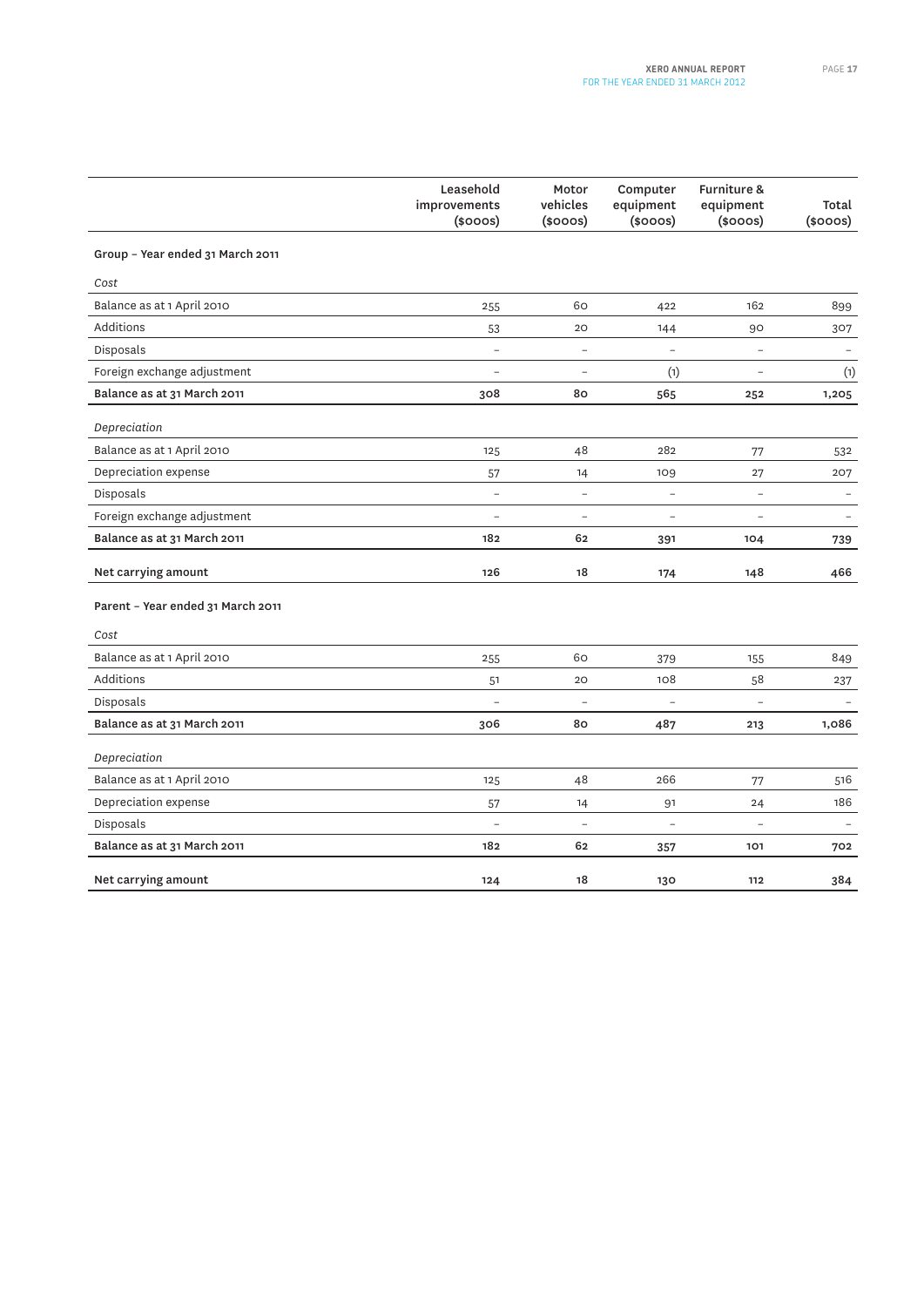### **10. INTANGIBLE ASSETS**

|                                      | Patents &<br>trademarks<br>$(s$ ooos $)$ | Software<br>development*<br>$(s$ ooos $)$ | Domains<br>$(s$ ooos $)$ | Total<br>$(s$ ooos $)$ |
|--------------------------------------|------------------------------------------|-------------------------------------------|--------------------------|------------------------|
| Group - Year ended 31 March 2012     |                                          |                                           |                          |                        |
| Cost                                 |                                          |                                           |                          |                        |
| Balance as at 1 April 2011           | 29                                       | 7,688                                     | 81                       | 7,798                  |
| Additions                            | 3                                        | 7,054                                     | 34                       | 7,091                  |
| Disposals                            | $\overline{\phantom{0}}$                 | $\overline{a}$                            | (33)                     | (33)                   |
| Foreign exchange adjustment          | $\qquad \qquad -$                        | $\overline{a}$                            | (1)                      | (1)                    |
| Balance as at 31 March 2012          | 32                                       | 14,742                                    | 81                       | 14,855                 |
| <b>Amortisation &amp; impairment</b> |                                          |                                           |                          |                        |
| Balance as at 1 April 2011           | 7                                        | 2,997                                     | 21                       | 3,025                  |
| Amortisation during year             | 3                                        | 1,563                                     | 8                        | 1,574                  |
| Disposals                            | $\overline{\phantom{0}}$                 |                                           | (4)                      | (4)                    |
| Balance as at 31 March 2012          | 10                                       | 4,560                                     | 25                       | 4,595                  |
| Net carrying amount                  | 22                                       | 10,182                                    | 56                       | 10,260                 |
| Parent - Year ended 31 March 2012    |                                          |                                           |                          |                        |
| Cost                                 |                                          |                                           |                          |                        |
| Balance as at 1 April 2011           | 26                                       | 7,682                                     | 49                       | 7,757                  |
| Additions                            | 6                                        | 4,834                                     | 31                       | 4,871                  |
| Balance as at 31 March 2012          | 32                                       | 12,516                                    | 80                       | 12,628                 |
| Amortisation & impairment            |                                          |                                           |                          |                        |
| Balance as at 1 April 2011           | 7                                        | 2,991                                     | 18                       | 3,016                  |
| Amortisation during year             | 3                                        | 1,569                                     | 7                        | 1,579                  |
| Balance as at 31 March 2012          | 10                                       | 4,560                                     | 25                       | 4,595                  |
| Net carrying amount                  | 22                                       | 7,956                                     | 55                       | 8,033                  |

*Continued on next page ...*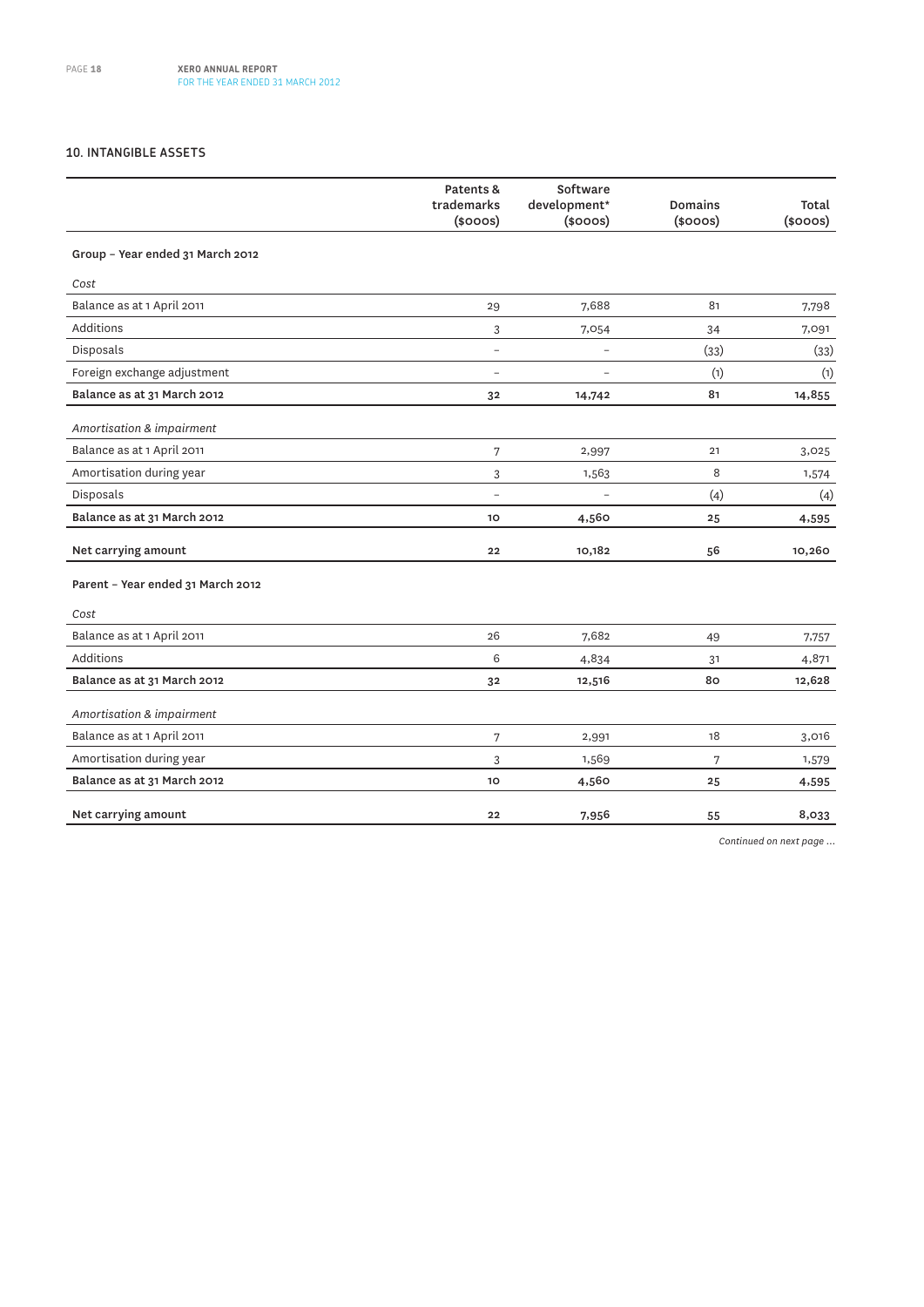|                                   | Patents &<br>trademarks | Software<br>development* | <b>Domains</b> | Total         |
|-----------------------------------|-------------------------|--------------------------|----------------|---------------|
|                                   | $(s$ ooos $)$           | $(s$ ooos $)$            | $(s$ ooos $)$  | $(s$ ooos $)$ |
| Group - Year ended 31 March 2011  |                         |                          |                |               |
| Cost                              |                         |                          |                |               |
| Balance as at 1 April 2010        | 22                      | 4,935                    | 70             | 5,027         |
| Additions                         | 7                       | 2,753                    | 11             | 2,771         |
| Balance as at 31 March 2011       | 29                      | 7,688                    | 81             | 7,798         |
| Amortisation & impairment         |                         |                          |                |               |
| Balance as at 1 April 2010        | 5                       | 2,061                    | 13             | 2,079         |
| Amortisation during year          | $\overline{2}$          | 936                      | 8              | 946           |
| Balance as at 31 March 2011       | 7                       | 2,997                    | 21             | 3,025         |
| Net carrying amount               | 22                      | 4,691                    | 60             | 4,773         |
| Parent - Year ended 31 March 2011 |                         |                          |                |               |
| Cost                              |                         |                          |                |               |
| Balance as at 1 April 2010        | 22                      | 4,935                    | 45             | 5,002         |
| <b>Additions</b>                  | $\overline{4}$          | 2,747                    | $\overline{4}$ | 2,755         |
| Balance as at 31 March 2011       | 26                      | 7,682                    | 49             | 7,757         |
| Amortisation & impairment         |                         |                          |                |               |
| Balance as at 1 April 2010        | 5                       | 2,061                    | 13             | 2,079         |
| Amortisation during year          | $\overline{2}$          | 930                      | 5              | 937           |
| Balance as at 31 March 2011       | 7                       | 2,991                    | 18             | 3,016         |
| Net carrying amount               | 19                      | 4,691                    | 31             | 4,741         |

\*Capitalised development costs have been internally generated.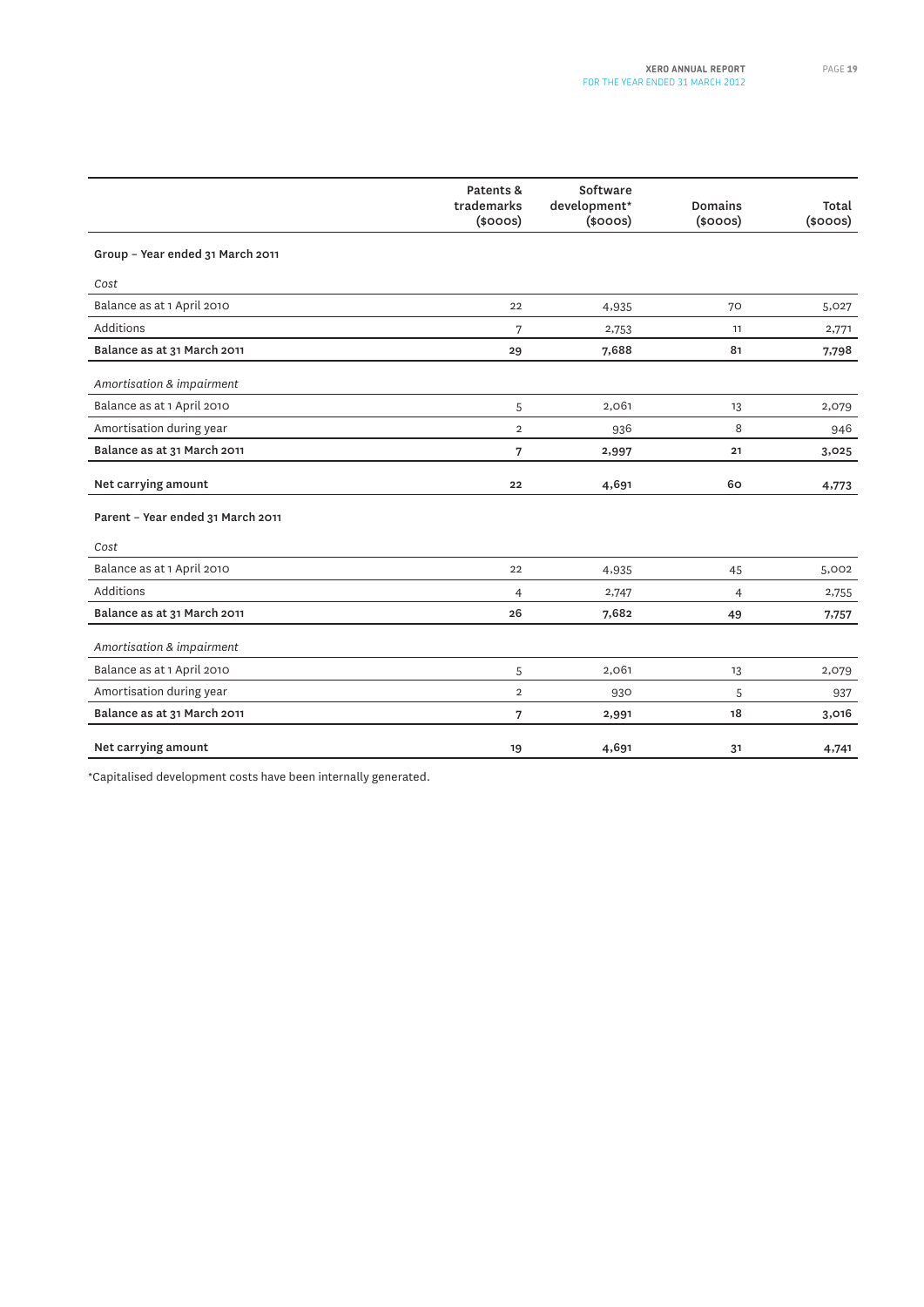### **11. BUSINESS COMBINATIONS**

### Paycycle Holdings Pty Limited

On 1 August 2011 the Group acquired the assets and business of Paycycle Holdings Pty Limited. The transaction will cost a total of NZ \$1.9 million comprising a cash component and an equity component.

The following table summarises the cash component paid and the amount of assets acquired. No liabilities were assumed.

|                                                    | $(s$ ooos $)$ |
|----------------------------------------------------|---------------|
| Cash consideration at 1 August 2011                | 377           |
| Contingent consideration paid December 2011        | 251           |
| Total cash consideration                           | 628           |
| Recognised amounts of identifiable assets acquired |               |
| Software development costs                         | 628           |
| Goodwill                                           |               |
| Total identifiable assets                          | 628           |

The equity component of the consideration comprised the issue of 606,130 shares in Xero Limited to the owners of Paycycle Holdings Pty Limited at the volume weighted average price ("VWAP") for the twenty days prior to 1 August 2011 which was \$2.13. The total equity component was \$1.3 million.

The vesting of the shares is to be recognised separately from the acquisition and is contingent on continued employment by the Group of the owners for a three year period and will be recognised as an employment cost over that period. As these employees are involved in the development of software an element of these amounts will be capitalised under the Group's software development capitalisation policy.

The revenue from the Paycycle business included in the Group's Income Statement for the period ended 31 March 2012 was \$235,000. The Paycycle business incurred a loss of \$110,000 for the period. Had the acquisition occured at the start of the financial year the result of the Group would not have materially changed.

### Max Solutions Holdings Limited

On 27 January 2012 the Group acquired the remaining shares (84.1%) in Max Solutions Holdings Limited ("MSHL"). The transaction will cost a total of \$6 million comprising a cash component and an equity component. Control of the assets and business of MSHL was obtained on 1 November 2011, consolidation commenced from this date.

\$1 million of the cash component was paid on completion. Deferred consideration arrangements require the Group to pay the owners of MSHL a further \$1 million in cash; \$500,000 being payable six months after completion date and \$500,000 payable 12 months after completion date.

The equity component of the consideration comprised the issue of 1,261,830 shares in Xero Limited to the owners of MSHL at the VWAP price for the twenty days prior to 23 March 2012 which was \$3.17. The total equity component was \$4 million.

The vesting of the shares is to be recognised separately from the acquisition and is contingent on continued employment by the Group of the owners for a three year period and will be recognised as an employment cost over that period. As these employees are involved in the development of software an element of these amounts will be capitalised under the Group's software development capitalisation policy.

The fair value of MSHL at acquisition date was \$2,378,000.

*Continued on next page ...*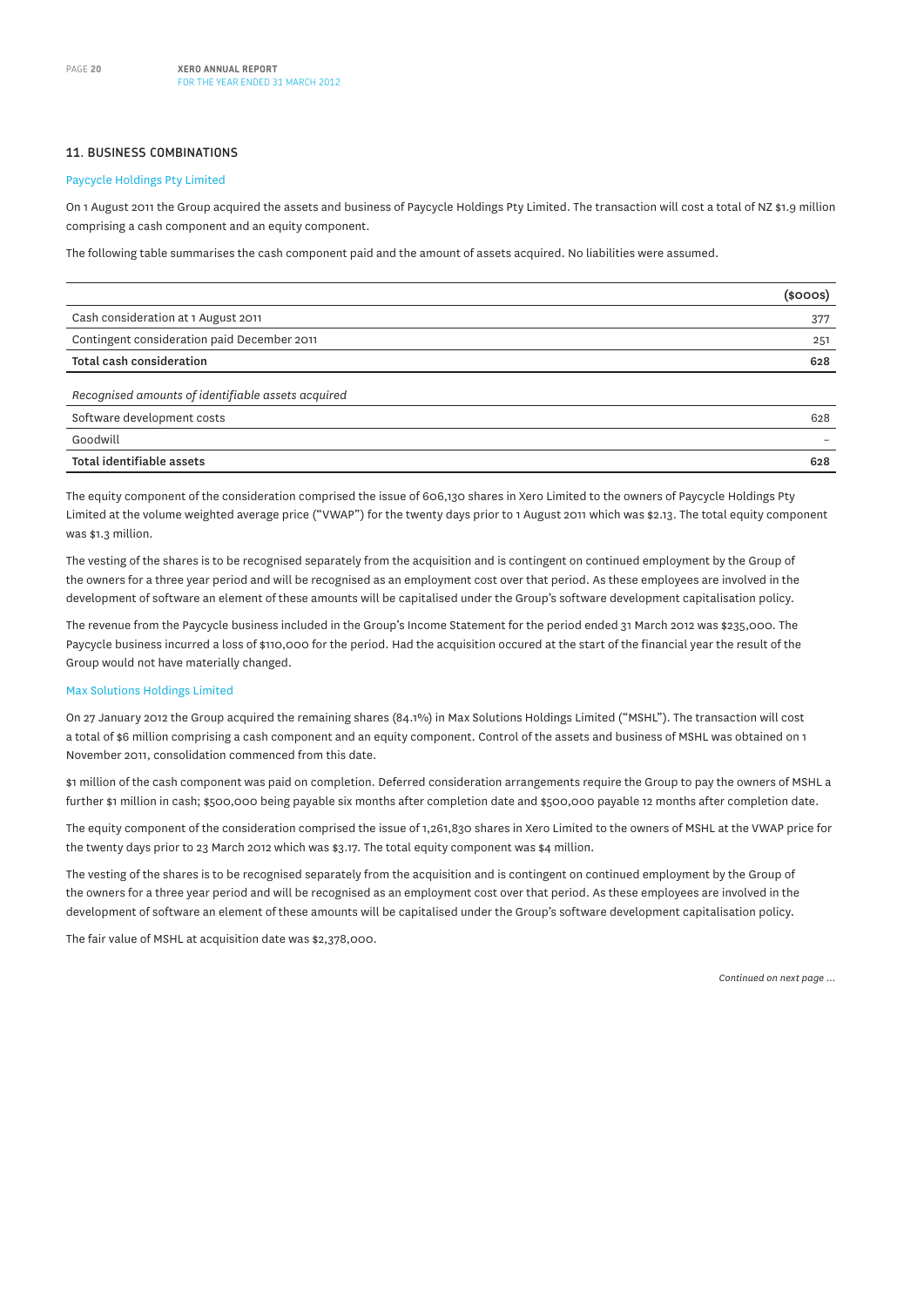The following table summarises the consideration paid and the amounts of assets and liabilities assumed:

|                                                                  | $(s$ ooos $)$ |
|------------------------------------------------------------------|---------------|
| Cash consideration at 27 January 2012 (Completion date)          | 1,000         |
| Deferred consideration                                           | 1,000         |
| Total consideration for remaining shareholding                   | 2,000         |
| Recognised amounts of identifiable assets & liabilities acquired |               |
| Cash & cash equivalents                                          | 259           |
| Property, plant & equipment                                      | 14            |
| Intangible assets - software development                         | 2,204         |
| Amounts payable to outside parties                               | (47)          |
| Income tax payable                                               | (52)          |
| Enterprise value                                                 | 2,378         |
| Satisfied by:                                                    |               |
| Cash consideration                                               | 1,000         |
| Deferred cash consideration                                      | 1,000         |
| 15.9% investment at acquisition date                             | 200           |
| Share of pre-acquisition profits net of tax                      | 34            |
| Dividends received                                               | (26)          |
| Gain on revaluation of investment to fair value                  | 170           |
|                                                                  | 2,378         |

Prior to the acquisition the Group held a 15.9% stake in MSHL which had been acquired for \$200,000 cash. The Group recognised in its Statement of Comprehensive Income a gain of \$170,000 as a result of re-measuring at fair value its 15.9% share, as required by NZ IFRS 3.

The costs directly attributable to the acquisition of MSHL were \$51,000. These have been expensed within the Group's Income Statements as an operating expense.

The revenue from MSHL included in the Group's Income Statement for the period 1 November 2011 to 31 March 2012 was \$601,000. MSHL reported a profit of \$251,000 for the same period ending 31 March 2012.

Had the business combination taken place from 1 April 2011, MSHL would have reported revenues of \$1,299,000 and a profit of \$492,000 for the year ended 31 March 2012.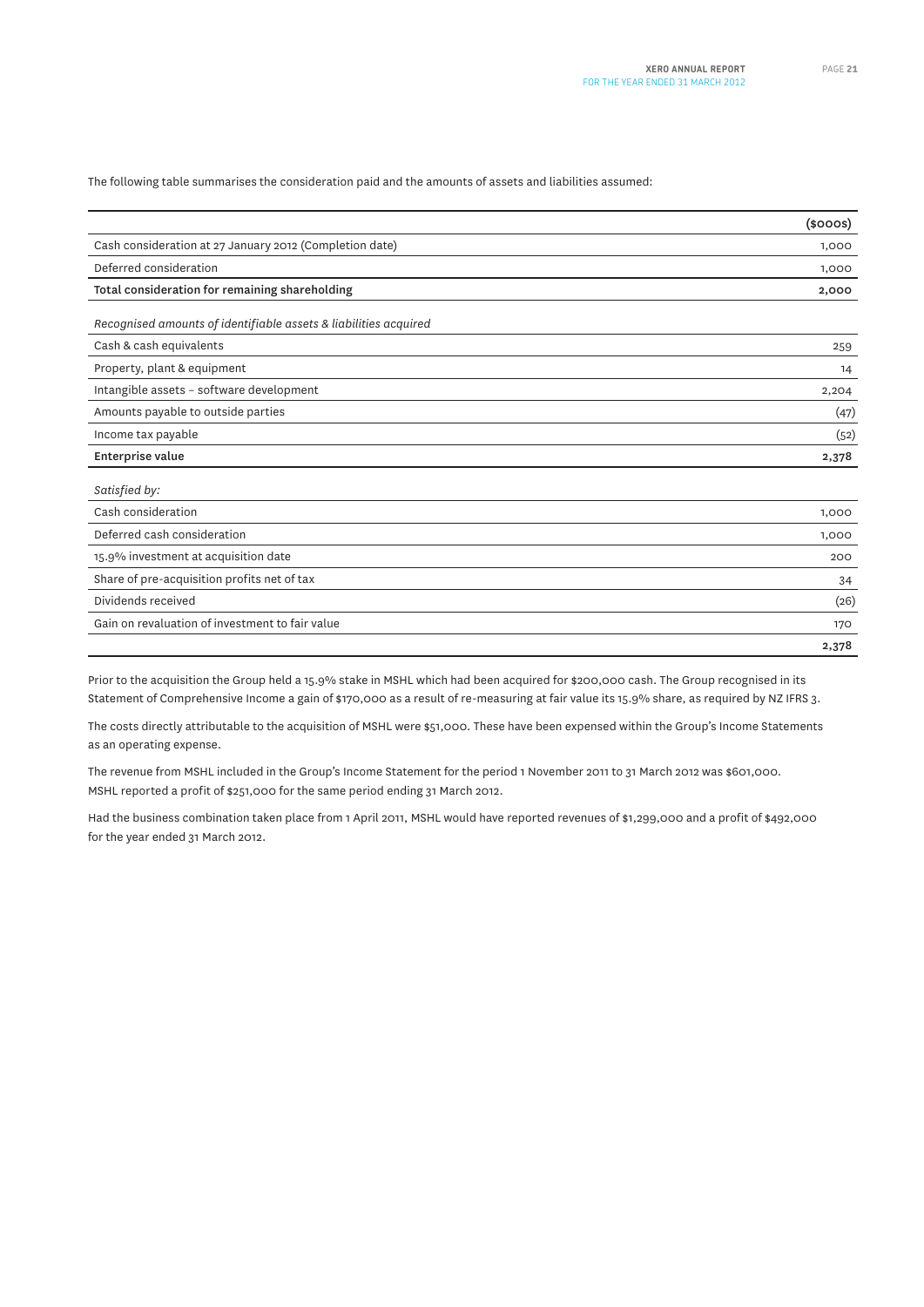### **12. INVESTMENT IN ASSOCIATE**

|                          | Group<br>2012<br>$(s$ ooos $)$ | Group<br>2011<br>$(s$ ooos $)$ |
|--------------------------|--------------------------------|--------------------------------|
| At 1 April               | 207                            |                                |
| Acquisition of associate | $\qquad \qquad =$              | 200                            |
| Share of profit          | 38                             | 10 <sup>°</sup>                |
| Dividend received        | (26)                           |                                |
| Income tax expense       | (11)                           | (3)                            |
| Consideration received   | (378)                          |                                |
| Gain on disposal         | 170                            |                                |
| At 31 March              |                                | 207                            |

Xero Limited purchased 189 shares of MSHL, an unlisted company, on 24 December 2010. Xero Limited purchased the remaining shares to acquire MSHL as a subsidiary on 27 January 2012.

### **13. SHARE CAPITAL**

### Movement in ordinary shares on issue

|                                                        |              | Group<br>2012 | Group<br>2011 | Parent<br>2012 | Parent<br>2011 |
|--------------------------------------------------------|--------------|---------------|---------------|----------------|----------------|
|                                                        | <b>Notes</b> | (000s)        | (000s)        | (ooos)         | (000s)         |
| Balance as at 1 April                                  |              | 91,012        | 87,631        | 91,012         | 87,640         |
| Issue of ordinary shares                               |              | 13,352        | 2,681         | 13,352         | 2,681          |
| Issue of ordinary shares - purchase of Paycycle assets | 11           | 606           |               | 606            |                |
| Issue of ordinary shares - purchase of Max Solutions   |              |               |               |                |                |
| <b>Holdings Limited</b>                                | 11           | 1,262         |               | 1,262          |                |
| Issue of ordinary shares under employee                |              |               |               |                |                |
| restricted share plan                                  | 21           | 550           | 700           | 550            | 691            |
| Ordinary shares on issue at 31 March                   |              | 106,782       | 91,012        | 106,782        | 91,012         |
| Treasury stock                                         |              | (2,683)       | (763)         | (2,683)        | (763)          |
| Ordinary shares on issue at 31 March                   |              | 104,099       | 90,249        | 104,099        | 90,249         |

All shares have been issued, are fully paid and have no par value.

During the year the Company undertook a share placement programme whereby a total of 7.27 million shares were issued at \$2.75. In March 2012 a Share Purchase Plan was completed with a total of 5.69 million shares issued at \$2.75 to existing shareholders. In addition, shares were issued to key management personnel (note 15).

The Company issued 550,000 shares in June 2011 as part of the Company's Employee Restricted Share Plan at an average price of \$2.29.

Included within the value of share capital are transaction costs associated with the issue of new ordinary shares. These transaction costs were directly associated with the equity transactions and accordingly have been accounted for as a deduction from equity.

Treasury stock includes shares issued in relation to the purchase of the Paycycle assets and MSHL and the Employee Restricted Share Plan and that have yet to vest.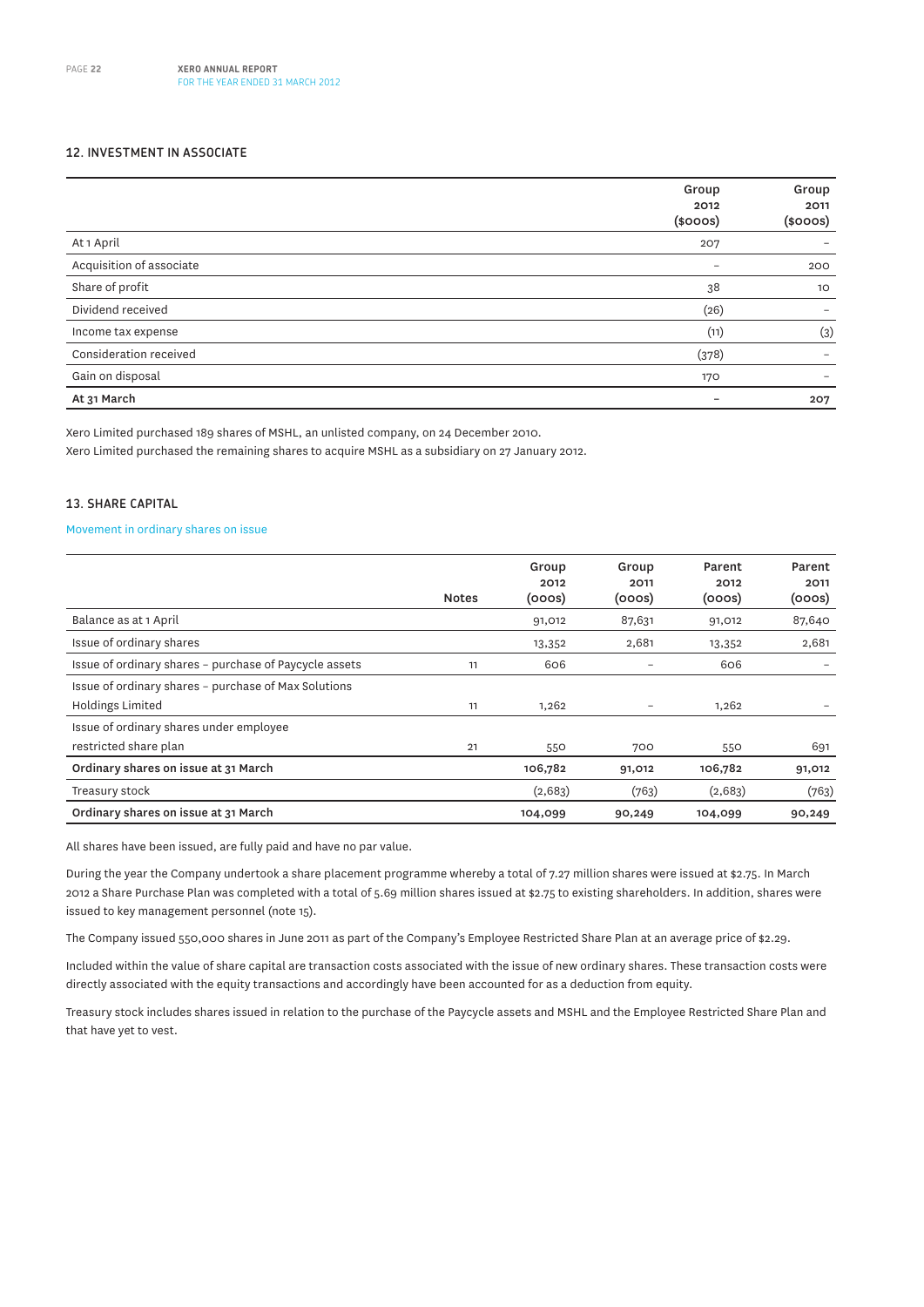### **14. EARNINGS PER SHARE**

### Loss attributable to ordinary shareholders:

|                                            | <b>Notes</b> | Group<br>2012<br>(ooos) | Group<br>2011<br>(ooos) | Parent<br>2012<br>(ooos) | Parent<br>2011<br>(ooos) |
|--------------------------------------------|--------------|-------------------------|-------------------------|--------------------------|--------------------------|
| Net loss after tax                         |              | $(*7,904)$              | $(*7,487)$              | (\$8,322)                | $(*7,594)$               |
| Issued ordinary shares                     | 13           | 106.782                 | 91,012                  | 106.782                  | 91,012                   |
| Weighted average of issued ordinary shares |              | 93,472                  | 89,322                  | 93,472                   | 89,322                   |
| Basic & diluted loss per share             |              | (\$0.08)                | (\$0.08)                | (\$0.09)                 | (\$0.09)                 |

### **15. RELATED PARTIES**

The Company entered into the following transactions and had balances (payable)/receivable with the following related parties:

|                                                                                                      | Group<br>2012<br>$(s$ ooos $)$ | Group<br>2011<br>$(s$ ooos $)$ | Parent<br>2012<br>$(s$ ooos $)$ | Parent<br>2011<br>$(s$ ooos $)$ |
|------------------------------------------------------------------------------------------------------|--------------------------------|--------------------------------|---------------------------------|---------------------------------|
| Xero (UK) Limited (UK)                                                                               |                                |                                |                                 |                                 |
| Market support payments to subsidiary                                                                | $\overline{\phantom{0}}$       |                                | 739                             | 1,421                           |
| Distribution charge to subsidiary                                                                    |                                |                                | 1,211                           | 985                             |
| Management fee charged to subsidiary                                                                 |                                |                                | 224                             |                                 |
| Due from/(to) subsidiary                                                                             | $\overline{\phantom{0}}$       |                                | 693                             | (140)                           |
| Xero Pty Limited (Australia)                                                                         |                                |                                |                                 |                                 |
| Market support payments to subsidiary                                                                |                                |                                | 2,652                           | 2,223                           |
| Intercompany transaction fees paid to subsidiary                                                     | $\overline{\phantom{0}}$       |                                | 39                              |                                 |
| Distribution charge to subsidiary                                                                    | $\overline{a}$                 |                                | 1,889                           | 1,319                           |
| Management fee charged to subsidiary                                                                 |                                |                                | 488                             |                                 |
| Due from/(to) subsidiary                                                                             |                                |                                | 474                             | 122                             |
| Xero Inc (United States)                                                                             |                                |                                |                                 |                                 |
| Market support payments to subsidiary                                                                | $\overline{\phantom{0}}$       | $\overline{\phantom{0}}$       | 1,312                           |                                 |
| Intercompany transaction fees paid to subsidiary                                                     | $\overline{\phantom{0}}$       | $\overline{\phantom{0}}$       | $\mathbf{1}$                    |                                 |
| Distribution charge to subsidiary                                                                    | $\overline{\phantom{0}}$       |                                | 79                              |                                 |
| Management fee charged to subsidiary                                                                 |                                |                                | 184                             |                                 |
| Due from/(to) subsidiary                                                                             |                                |                                | 333                             | (67)                            |
| <b>Xero Trustee Limited</b>                                                                          |                                |                                |                                 |                                 |
| Due from subsidiary in relation to shares issued during the year                                     |                                |                                | $\overline{\phantom{a}}$        |                                 |
| Xero Trustee Limited acts as Trustee for the Xero Limited Employee Restricted Share Plan. (Note 21). |                                |                                |                                 |                                 |
| <b>Max Solutions Holdings Limited</b>                                                                |                                |                                |                                 |                                 |
| Due from/(to) subsidiary                                                                             |                                |                                | (200)                           |                                 |

All transactions and outstanding balances with these related parties are priced to provide a fair return on assets employed and revenues generated and are to be settled in cash and under normal commercial terms. None of the balances are secured.

Operating revenue/(expense) includes management fees, distributor costs, transaction fees and market support payments between the Company and its subsidiaries.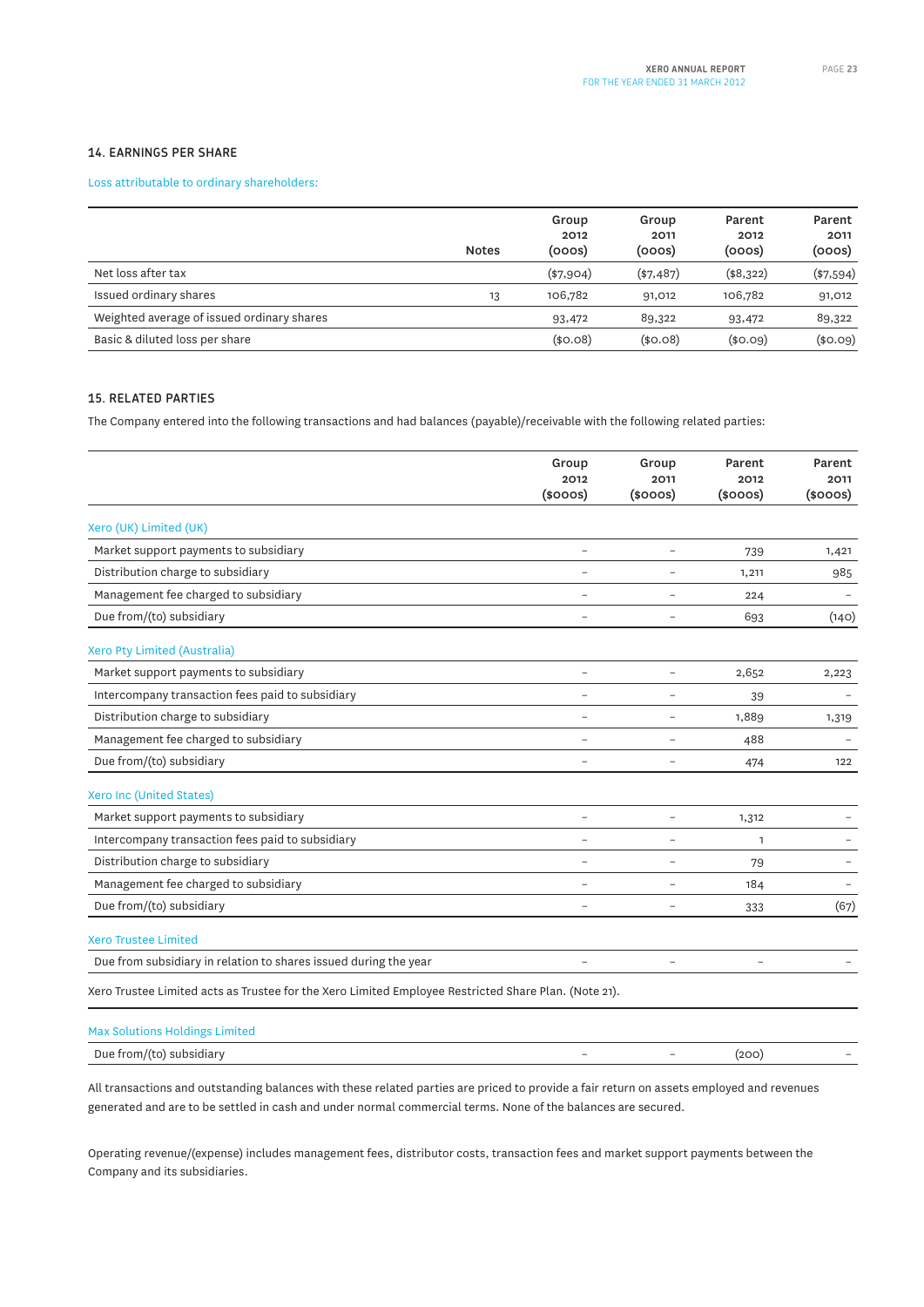### **15. RELATED PARTIES (CONTINUED)**

The Group and Company entered into the following transactions and had balances payable/receivable with the following related parties:

Loans to Directors and key management

|                  | Loan<br>principal<br>2012<br>$(s$ ooos $)$ | Loan<br>interest<br>2012<br>$(s$ ooos $)$ | <b>Balance</b><br>outstanding<br>2012<br>(\$000S) | Loan<br>interest<br>2011<br>$(s$ ooos $)$ | Balance<br>outstanding<br>2011<br>$(s$ ooos $)$ |
|------------------|--------------------------------------------|-------------------------------------------|---------------------------------------------------|-------------------------------------------|-------------------------------------------------|
| <b>Directors</b> |                                            |                                           |                                                   |                                           |                                                 |
| Phil Norman      | $\sim$                                     | 4                                         | 120                                               |                                           | 116                                             |
| Graham Shaw      | $\overline{\phantom{a}}$                   | $\overline{2}$                            | $\overline{\phantom{a}}$                          | 4                                         | 116                                             |
| Key management   | 1,080                                      | 14                                        | 1,094                                             | ۰                                         |                                                 |
|                  | 1,080                                      | 20                                        | 1,214                                             | 8                                         | 232                                             |

Unsecured loans were issued to Directors during the year ended 31 March 2008 to purchase shares in the Company at \$1.00 per share. Simple interest is accrued at a rate of 4% per annum, with the loans and interest being repayable five years after the date of issue.

Secured loans were issued to key management during the year ended 31 March 2012 to purchase shares in the Company at \$2.75 per share. Simple interest is accrued at a rate of 4% per annum, with the loans and interest being repayable three years after the date of issue.

### Other related parties – key management & directors

|                                                       | Transaction<br>value for year<br>2012<br>$(s$ ooos $)$ | Transaction<br>value for year<br>2011<br>$(s$ ooos $)$ | <b>Balance</b><br>outstanding<br>2012<br>$(s$ ooos $)$ | Balance<br>outstanding<br>2011<br>$(s$ ooos $)$ |
|-------------------------------------------------------|--------------------------------------------------------|--------------------------------------------------------|--------------------------------------------------------|-------------------------------------------------|
| Sam Morgan, Graham Shaw, Craig Winkler - Anaplan Inc. | 55                                                     | $\qquad \qquad -$                                      |                                                        |                                                 |
|                                                       | 55                                                     | $\overline{\phantom{0}}$                               | -                                                      |                                                 |

All transactions and outstanding balances with these related parties are priced on an arm's length basis and are to be settled in cash and under normal commercial terms. Transactions relate to the provision of Financial Reporting software provided by Anaplan Inc. None of the balances are secured.

Some members of key management and Directors subscribe to the Xero services provided by the Group. None of these related party transactions were significant to either the Company or the Directors.

Some members of key management participate in the Employee Restricted Share Plan (Note 21).

No amounts with any related parties have been written off or foregone during the year (2011: Nil).

Key management personnel remuneration Key management personnel are defined as those persons having authority and responsibility for planning, directing and controlling the activities of the Group, directly or indirectly, and include the Chief Executive, his direct reports and Directors. The following table summarises remuneration paid to key management personnel.

|                                                             | 2012<br>$(s$ ooos $)$ | 2011<br>$(s$ ooos $)$ |
|-------------------------------------------------------------|-----------------------|-----------------------|
| Short-term employee benefits                                | 2,480                 | 1,878                 |
| Share options (under Employee Share Options Scheme)         | 14                    |                       |
| Share based payments (under Employee Restricted Share Plan) | 487                   | 243                   |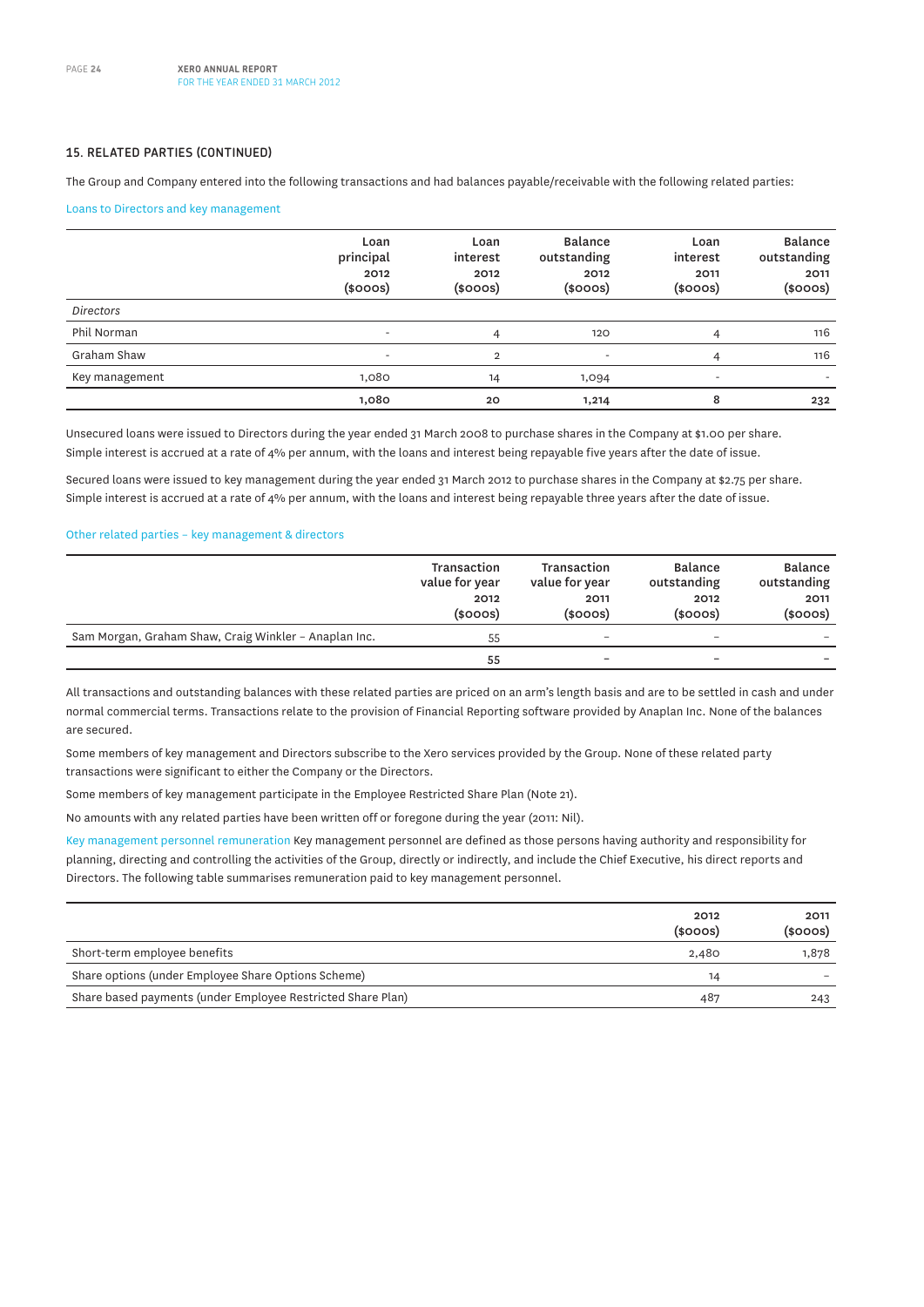### **16. AUDITORS' REMUNERATION**

|                                                                     | Group<br>2012<br>$(s$ ooos $)$ | Group<br>2011<br>$(s$ ooos $)$ | Parent<br>2012<br>$(s$ ooos $)$ | Parent<br>2011<br>$(s$ ooos $)$ |
|---------------------------------------------------------------------|--------------------------------|--------------------------------|---------------------------------|---------------------------------|
| Amounts received or due & receivable by PricewaterhouseCoopers for: |                                |                                |                                 |                                 |
| Audit of financial statements                                       | 72                             | 86                             | 47                              | 42                              |
| Accounting advice & agreed upon procedures review*                  | 57                             | 19                             | 57                              | 19                              |
| Taxation services**                                                 | 38                             | 38                             | 38                              | 38                              |
| Total fees paid to auditors                                         | 167                            | 143                            | 142                             | 99                              |

*\* Services relate to agreed upon procedures for the Group's half year result, audit of the Company's share register and technical accounting advice.*

*\*\* Services relate to the provision of assurance services for the annual tax return, tax advice on the Group's incentive plans and taxation of offshore employees.*

# **17. FINANCIAL INSTRUMENTS & FINANCIAL RISK MANAGEMENT OBJECTIVES**

Financial instruments Financial instruments recognised in the Statement of Financial Position include cash balances, receivables and payables. It is, and has been, through the period of these financial statements, the Group's policy that no trading in financial instruments shall be undertaken.

Classification & fair values The carrying value of the Parent's and Group's financial instruments approximates their fair value. Set out below is a comparison by category of the carrying amounts of all the Parent's and Group's financial instruments and their fair values.

|                                    | Loans &<br>receivables<br>$(s$ ooos $)$ | Financial<br>liabilities at<br>amortised<br>cost<br>$(s$ ooos $)$ | Total<br>carrying<br>value<br>$(s$ ooos $)$ | Fair value<br>$(s$ ooos $)$ |
|------------------------------------|-----------------------------------------|-------------------------------------------------------------------|---------------------------------------------|-----------------------------|
| Group - Year ended 31 March 2012   |                                         |                                                                   |                                             |                             |
| Assets                             |                                         |                                                                   |                                             |                             |
| Trade & other receivables          | 2,732                                   | $\qquad \qquad -$                                                 | 2,732                                       | 2,732                       |
| Cash & cash equivalents            | 38,976                                  | $\overline{\phantom{a}}$                                          | 38,976                                      | 38,976                      |
| Loans to Directors                 | 120                                     | $\overline{\phantom{a}}$                                          | 120                                         | 120                         |
| Loans to key management            | 1,094                                   | $\overline{\phantom{a}}$                                          | 1,094                                       | 1,094                       |
| <b>Total financial assets</b>      | 42,922                                  | $\overline{\phantom{m}}$                                          | 42,922                                      | 42,922                      |
| Liabilities                        |                                         |                                                                   |                                             |                             |
| Trade & other payables             | $\qquad \qquad -$                       | 2,710                                                             | 2,710                                       | 2,710                       |
| <b>Total financial liabilities</b> | $\qquad \qquad -$                       | 2,710                                                             | 2,710                                       | 2,710                       |
| Group - Year ended 31 March 2011   |                                         |                                                                   |                                             |                             |
| Assets                             |                                         |                                                                   |                                             |                             |
| Trade & other receivables          | 1,406                                   | $\qquad \qquad -$                                                 | 1,406                                       | 1,406                       |
| Cash & cash equivalents            | 16,922                                  | $\overline{\phantom{0}}$                                          | 16,922                                      | 16,922                      |
| Loans to Directors                 | 232                                     | $\qquad \qquad -$                                                 | 232                                         | 232                         |
| Other loans                        | 134                                     | $\overline{\phantom{a}}$                                          | 134                                         | 134                         |
| <b>Total financial assets</b>      | 18,694                                  | $\overline{\phantom{a}}$                                          | 18,694                                      | 18,694                      |
| Liabilities                        |                                         |                                                                   |                                             |                             |
| Trade & other payables             | $\overline{\phantom{a}}$                | 1,393                                                             | 1,393                                       | 1,393                       |
| <b>Total financial liabilities</b> | $\qquad \qquad -$                       | 1,393                                                             | 1,393                                       | 1,393                       |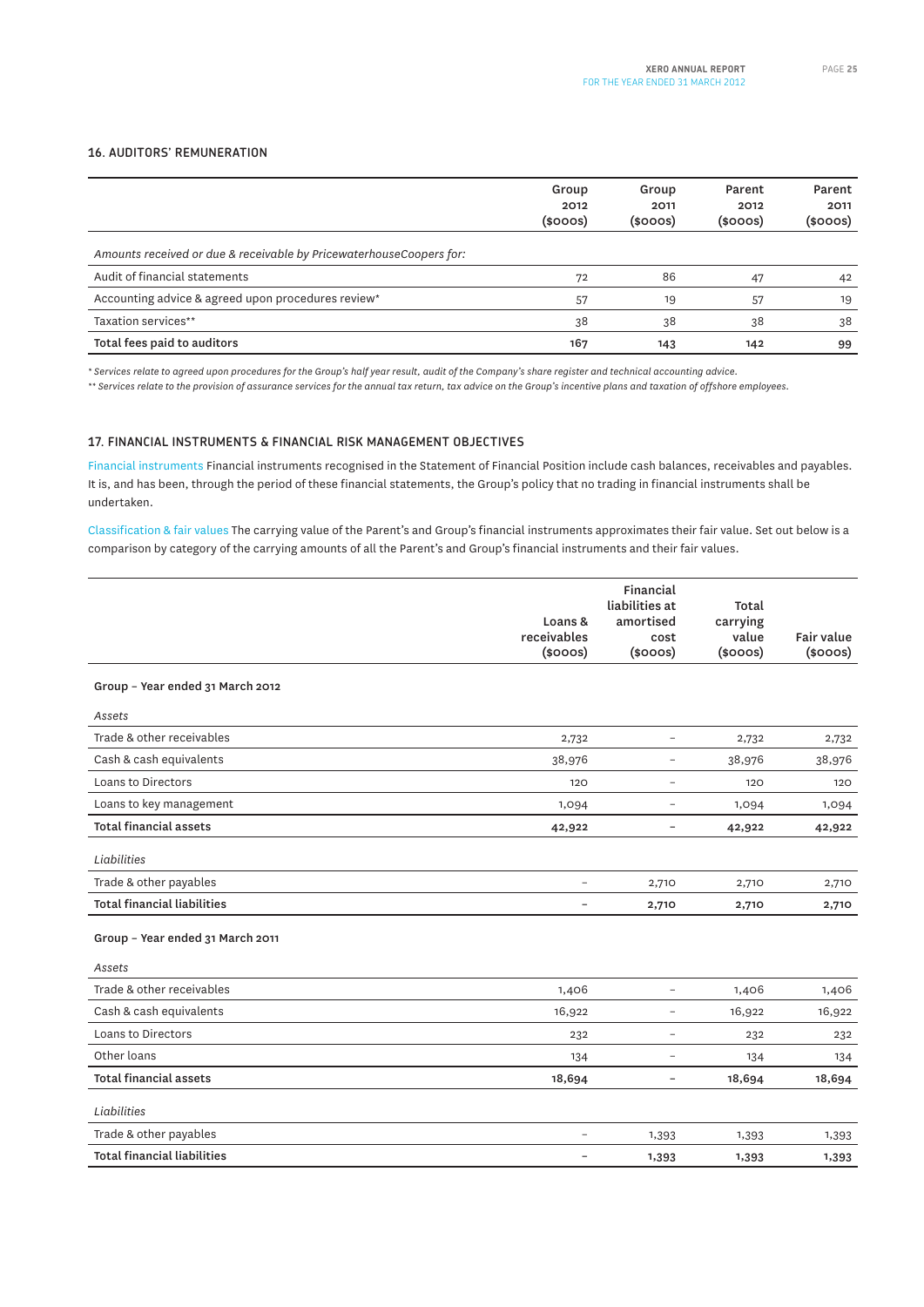### **17. FINANCIAL INSTRUMENTS & FINANCIAL RISK MANAGEMENT OBJECTIVES (CONTINUED)**

|                                    |                                         | Financial<br>liabilities at        | Total                              |                             |
|------------------------------------|-----------------------------------------|------------------------------------|------------------------------------|-----------------------------|
|                                    | Loans &<br>receivables<br>$(s$ ooos $)$ | amortised<br>cost<br>$(s$ ooos $)$ | carrying<br>value<br>$(s$ ooos $)$ | Fair value<br>$(s$ ooos $)$ |
| Parent - Year ended 31 March 2012  |                                         |                                    |                                    |                             |
| Assets                             |                                         |                                    |                                    |                             |
| Trade & other receivables          | 5,035                                   | $\qquad \qquad -$                  | 5,035                              | 5,035                       |
| Cash & cash equivalents            | 36,722                                  | $\overline{\phantom{0}}$           | 36,722                             | 36,722                      |
| Loans to Directors                 | 120                                     | $\qquad \qquad -$                  | 120                                | 120                         |
| Loans to key management            | 1,094                                   | $\overline{\phantom{0}}$           | 1,094                              | 1,094                       |
| <b>Total financial assets</b>      | 42,971                                  | -                                  | 42,971                             | 42,971                      |
| Liabilities                        |                                         |                                    |                                    |                             |
| Trade & other payables             | $\overline{\phantom{a}}$                | 4,197                              | 4,197                              | 4,197                       |
| <b>Total financial liabilities</b> | $\overline{\phantom{a}}$                | 4,197                              | 4,197                              | 4,197                       |
| Parent - Year ended 31 March 2011  |                                         |                                    |                                    |                             |
| Assets                             |                                         |                                    |                                    |                             |
| Trade & other receivables          | 1,172                                   | $\overline{\phantom{0}}$           | 1,172                              | 1,172                       |
| Cash & cash equivalents            | 16,651                                  | $\overline{a}$                     | 16,651                             | 16,651                      |
| Loans to Directors                 | 232                                     | $\qquad \qquad -$                  | 232                                | 232                         |
| Other loans                        | 116                                     | $\overline{a}$                     | 116                                | 116                         |
| <b>Total financial assets</b>      | 18,171                                  | $\overline{\phantom{a}}$           | 18,171                             | 18,171                      |
| Liabilities                        |                                         |                                    |                                    |                             |
| Trade & other payables             | $\overline{\phantom{0}}$                | 1,240                              | 1,240                              | 1,240                       |
| <b>Total financial liabilities</b> | ۰                                       | 1,240                              | 1,240                              | 1,240                       |

The main risks arising from the Group's financial instruments are interest rate risk, liquidity risk, credit risk and foreign currency risk.

Interest rate risk The Group's interest rate risk arises from its cash balances. These are placed on deposit at variable rates that expose the Group to cash flow interest rate risk. The Group does not enter into forward rate agreements or any interest rate hedges.

The Company's management regularly reviews its banking arrangements to ensure that it achieves the best returns on its funds while maintaining access to necessary cash levels to service the Company's day-to-day activities.

*Continued on next page ...*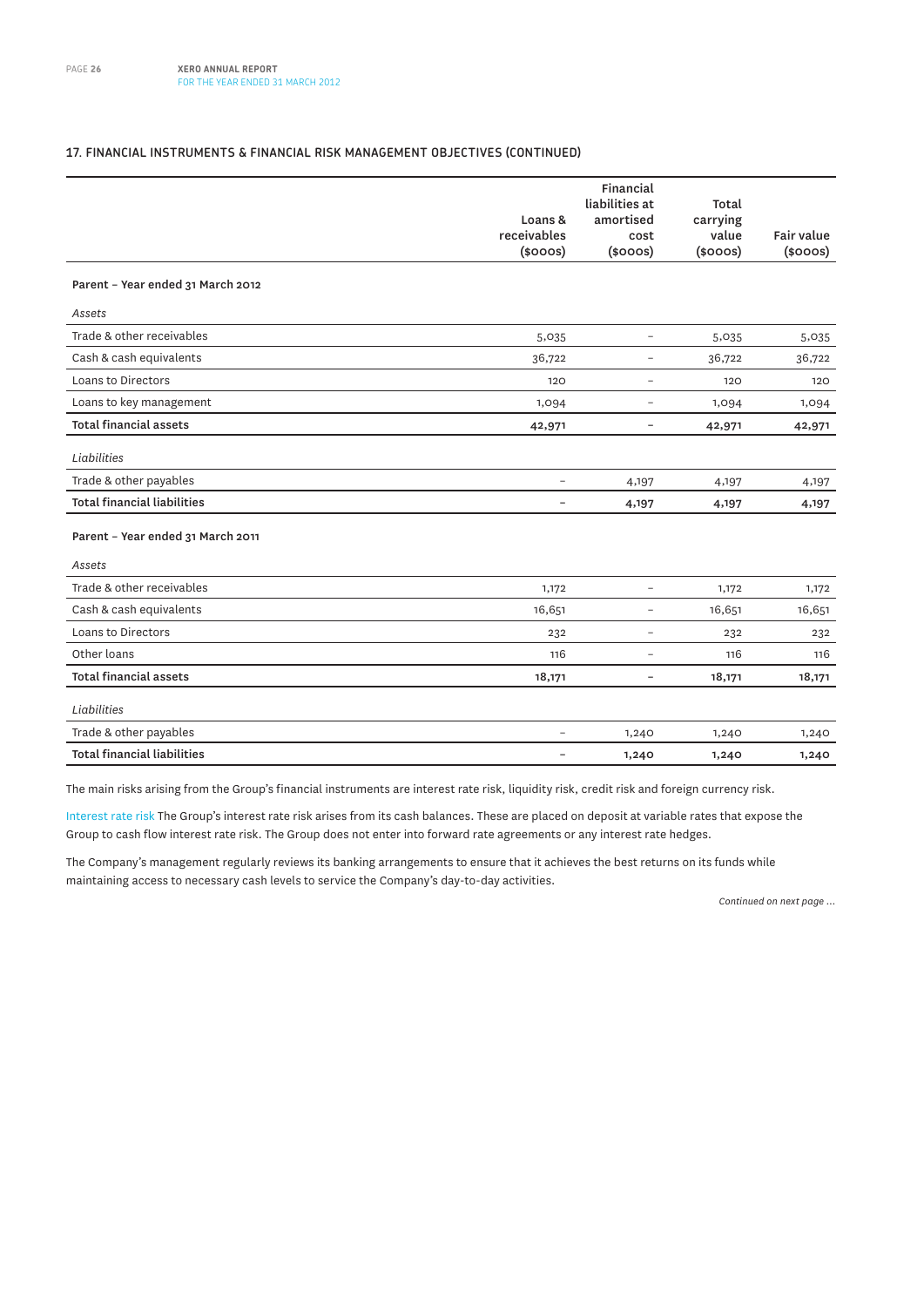The interest rate re-pricing profiles of the Group's financial assets and liabilities subject to interest rate risk are:

|                                     |                      | <b>Balance</b><br>sheet | 12 Months         | 24 Months                | >24 Months    |
|-------------------------------------|----------------------|-------------------------|-------------------|--------------------------|---------------|
|                                     | <b>Interest Rate</b> | $(s$ ooos $)$           | $(s$ ooos $)$     | $(s$ ooos $)$            | $(s$ ooos $)$ |
| Group - Year ended 31 March 2012    |                      |                         |                   |                          |               |
| Financial assets                    |                      |                         |                   |                          |               |
| Cash at bank                        | 4.9%                 | 38,976                  | 38,976            | $\overline{\phantom{0}}$ |               |
| Loans to Directors & key management | 4.0%                 | 1,214                   | 120               | $\overline{a}$           | 1,094         |
| Total                               |                      | 40,190                  | 39,096            | $\overline{\phantom{a}}$ | 1,094         |
| Parent - Year ended 31 March 2012   |                      |                         |                   |                          |               |
| Financial assets                    |                      |                         |                   |                          |               |
| Cash at bank                        | 4.9%                 | 36,722                  | 36,722            | $\qquad \qquad -$        |               |
| Loans to Directors & key management | 4.0%                 | 1,214                   | 120               | $\overline{a}$           | 1,094         |
| Total                               |                      | 37,936                  | 36,842            | $\overline{\phantom{a}}$ | 1,094         |
| Group - Year ended 31 March 2011    |                      |                         |                   |                          |               |
| Financial assets                    |                      |                         |                   |                          |               |
| Cash at bank                        | 4.9%                 | 16,922                  | 16,922            | $\overline{\phantom{a}}$ |               |
| Loans to Directors                  | 4.0%                 | 232                     | $\overline{a}$    | 232                      |               |
| Other loans                         | $4.0\%$              | 116                     | $\qquad \qquad -$ | 116                      |               |
| Other assets                        | $5.5\%$              | 18                      | $\qquad \qquad -$ | 18                       |               |
| Total                               |                      | 17,288                  | 16,922            | 366                      |               |
| Parent - Year ended 31 March 2011   |                      |                         |                   |                          |               |
| Financial assets                    |                      |                         |                   |                          |               |
| Cash at bank                        | 4.9%                 | 16,651                  | 16,651            | $\overline{\phantom{a}}$ |               |
| Loans to Directors                  | 4.0%                 | 232                     |                   | 232                      |               |
| Other loans                         | $4.0\%$              | 116                     |                   | 116                      |               |
| Total                               |                      | 16,999                  | 16,651            | 348                      |               |

As at 31 March 2012 if interest rates had been 1.0% higher/lower with all other variables held constant, interest income, net loss and retained earnings for the Company and the Group would have decreased/increased by \$364,000 (2011: \$186,000).

Liquidity risk Liquidity risk is the risk that the Company or Group cannot pay contractual liabilities as they fall due. During the year, the Company raised \$36.6 million by way of private placement and the Share Purchase Plan. Following the receipt of the proceeds of the capital raising, the Company has sufficient cash to meet its requirements in the foreseeable future. The Group has no debt and therefore management remains focused on generating sufficient revenue from sales to cover the ongoing costs of operation.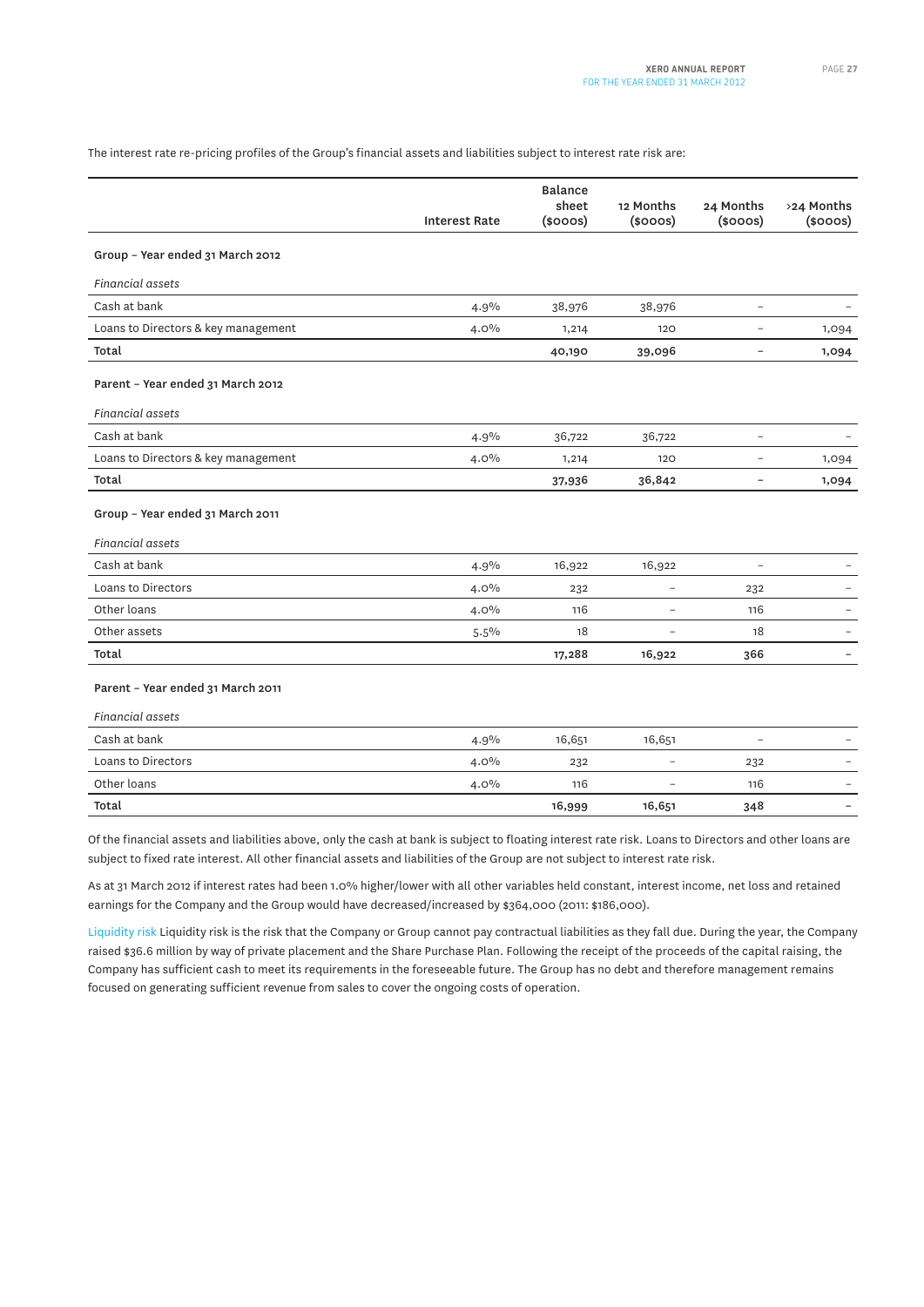### **17. FINANCIAL INSTRUMENTS & FINANCIAL RISK MANAGEMENT OBJECTIVES (CONTINUED)**

The following table sets out the undiscounted contractual cash flows for all financial liabilities of the Company and Group:

|                                   | <b>Balance</b><br>sheet<br>$(s$ ooos $)$ | Contractual<br>cash flows<br>$(s$ ooos $)$ | 6 months<br>or less<br>$(s$ ooos $)$ | $6 - 12$<br>months<br>$(s$ ooos $)$ | 1-2 years<br>$(s$ ooos $)$ | More than<br>2 years<br>$(s$ ooos $)$ |
|-----------------------------------|------------------------------------------|--------------------------------------------|--------------------------------------|-------------------------------------|----------------------------|---------------------------------------|
| Group - Year ended 31 March 2012  |                                          |                                            |                                      |                                     |                            |                                       |
| Trade & other payables            | 2,710                                    | 2,710                                      | 2,710                                | 500                                 |                            |                                       |
| Total non-derivative liabilities  | 2,710                                    | 2,710                                      | 2,710                                | 500                                 |                            |                                       |
| Parent - Year ended 31 March 2012 |                                          |                                            |                                      |                                     |                            |                                       |
| Trade payables                    | 4,197                                    | 4,197                                      | 3,197                                | 500                                 | $\overline{\phantom{0}}$   |                                       |
| Total non-derivative liabilities  | 4,197                                    | 4,197                                      | 3,197                                | 500                                 | $\overline{\phantom{a}}$   |                                       |
| Group - Year ended 31 March 2011  |                                          |                                            |                                      |                                     |                            |                                       |
| Trade payables                    | 1,393                                    | 1,393                                      | 1,393                                | $\overline{a}$                      | -                          |                                       |
| Total non-derivative liabilities  | 1,393                                    | 1,393                                      | 1,393                                | ۰                                   |                            |                                       |
| Parent - Year ended 31 March 2011 |                                          |                                            |                                      |                                     |                            |                                       |
| Trade payables                    | 1,240                                    | 1,240                                      | 1,240                                | $\qquad \qquad -$                   | $\overline{\phantom{m}}$   |                                       |
| Total non-derivative liabilities  | 1,240                                    | 1,240                                      | 1,240                                |                                     |                            |                                       |

Credit risk Where the Group has a receivable from another party, there is a credit risk in the event of non-performance by that other party. Financial instruments that potentially subject the Group to credit risk principally consist of bank balances and receivables.

The Group manages its exposure to credit risk by monitoring the credit quality of the financial institutions that hold its cash balances. The credit risk associated with trade receivables is small because of the inherently low individual transaction value and the spread over many customers.

### Maximum exposure to credit risk at balance date

|                         | Group<br>2012<br>$(s$ ooos $)$ | Group<br>2011<br>$(s$ ooos $)$ | Parent<br>2012<br>$(s$ ooos $)$ | Parent<br>2011<br>$($ \$000s $)$ |
|-------------------------|--------------------------------|--------------------------------|---------------------------------|----------------------------------|
| Cash & cash equivalents | 38,976                         | 16,922                         | 36,722                          | 16,651                           |
| Receivables             | 2,712                          | 1,406                          | 5,080                           | 1,172                            |
| Non-current receivables | 1,234                          | 366                            | 1,169                           | 348                              |
| Total                   | 42,922                         | 18,694                         | 42,971                          | 18,171                           |

Foreign currency risk The Group faces the risk of movements in foreign currency exchange rates against the New Zealand dollar. The Group operates in three other currencies, being UK pounds, Australian dollars and US dollars. As a result the Group's Income Statement and Statements of Financial Position can be affected by movements in exchange rates.

Both the UK and Australian operations are now self funding. The US operation is funded directly from New Zealand and will continue to require funding support for at least the next year. During this time the foreign currency risk will increasingly be mitigated by the generation of revenues in the US.

The potential effect on the Company's and Group's results for the year ended 31 March 2012 if the New Zealand dollar had weakened by 10% against the other operating currencies, with all other variables remaining constant, would be an increase in the net loss and retained earnings for the Group of \$188,000 (2011: \$122,000).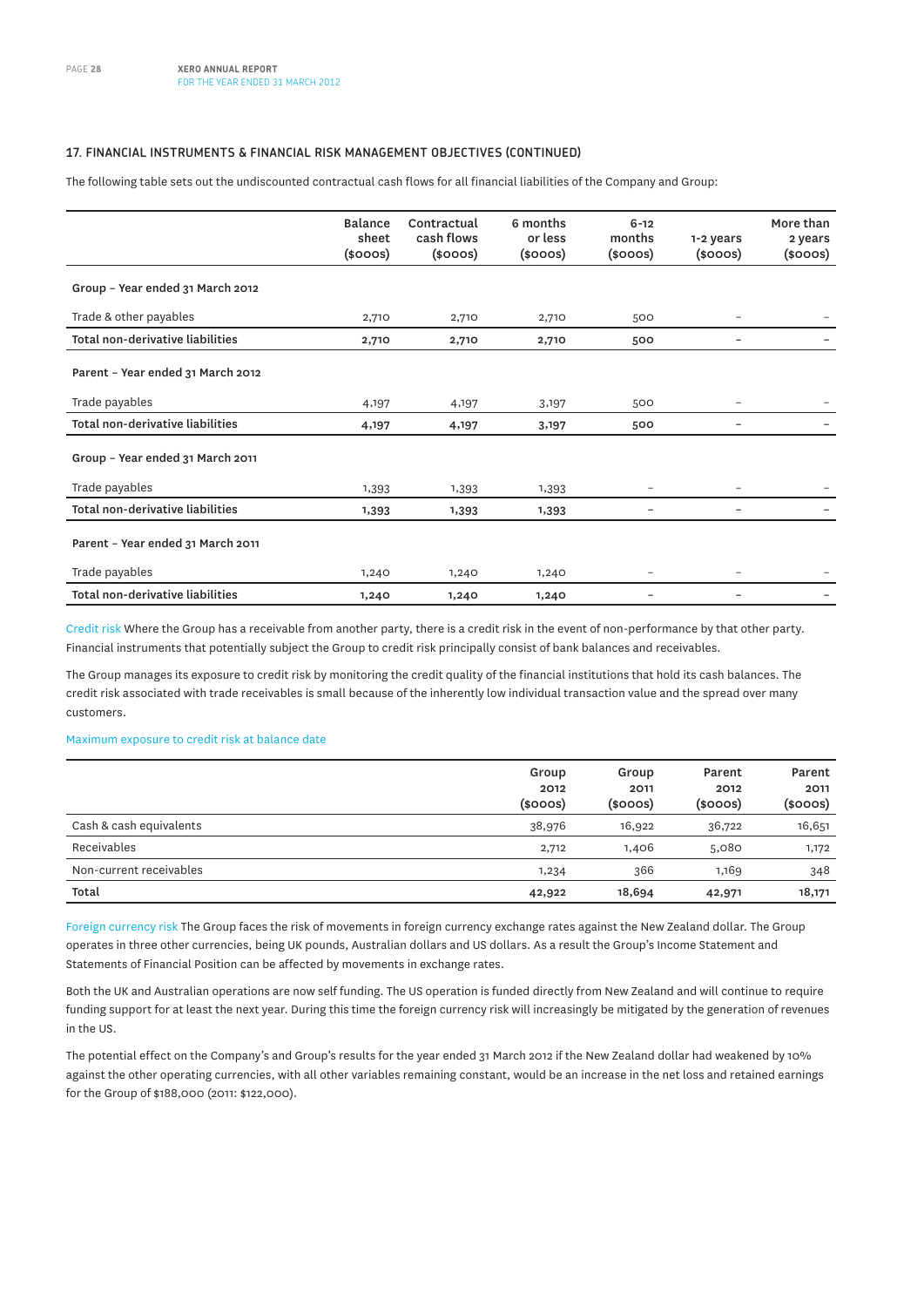### **18. RECONCILIATION OF OPERATING CASH FLOWS**

|                                                                                      | Group<br>2012<br>$(s$ ooos $)$ | Group<br>2011<br>$(s$ ooos $)$ | Parent<br>2012<br>$(s$ ooos $)$ | Parent<br>2011<br>$(s$ ooos $)$ |
|--------------------------------------------------------------------------------------|--------------------------------|--------------------------------|---------------------------------|---------------------------------|
| Reconciliation from the net loss after tax to the net cash from operating activities |                                |                                |                                 |                                 |
| Net loss after tax                                                                   | (7,904)                        | (7, 487)                       | (8, 322)                        | (7,594)                         |
| Adjustments                                                                          |                                |                                |                                 |                                 |
| Depreciation                                                                         | 320                            | 207                            | 259                             | 186                             |
| Amortisation                                                                         | 1,574                          | 946                            | 1,579                           | 937                             |
| Deferred tax                                                                         | (50)                           | (35)                           | $\qquad \qquad -$               |                                 |
| Associate profit                                                                     | (38)                           | (7)                            | $\overline{\phantom{a}}$        |                                 |
| Gain on investment in associate                                                      | (170)                          | $\overline{a}$                 | (178)                           |                                 |
| Loss/(gain) on foreign exchange transactions                                         | (8)                            | (53)                           | (8)                             |                                 |
| Loss on disposal on property, plant & equipment                                      | 119                            | $\overline{\phantom{0}}$       | 121                             |                                 |
| Employee entitlements                                                                | 1,380                          | 814                            | 950                             | 805                             |
| Interest on loans                                                                    | (18)                           | (12)                           | (18)                            | (12)                            |
| Changes in working capital items                                                     |                                |                                |                                 |                                 |
| (Increase)/decrease in trade receivables & prepayments                               | (1,162)                        | (545)                          | (3,697)                         | (407)                           |
| (Decrease)/increase in trade payables & accruals                                     | (202)                          | 688                            | 2,008                           | 415                             |
| (Increase)/decrease in GST                                                           | (84)                           | 126                            | (215)                           | 33                              |
| (Increase)/decrease in current tax payable                                           | 10 <sup>°</sup>                | 61                             | (1)                             |                                 |
| (Decrease)/increase in employee entitlements                                         | 1,282                          | 175                            | 668                             | 312                             |
| (Decrease)/increase in income in advance                                             | 90                             | (98)                           | 18                              | (41)                            |
| Net cash from operating activities                                                   | (4, 861)                       | (5, 220)                       | (6,836)                         | (5,366)                         |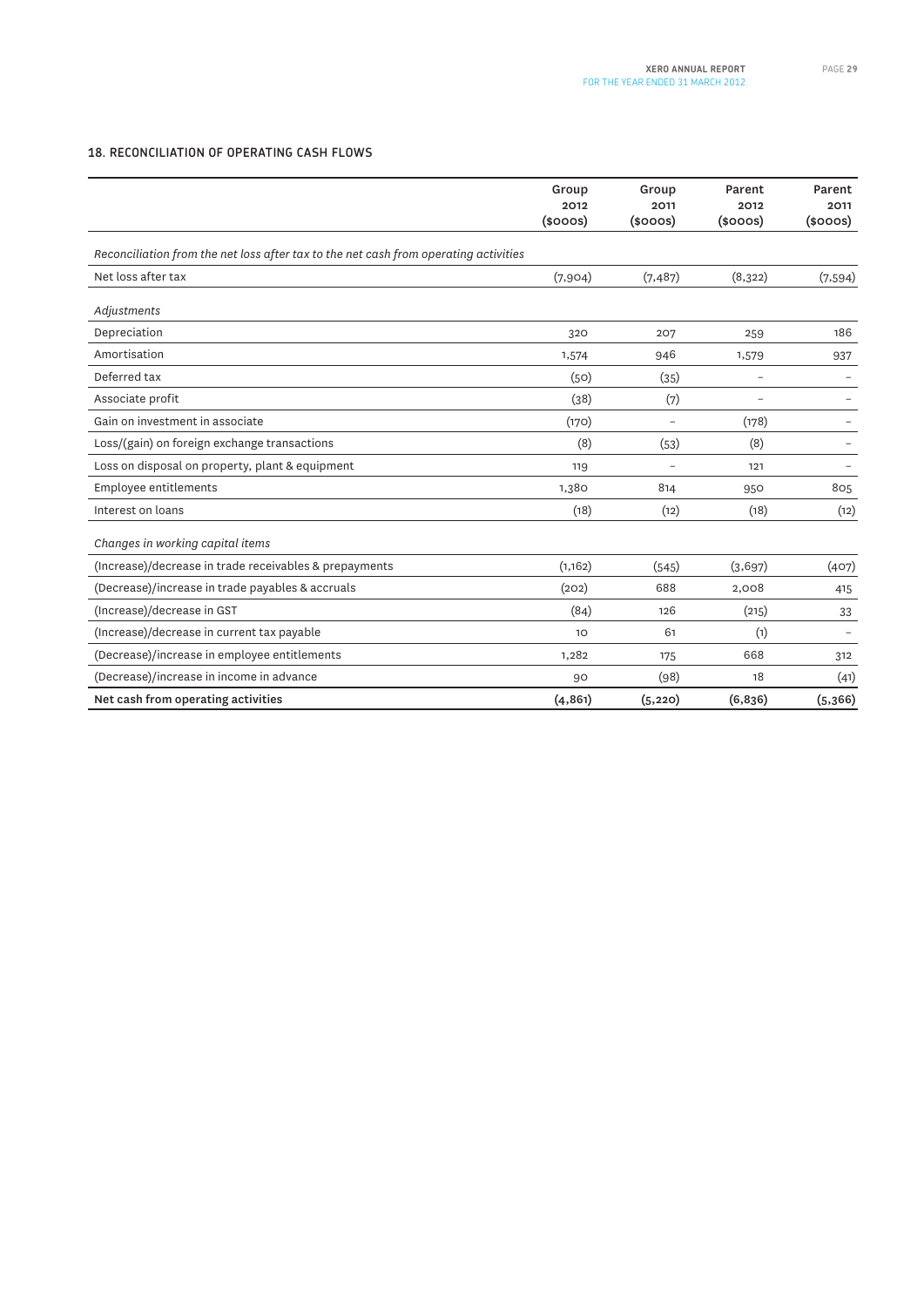### **19. SEGMENT INFORMATION**

The Group has three reporting segments based on the geographical locations of the operations and revenue streams.

These segments have been determined based on the reports reviewed by the Chief Operating Decision Maker to make strategic decisions.

The Group currently operates in one business segment, providing an online accounting solution for small businesses.

Sales between segments are carried out at arm's length. The revenue from external parties reported to the Board is measured in a manner consistent with that in the Income Statement. Entities are domiciled in New Zealand, the United Kingdom and Australia. Revenue from external customers is generated in their domiciliation countries.

The total of non-current assets, other than financial instruments, located in New Zealand is \$11,097,000 (2011: \$5,748,000) and the total of non-current assets located in other countries is \$191,000 (2011: 139,000).

|                                          | New Zealand<br>$(s$ ooos $)$ | United<br>Kingdom<br>$(s$ ooos $)$ | Australia<br>$(s$ ooos $)$ | <b>Rest of</b><br>World<br>$(s$ ooos $)$ | Inter-<br>Segment<br>eliminations<br>$(s$ ooos $)$ | Total<br>$(s$ ooos $)$ |
|------------------------------------------|------------------------------|------------------------------------|----------------------------|------------------------------------------|----------------------------------------------------|------------------------|
| Group - For the year ended 31 March 2012 |                              |                                    |                            |                                          |                                                    |                        |
| Revenue from external customers          | 10,325                       | 2,723                              | 5,024                      | 1,298                                    | $\overline{\phantom{m}}$                           | 19,370                 |
| Inter-segment revenue                    | 4,075                        | 739                                | 2,691                      | 1,313                                    | (8, 818)                                           |                        |
| Total segment revenue                    | 14,400                       | 3,462                              | 7,715                      | 2,611                                    | (8, 818)                                           | 19,370                 |
| Depreciation & amortisation              | (1, 842)                     | (6)                                | (44)                       | (2)                                      | $\overline{\phantom{a}}$                           | (1,894)                |
| Interest income                          | 609                          |                                    | 3                          |                                          | $\overline{\phantom{a}}$                           | 612                    |
| Segment net (loss)/profit before tax     | (9,398)                      | 154                                | 347                        | 1,103                                    | $\overline{\phantom{a}}$                           | (7,794)                |
| Segment net (loss)/profit after tax      | (9, 456)                     | 138                                | 312                        | 1,102                                    | $\overline{\phantom{a}}$                           | (7,904)                |
| Non-current asset additions              | 11,098                       | 3                                  | 165                        | 22                                       | $\overline{\phantom{a}}$                           | 11,288                 |
| Segment assets                           | 60,615                       | 1,286                              | 2,037                      | 477                                      | (6, 642)                                           | 57,773                 |
| Segment liabilities                      | 5,965                        | 1,113                              | 1,860                      | 411                                      | (3,824)                                            | 5,525                  |
| Group - For the year ended 31 March 2011 |                              |                                    |                            |                                          |                                                    |                        |
| Revenue from external customers          | 5,937                        | 1,294                              | 1,494                      | 616                                      |                                                    | 9,341                  |
| Inter-segment revenue                    | 2,305                        | 1,421                              | 2,223                      | $\overline{a}$                           | (5,949)                                            |                        |
| Total segment revenue                    | 8,242                        | 2,715                              | 3,717                      | 616                                      | (5,949)                                            | 9,341                  |
| Depreciation & amortisation              | (1, 123)                     | (9)                                | (21)                       | $\qquad \qquad -$                        | $\overline{\phantom{a}}$                           | (1, 153)               |
| Interest income                          | 878                          | $\overline{\phantom{0}}$           | $\overline{\mathbf{2}}$    | $\qquad \qquad -$                        | $\overline{\phantom{a}}$                           | 880                    |
| Segment net (loss)/profit before         | (8, 210)                     | 30                                 | 38                         | 616                                      | 65                                                 | (7, 461)               |
| Segment net (loss)/profit after tax      | (8, 213)                     | 26                                 | 19                         | 616                                      | 65                                                 | (7, 487)               |
| Non-current asset additions              | 3,271                        | 16                                 | 86                         | $\overline{a}$                           | (58)                                               | 3,315                  |
| Segment assets                           | 23,848                       | 860                                | 916                        | $\qquad \qquad -$                        | (1, 277)                                           | 24,347                 |
| Segment liabilities                      | 2,196                        | 706                                | 875                        | $\qquad \qquad -$                        | (1, 118)                                           | 2,659                  |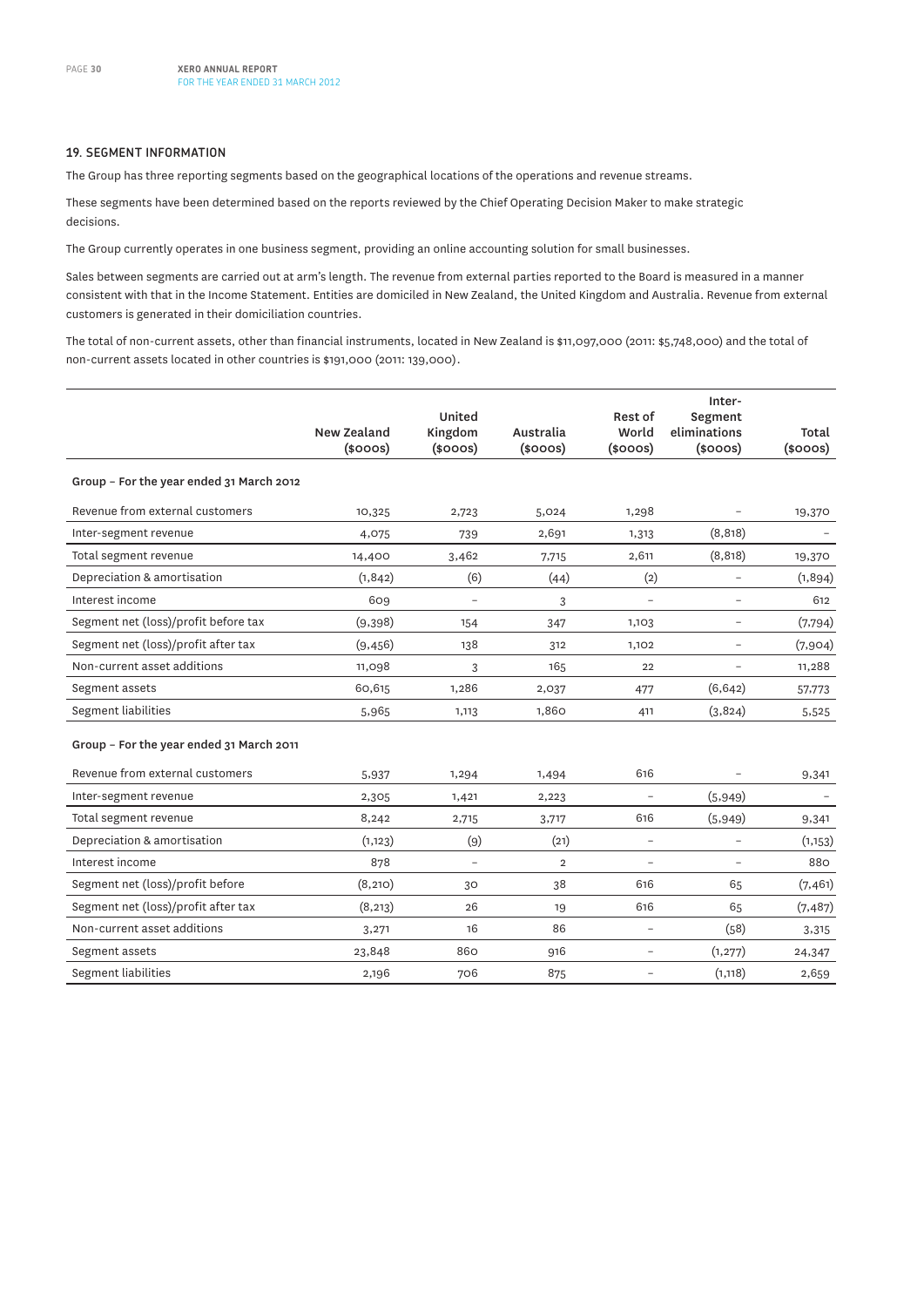There were no capital commitments or contingent liabilities as at 31 March 2012 (2011: Nil).

### **21. SHARE BASED PAYMENTS**

### Employee Restricted Share Plan

In May 2008 the Xero Limited Employee Restricted Share Plan ('RSP') was introduced for selected executives and employees of the Group. Under the RSP, ordinary shares in Xero Limited are issued to a trustee, Xero Trustee Limited, a wholly-owned subsidiary, and allocated to participants, on grant date, using funds lent to them by the Company.

Under the RSP, the shares are beneficially owned by the participants. The length of retention period before the shares vest is between one and three years. The price for each share issued during the year under the RSP is the higher of the volume-weighted average end-of-day market price reported on the New Zealand Exchange for the 20 business days immediately preceding the date on which the share is allocated or the invitation price.

If the individual is still employed by the Group at the end of this specific period, the employee is given a cash bonus that must be used to repay the loan and the shares are then transferred to the individual. The number of shares awarded is determined by the Remuneration Committee of the Board of Directors. The weighted average grant date fair value of restricted shares issued during the year was \$2.29 (2011: \$1.44). Shares with a grant date fair value of \$580,000 vested during the year (2011: \$483,000). The Group has no legal or constructive obligation to repurchase the shares or settle the RSP for cash.

|                                                                      | Number of<br>shares 2012<br>(000s) | Number of<br>shares 2011<br>(000s) |
|----------------------------------------------------------------------|------------------------------------|------------------------------------|
| Unvested shares as at 1 April                                        | 679                                | 420                                |
| Awarded pursuant to Employee Restricted Share Plan                   | 621                                | 721                                |
| Forfeited                                                            | (49)                               | (118)                              |
| Vested                                                               | (493)                              | (344)                              |
| Unvested shares as at 31 March - allocated to employees              | 758                                | 679                                |
| Forfeited shares not yet reallocated - held by Trustee               | 57                                 | 84                                 |
|                                                                      | 815                                | 763                                |
| Percentage of total ordinary shares                                  | 0.8%                               | 0.8%                               |
| Ageing of unvested shares                                            |                                    |                                    |
| Balance of shares to vest within one year                            | 455                                | 358                                |
| Balance of shares to vest after one year but not more than two years | 303                                | 321                                |
|                                                                      | 758                                | 679                                |

The number of shares awarded pursuant to the RSP does not equal the number of shares created for the scheme as forfeited shares are held in trust and reissued.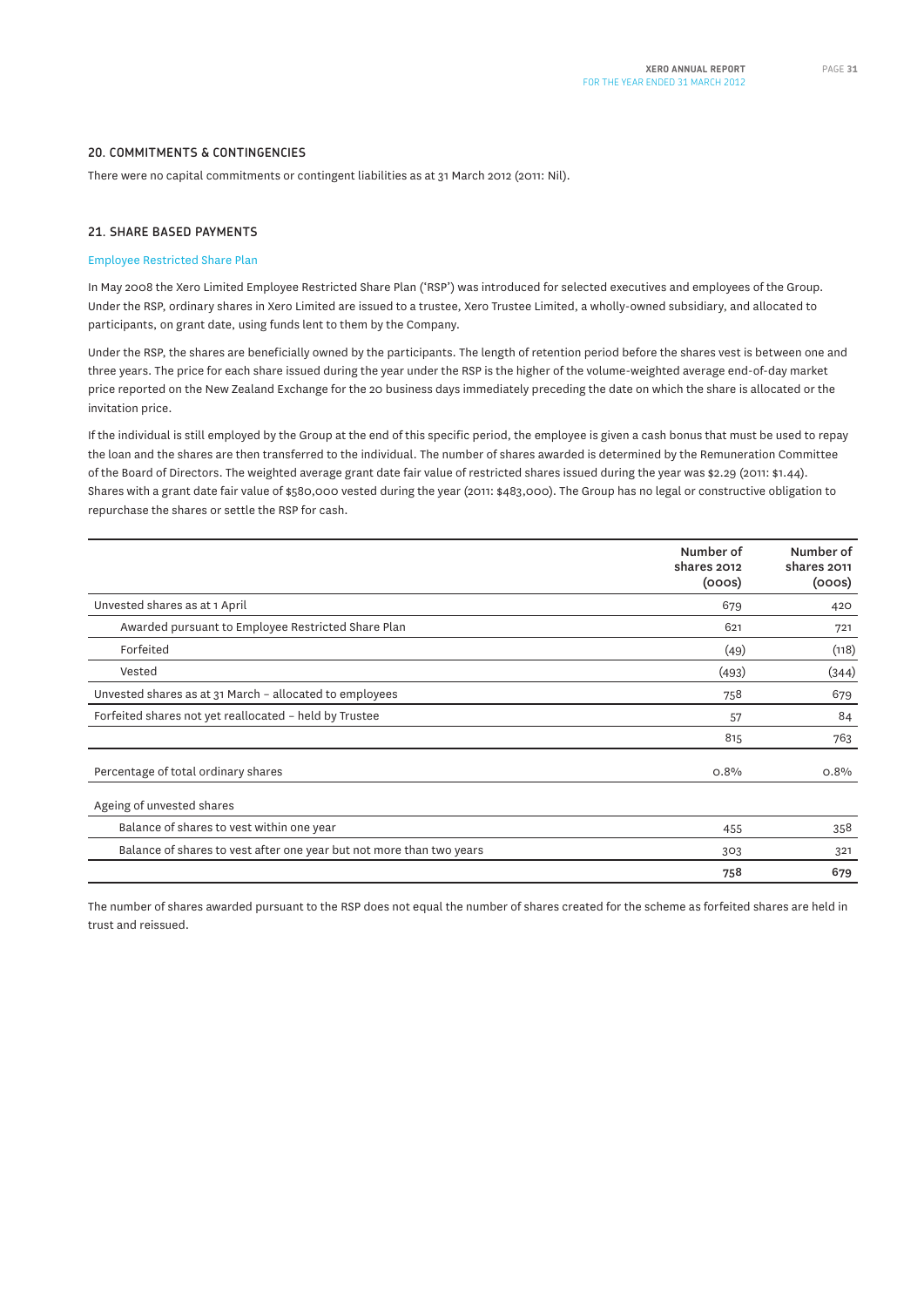### **21. SHARE BASED PAYMENTS (CONTINUED)**

### Employee Share Options Scheme

Share options are granted to selected employees. The exercise price of the granted options is equal to the market price of the shares on the date of the grant.

Options are conditional on the employee completing the necessary years' service (the vesting period) as appropriate to that tranche. The options tranches are exercisable in equal amounts over five years from the grant date. No options can be exercised later than the first anniversary of the final vesting date (a total of six years from the vesting date).

The Group has no legal or constructive obligation to repurchase or settle the options in cash.

Movements in the number of share options outstanding and their related weighted average exercise prices are as follows:

|             | Average<br>exercise<br>price | 2012<br>Options<br>(000s) | Average<br>exercise<br>price | 2011<br>Options<br>(000s) |
|-------------|------------------------------|---------------------------|------------------------------|---------------------------|
| At 1 April  | $\qquad \qquad -$            | $\qquad \qquad -$         | $\qquad \qquad -$            | $\qquad \qquad -$         |
| Granted     | 2.75                         | 200                       | $\overline{\phantom{a}}$     | -                         |
| At 31 March | 2.75                         | 200                       | $\overline{\phantom{a}}$     | $\overline{\phantom{0}}$  |

Of the 200,000 outstanding options none were exercisable as at 31 March 2012.

| Expiry date - 27 January | Exercise<br>price | <b>Shares</b><br>(ooos)<br>2012 | Shares<br>(ooos)<br>2011 |
|--------------------------|-------------------|---------------------------------|--------------------------|
| 2013                     | 2.75              | 40                              | $\qquad \qquad =$        |
| 2014                     | 2.75              | 40                              | $\qquad \qquad =$        |
| 2015                     | 2.75              | 40                              | -                        |
| 2016                     | 2.75              | 40                              |                          |
| 2017                     | 2.75              | 40                              | $\qquad \qquad =$        |
|                          |                   | 200                             | -                        |

The weighted average fair value of options granted during the period determined using the Black-Scholes valuation model was \$0.70 per option.

The significant inputs into the model were the spot share price of \$2.75 at the grant date, the exercise price shown above, the expected annualised volatility of 33%, a dividend yield of 0%, an expected option life of between one and six years and an annual risk-free interest rate of between 2.5% and 3.5%.

The volatility measured is the standard deviation of continuously compounded share returns and based on a statistical analysis of daily share prices over the last 12 months.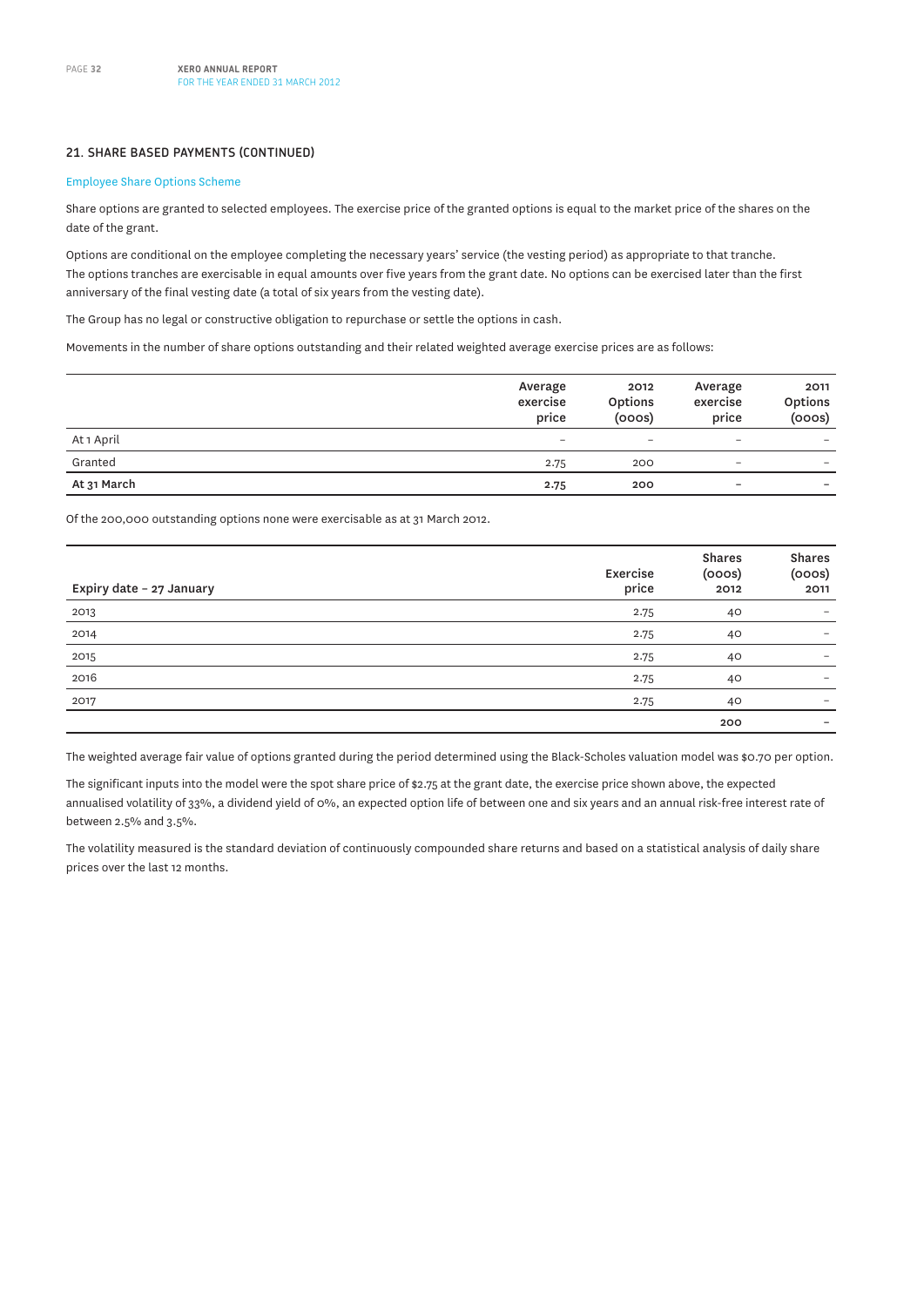### **22. OPERATING LEASE COMMITMENTS**

|                                             | Group<br>2012<br>$(s$ ooos $)$ | Group<br>2011<br>$(s$ ooos $)$ | Parent<br>2012<br>$(s$ ooos $)$ | Parent<br>2011<br>$(s$ ooos $)$ |
|---------------------------------------------|--------------------------------|--------------------------------|---------------------------------|---------------------------------|
| Within one year                             | 1,198                          | 403                            | 902                             | 339                             |
| After one year but not more than five years | 3,667                          | 245                            | 3,595                           | 144                             |
| More than five years                        | 2,943                          | -                              | 2,943                           |                                 |
|                                             | 7,808                          | 648                            | 7,440                           | 483                             |

Operating lease commitments are for the Group's premises.

### **23. PROVISIONS**

|                                         | Group<br>$(s$ ooos $)$ | Parent<br>$(s$ ooos $)$ |
|-----------------------------------------|------------------------|-------------------------|
| Balance at 1 April 2011                 |                        |                         |
| Provision for onerous lease commitments | 292                    | 275                     |
| Amounts incurred                        | (17)                   |                         |
| Closing balance at 31 March 2012        | 275                    | 275                     |

The onerous lease provision consists of the full amount payable over the remainder of the contracts for rental on premises in Wellington and Melbourne that are no longer used by the Group and had no arrangements for subleasing at 31 March 2012.

# **24. GROUP ENTITIES**

Subsidiaries

|                                | Principal activity          | Country of<br>incorporation | Balance date | Interest<br>2012<br>$($ %) | Interest<br>2011<br>$(\%)$ |
|--------------------------------|-----------------------------|-----------------------------|--------------|----------------------------|----------------------------|
| Xero Inc                       | Limited risk distributor    | <b>United States</b>        | 31 December  | 100%                       | 100%                       |
| Xero (UK) Limited              | Limited risk distributor    | United Kingdom              | 31 March     | $100\%$                    | $100\%$                    |
| Xero Pty Limited               | Limited risk distributor    | Australia                   | 30 June      | 100%                       | 100%                       |
| Xero Trustee Limited           | Trustee                     | New Zealand                 | 31 March     | 100%                       | 100%                       |
| Max Solutions Holdings Limited | Holding company             | New Zealand                 | 31 March     | 100%                       | 15.9%                      |
| Max Solutions Limited          | Business software developer | New Zealand                 | 31 March     | 100%                       | 15.9%                      |

Xero Inc was incorporated on 24 February 2011 and commenced trading on 16 August 2011.

Xero Trustee Limited is the Trustee for Xero Limited Employee Restricted Share Plan.

During the period Xero Inc and Xero Pty Limited applied to change their balance dates from 31 December and 30 June respectively to 31 March.

# **25. EVENTS AFTER THE BALANCE SHEET DATE**

There were no events after balance date.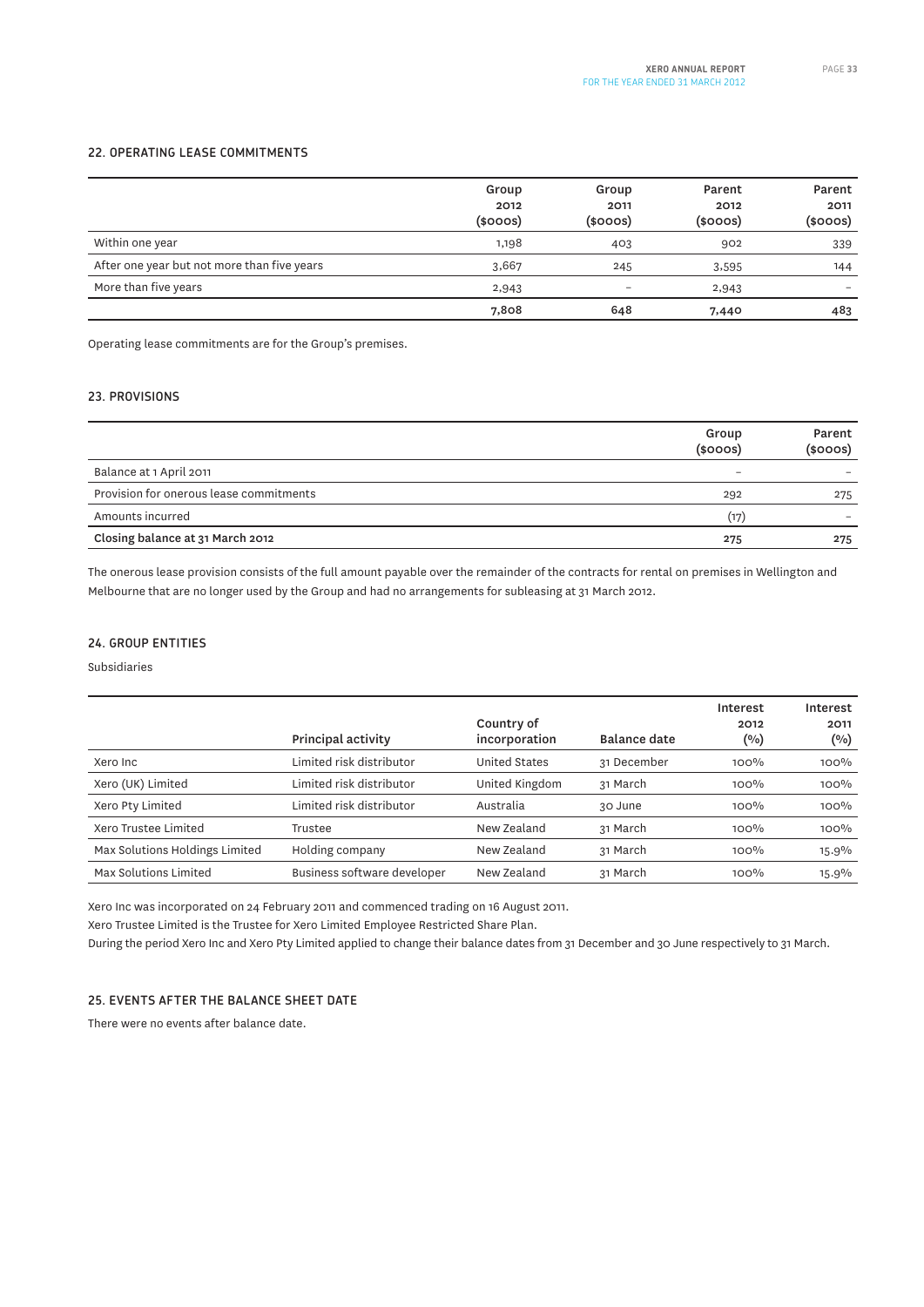# **AUDITORS' REPORT**

We have audited the financial statements of Xero Limited ("the Company") on pages 3 to 33, which comprise the statements of financial position as at 31 March 2012, the income statements, statements of comprehensive income, statements of changes in equity and statement of cash flow, for the year then ended, and the notes to the financial statements that include a summary of significant accounting policies and other explanatory information for both the Company and the Group. The Group comprises the Company and the entities it controlled at 31 March 2012 or from time to time during the financial year.

Directors' Responsibility for the Financial Statements The Directors are responsible for the preparation of these financial statements in accordance with generally accepted accounting practice in New Zealand and that give a true and fair view of the matters to which they relate and for such internal controls as the Directors determine are necessary to enable the preparation of financial statements that are free from material misstatement, whether due to fraud or error.

Auditors' Responsibility Our responsibility is to express an opinion on these financial statements based on our audit. We conducted our audit in accordance with International Standards on Auditing (New Zealand) and International Standards on Auditing. These standards require that we comply with relevant ethical requirements and plan and perform the audit to obtain reasonable assurance about whether the financial statements are free from material misstatement.

An audit involves performing procedures to obtain audit evidence about the amounts and disclosures in the financial statements. The procedures selected depend on the auditors' judgement, including the assessment of the risks of material misstatement of the financial statements, whether due to fraud or error. In making those risk assessments, the auditors consider the internal controls relevant to the Company and the Group's preparation of financial statements that give a true and fair view of the matters to which they relate in order to design audit procedures that are appropriate in the circumstances, but not for the purpose of expressing an opinion on the effectiveness of the Company and the Group's internal control. An audit also includes evaluating the appropriateness of accounting policies used and the reasonableness of accounting estimates, as well as evaluating the overall presentation of the financial statements.

We believe that the audit evidence we have obtained is sufficient and appropriate to provide a basis for our audit opinion.

We have no relationship with, or interests in, Xero Limited or any of its subsidiaries other than in our capacity as auditors and providers of other assurance and taxation services. These services have not impaired our independence as auditors of the Company and the Group.



- (i) comply with generally accepted accounting practice in New Zealand;
- (ii) comply with International Financial Reporting Standards; and
- (ii) give a true and fair view of the financial position of the Company and the Group as at 31 March 2012, and their financial performance and cash flows for the year then ended.

Report on Other Legal and Regulatory Requirements We also report in accordance with Sections 16(1)(d) and 16(1)(e) of the Financial Reporting Act 1993. In relation to our audit of the financial statements for the year ended 31 March 2012:

- (i) we have obtained all the information and explanations that we have required; and
- (ii) in our opinion, proper accounting records have been kept by the Company as far as appears from an examination of those records.

Restriction on Distribution or Use This report is made solely to the Company's shareholders, as a body, in accordance with Section 205(1) of the Companies Act 1993. Our audit work has been undertaken so that we might state to the Company's shareholders those matters which we are required to state to them in an auditors' report and for no other purpose. To the fullest extent permitted by law, we do not accept or assume responsibility to anyone other than the Company and the Company's shareholders, as a body, for our audit work, for this report or for the opinions we have formed.

Pricewaterhouse Cooper

**PricewaterhouseCoopers** Chartered Accountants Wellington, New Zealand 24 May 2012

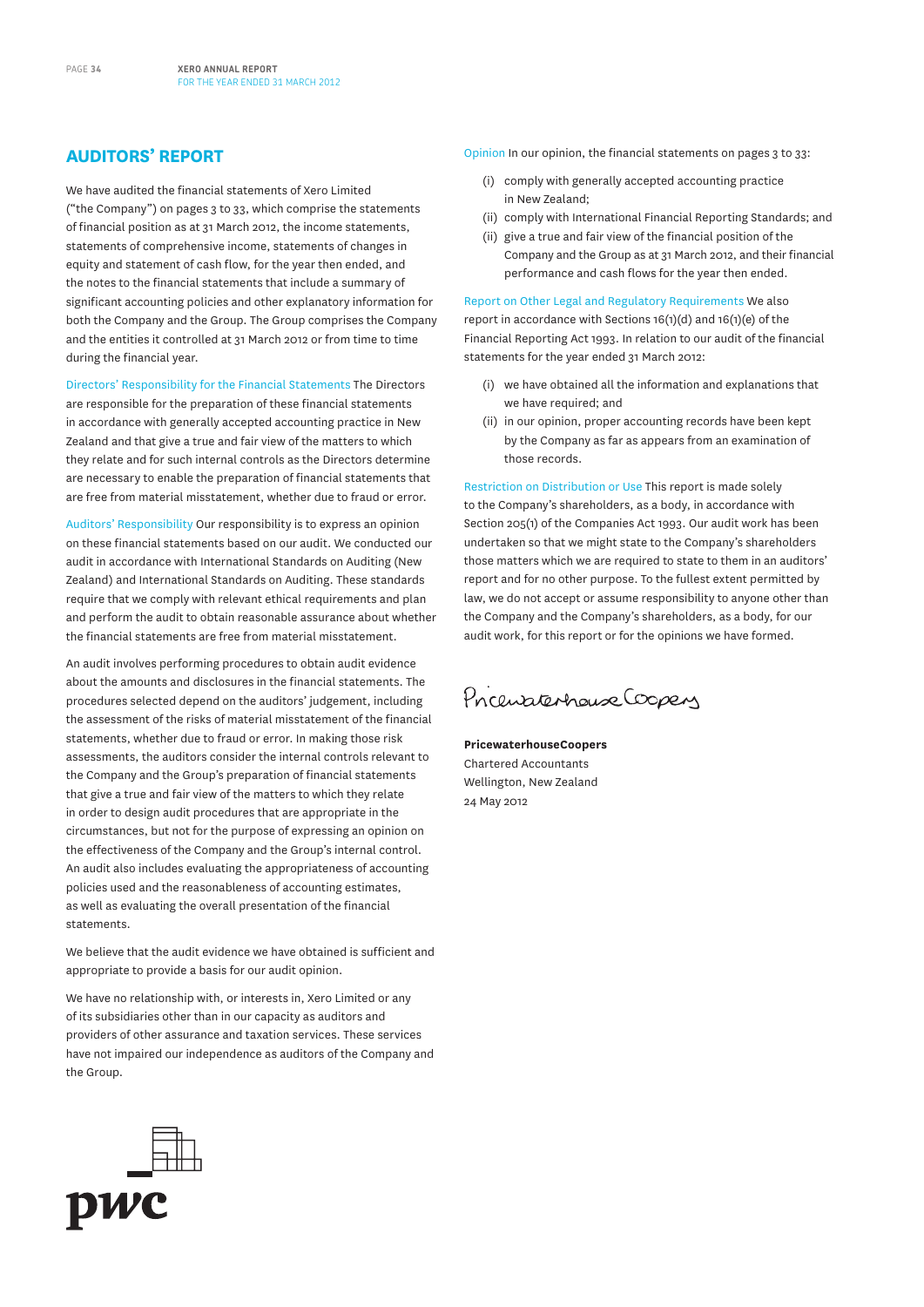# **DIRECTORS' RESPONSIBILITIES STATEMENT**

The Financial Reporting Act 1993 requires the Directors to prepare financial statements for each financial year that give a true and fair view of the financial position of the Company and Group and of the financial performance and cash flows for that period.

In preparing these financial statements, the Directors are required to:

- select suitable accounting policies and then apply them consistently;
- make judgements and estimates that are reasonable and prudent; and
- state whether applicable accounting standards have been followed, subject to any material departures disclosed and explained in the financial statements.

The Directors are responsible for keeping proper accounting records that disclose with reasonable accuracy, at any time, the financial position of the Group and to enable them to ensure that the financial statements comply with the Companies Act 1993. They are also responsible for safeguarding the assets of the Group and hence for taking reasonable steps for the prevention and detection of fraud and other irregularities.

The Directors have pleasure in presenting these financial statements for the year ended 31 March 2012.

The Board of Directors of the Company and Group authorised these financial statements for issue on 24 May 2012.

For and on behalf of the Board of Directors

**Sam Knowles** Chairman 24 May 2012



**Graham Shaw** Director 24 May 2012

# **CORPORATE GOVERNANCE**

The role of the Board The Board of Directors is elected by shareholders to govern Xero in the best interests of the Company. The Board is the overall and final body responsible for all decision– making within the Company. The Board Charter describes the Board's role and responsibilities and regulates internal Board procedures.

The Board has the responsibility to work to enhance the value of the Company in the interests of the Company and its shareholders.

Delegation of authority framework To enhance efficiency, the Board has delegated some of its powers to Board Committees and other powers to the Chief Executive. The terms of the delegation by the Board to the Chief Executive are clearly documented. The Chief Executive has, in some cases, formally delegated certain authorities to his direct reports and has established a formal process for his direct reports to sub–delegate certain authorities.

Membership size & composition The Board comprises six Directors, being a non–executive Chairman, one Executive Director and four non–executive Directors. In December 2011, Executive Director and Co–founder Hamish Edwards stepped down from the Board and in May 2012, Phil Norman announced his forthcoming retirement from the Board. The Board has a broad range of IT, financial, sales, business and other skills and expertise necessary to meet its objectives.

Selection & role of Chairman The Chairman is elected by the Board from the non–executive Directors. The Board supports the separation of the role of Chairman and Chief Executive. The Chairman's role is to manage the Board effectively, to provide leadership to the Board and to facilitate the Board's interface with the Chief Executive.

During the year Sam Knowles took over the role of Chairman from Phil Norman.

Director independence The Board Charter requires that a minimum of two Directors be "independent".

As required by the NZSX listing rules, Xero's approach to Director independence is to have regard to relationships that could (or could be perceived to) materially interfere with the exercise of the unfettered and independent judgement of a Director. The NZSX listing rules provide guidance as to the types of relationship that constitute "material relationships", affecting independence or the perception of independence.

The Board will review any determination it makes as to a Director's independence on becoming aware of any information that indicates the Director may have a relevant material relationship with Xero. For this purpose, Directors are required to ensure that they immediately advise of any new or changed relationships to enable the Board to consider and determine the materiality of the relationships.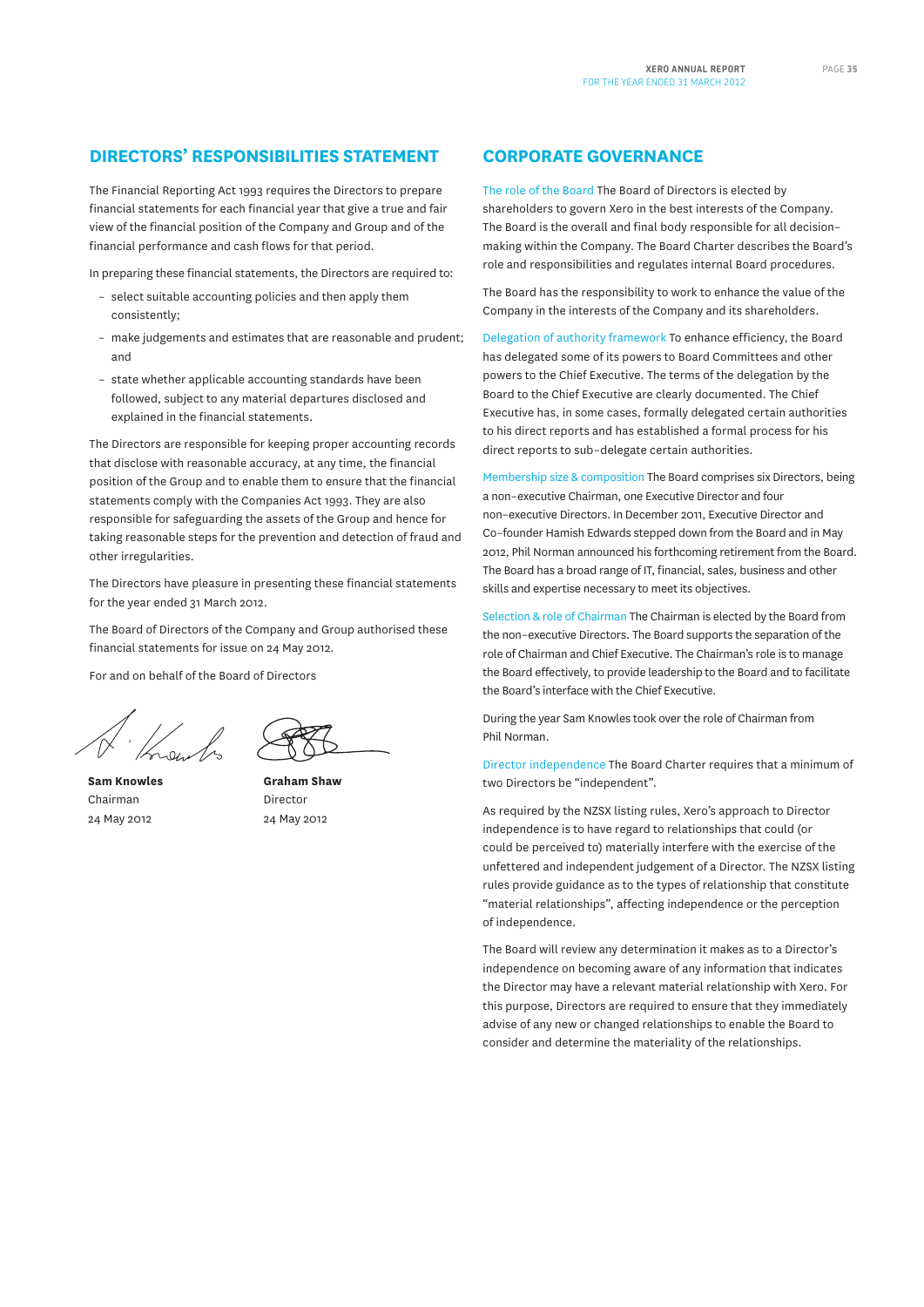# **CORPORATE GOVERNANCE (CONTINUED)**

The Board considers that Phil Norman, Graham Shaw and Sam Knowles are independent. The Board determined that Rod Drury is not independent by virtue of his executive responsibilities. Further the Board considers that Craig Winkler and Sam Morgan are not independent. It should be noted that Sam Morgan's status as a Director changed during the year as a result of him becoming a substantial security holder in the Company.

Conflicts of interest The Board Charter outlines the Board's policy on conflicts of interest. Where conflicts of interest do exist at law, Directors excuse themselves from discussions and do not receive the relevant paper in respect of those interests, and in accordance with the relevant stock exchange listing rules do not exercise their right to vote in respect of such matters.

Nomination & appointment The procedures for the appointment and removal of Directors are ultimately governed by the Company's Constitution. The suitability of candidates for appointment is based on pre–established criteria. When recommending a candidate to act as Director, the Board takes into account such factors as it deems appropriate, including the experience, qualifications, availability and judgement of the candidate and the candidate's ability to work with other Directors.

Directors receive formal letters of appointment setting out the arrangements relating to their appointments.

Board Committees The Board operated three Committees during the year: the Audit and Risk Management Committee, the Remuneration Committee and the Nominations Committee. The Charters of each Committee are on the Xero website. The membership of each Committee at 31 March 2012 was:

- 1. Audit and Risk Management Committee
	- Graham Shaw (Chair), Sam Knowles, Phil Norman, Craig Winkler
- 2. Remuneration Committee
- Sam Knowles (Chair), Graham Shaw, Craig Winkler
- 3. Nominations Committee
- Sam Morgan (Chair), Rod Drury, Sam Knowles

Retirement & re–election The Constitution provides that a Director is required to stand for re–election at the third Annual Meeting following the Director's appointment or three years, whichever is the longer.

Director remuneration Directors' fees have been previously set at \$250,000 for the non–executive Directors. The fees paid for the past year were \$220,000.

In April 2012 the Board resolved after a review of directors fees paid in comparable companies that the Chairman's fee be increased from \$60,000 per annum to \$80,000 per annum effective 1 April 2012 and that the Chair of the Audit and Risk Management Committee be paid a supplementary fee of \$10,000 per annum for the additional time and responsibilites associated with this role.

Board access to information & advice The Directors generally receive materials for Board meetings four days in advance, except in the case of special meetings for which the time period may be shorter owing to the urgency of the matter to be considered. Xero's Company Secretary is responsible for supporting the effectiveness of the Board by ensuring that policies and procedures are followed and co–ordinating the completion and dispatch of the Board agenda and papers.

All Directors have access to executives, including the Company Secretary, to discuss issues or obtain information on specific areas in relation to items to be considered at Board meetings or other areas as they consider appropriate. Further, Directors have unrestricted access to Company records and information.

The Board, the Board Committees and each Director have the right, subject to the approval of the Chairman, to seek independent professional advice at Xero's expense to assist them to carry out their responsibilities. Further, the Board and Board Committees have the authority to secure the attendance at meetings of outsiders with relevant experience and expertise.

Director education All Directors are responsible for ensuring they remain current in understanding their duties as Directors.

Directors' share ownership All Directors and employees are required to comply with Xero's Insider Trading Policy and Guidelines, in undertaking any trading in Xero shares. The table of Directors' shareholdings is included in the Disclosures section of this Annual Report.

Indemnities and insurance Deeds of Indemnity have been given to Directors in relation to potential liabilities and costs they may incur for acts or omissions in their capacity as Directors.

The Directors' and Officers' Liability insurance covers risks normally covered by such policies arising out of acts or omissions of Directors and employees in their capacity as such. Insurance is not provided for dishonest, fraudulent, malicious or wilful acts or omissions.

Board meetings The Board met formally ten times in the year ended 31 March 2012 and there were also separate meetings of the Board Committees. At each meeting the Board considers items of key financial and operational information as well as matters of strategic importance.

Executives regularly attend Board meetings and are also available to be contacted by Directors between meetings.

Directors who are not members of the Committees may attend the Committee meetings.

Board performance Board and Committee performance is subject to regular discussion at meetings of the Board and Committees.

Audit independence One of the main purposes of the Audit and Risk Management Committee is to ensure the quality and independence of the audit process. The Chairman of the Committee and Chief Financial Officer work with the external auditors to plan the audit approach. All aspects of the audit are reported back to the Committee and the auditors are given the opportunity at Committee meetings to meet in executive session with the Board.

Ethics The Board maintains high standards of ethical conduct and the Chief Executive is responsible for ensuring that high standards of conduct are maintained by all Xero staff, although no formal code of ethics is documented at this time.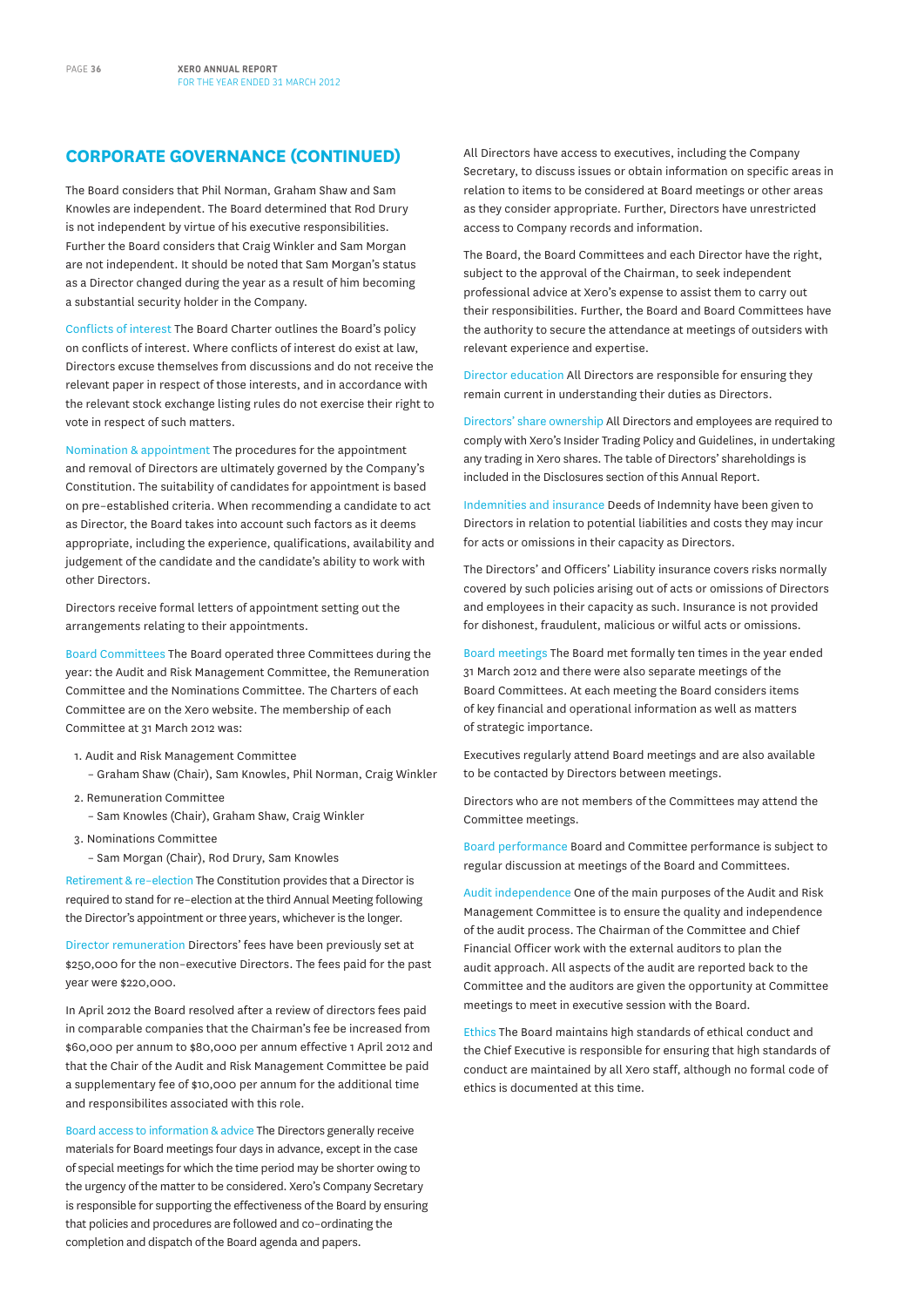# **DISCLOSURES**

# **ENTRIES RECORDED IN THE INTERESTS REGISTER**

The following are particulars of entries made in the Interests Register for the period 1 April 2011 – 31 March 2012.

Directors' interests Directors disclosed interests, or cessations of interest, in the following entities pursuant to section 140 of the Companies Act 1993 during the year ended 31 March 2012.

| Entity                            | Relationship                         |
|-----------------------------------|--------------------------------------|
| Sam Knowles                       |                                      |
| <b>Growthcom Limited</b>          | Became a director and shareholder    |
| Com Investments Limited           | Became a director and shareholder    |
| Rangatira Limited                 | Became a director                    |
| Partners Life Limited             | Became a director and shareholder    |
| Magritek Limited                  | Became a director and shareholder    |
| <b>Phil Norman</b>                |                                      |
| Nextspace Limited                 | Became a director                    |
| Maclean Computing Limited         | Became a member of an advisory board |
| <b>Touchpoint Limited</b>         | Became a member of an advisory board |
| Western Mailing Limited           | Became a member of an advisory board |
| Martin Aircraft Limited           | Ceased to be a director              |
| Sam Morgan                        |                                      |
| <b>Outsmart Limited</b>           | Became a director                    |
| Sonar6 Limited                    | Ceased to be a director              |
| Gareth Morgan Kiwisaver Limited   | Ceased to be a director              |
| Gareth Morgan Investments Limited | Ceased to be a director              |
| Trade Me Group Limited            | Became a director                    |
| <b>Hamish Edwards</b>             |                                      |
| Hedgebook Limited                 | Became a director                    |
| Spotlight Workpapers Limited      | Became a director and shareholder    |

Share dealings of Directors Directors disclosed, pursuant to section 148 of the Companies Act 1993, the following acquisitions and disposals of relevant interest in Xero shares during the year ended 31 March 2012

|                | Date of<br>acquisition/<br>disposal | Consideration<br>per share | Number of<br>shares acquired/<br>(disposed) |
|----------------|-------------------------------------|----------------------------|---------------------------------------------|
| Sam Morgan     | 12 August 2011                      | 2.40                       | 14,000                                      |
| Sam Knowles    | 2 February 2012                     | 2.75                       | 363,636                                     |
| Sam Morgan     | 2 February 2012                     | 2.75                       | 1,818,182                                   |
| Craig Winkler  | 2 February 2012                     | 2.75                       | 1,454,545                                   |
| Rod Drury      | 9 February 2012                     | 2.75                       | (1,090,909)                                 |
| Hamish Edwards | 9 February 2012                     | 2.75                       | (545, 455)                                  |
| Graham Shaw    | 13 March 2012                       | 2.75                       | 5,455                                       |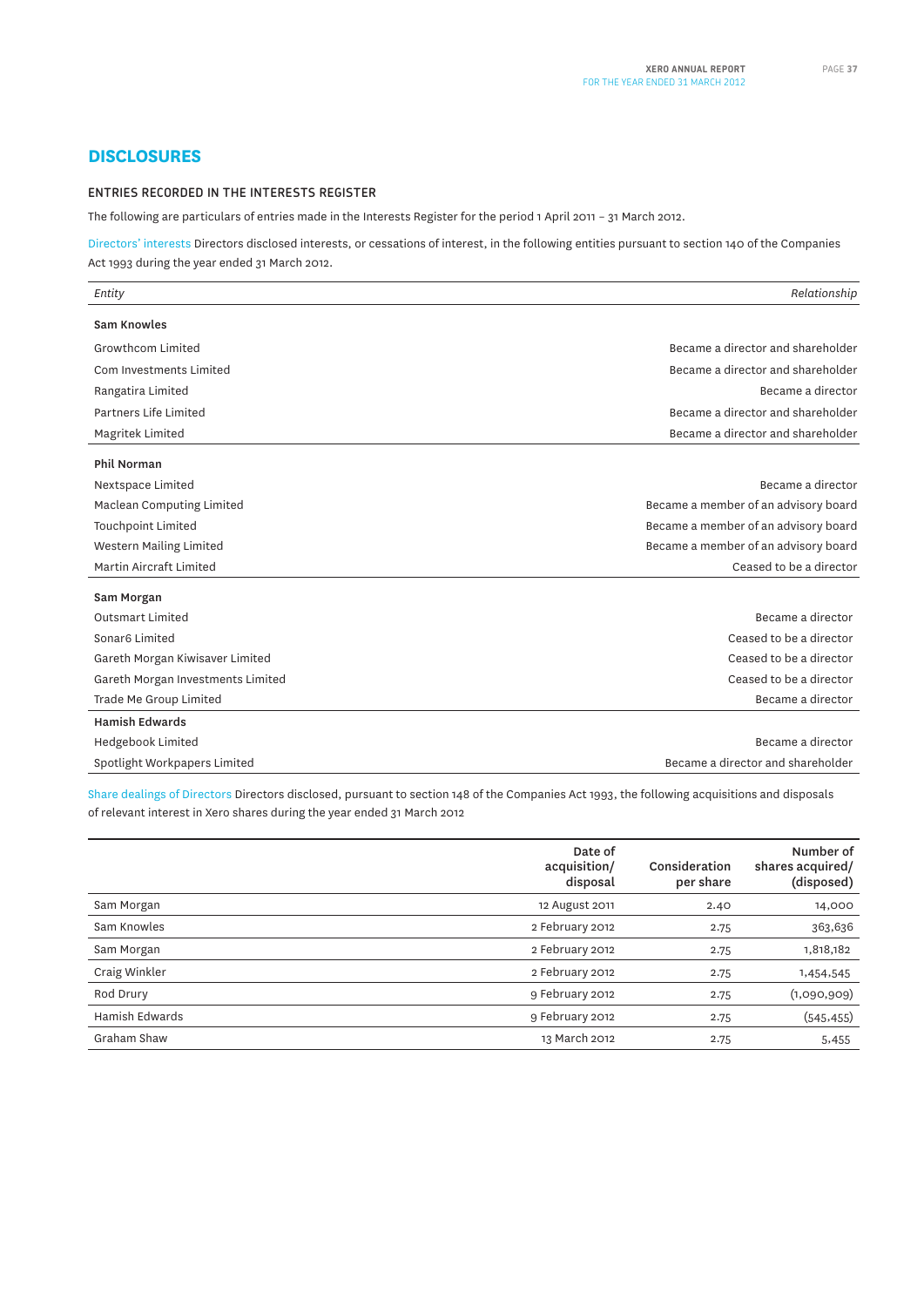# **DISCLOSURES (CONTINUED)**

### Shareholdings of Directors as at 31 March 2012

|                    | Number of shares |
|--------------------|------------------|
| Rod Drury          | 22,553,113       |
| Sam Knowles        | 569,191          |
| Sam Morgan         | 6,122,609        |
| Phil Norman        | 505,546          |
| <b>Graham Shaw</b> | 1,336,010        |
| Craig Winkler      | 20,954,545       |

*An Unsecured loan was provided to Mr Norman in the year ended 31 March 2008 to purchase shares in Xero at \$1.00 per share. Simple interest is repayable at a rate of 4% per annum, with the loan being repayable in June 2012.*

Remuneration of Directors Details of the total remuneration of, and the value of other benefits received by each Director of Xero during the financial year ended 31 March 2012 are as follows:

|                  | Fees<br>$(s$ ooos $)$    | Salary<br>$(s$ ooos $)$  |
|------------------|--------------------------|--------------------------|
| Rod Drury*       | $\overline{\phantom{0}}$ | 255                      |
| Hamish Edwards** | $\overline{\phantom{0}}$ | 159                      |
| Sam Knowles***   | 47                       | $\overline{\phantom{0}}$ |
| Sam Morgan       | 40                       | $\overline{\phantom{0}}$ |
| Phil Norman      | 53                       | $\overline{\phantom{0}}$ |
| Graham Shaw      | 40                       | $\overline{\phantom{0}}$ |
| Craig Winkler    | 40                       | $\overline{\phantom{a}}$ |
|                  | 220                      | 414                      |

*\*Mr Drury is an Executive Director and receives remuneration from Xero in the form of a salary. He does not participate in the Xero Employee Restricted Share Plan. \*\*Mr Edwards ceased to be a Director on 12 December 2011.*

*\*\*\*Mr Knowles replaced Mr Norman as the Chairman on 18 November 2011.*

*Continued on next page ...*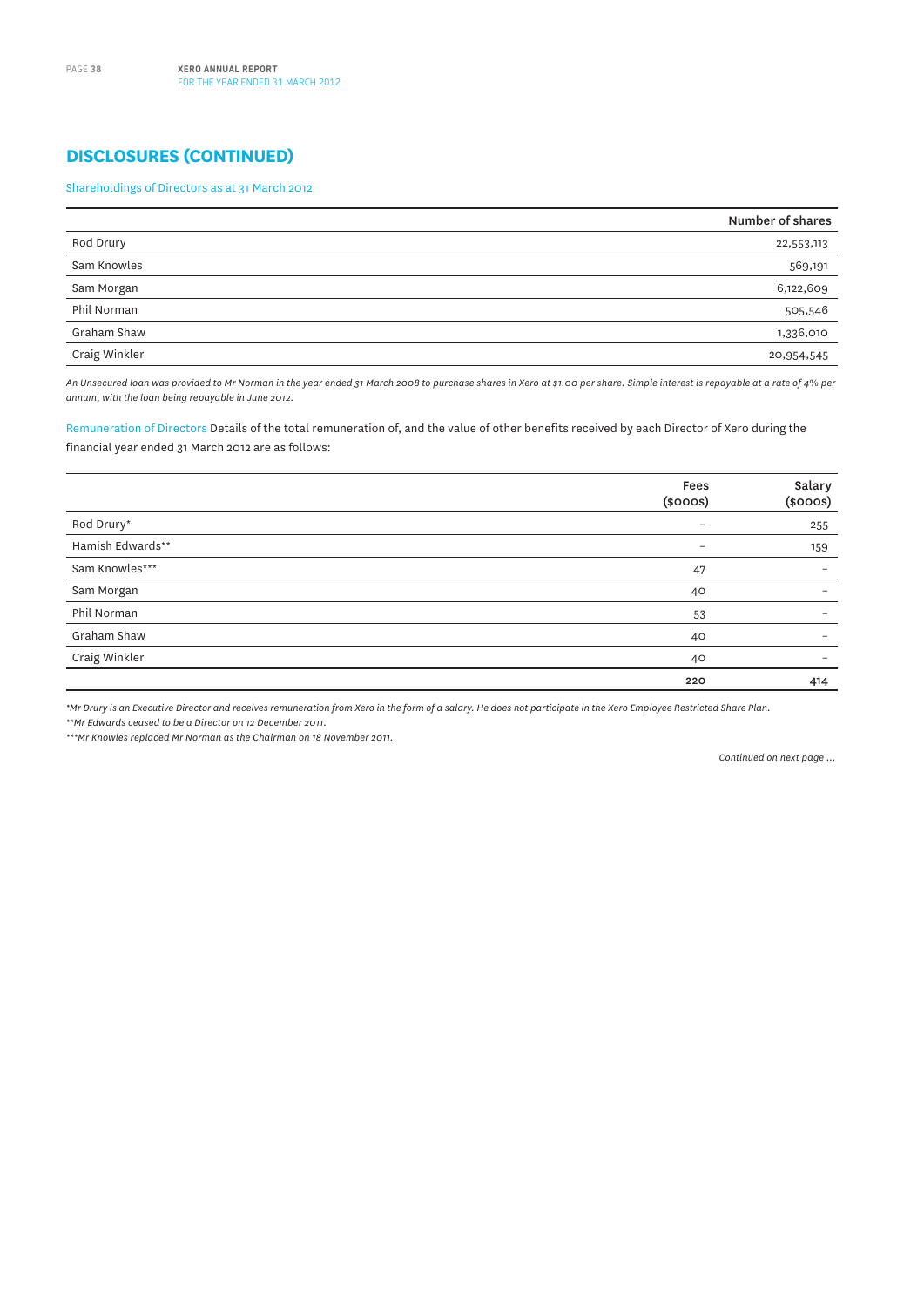Employee remuneration The following table shows the number of employees (including employees holding office as Directors of subsidiaries) whose remuneration and benefits for the year ended 31 March 2012 were within the specified bands above \$100,000. The remuneration figures shown in the table include all monetary payments actually paid during the course of the year ended 31 March 2012. They also include the value of all restricted shares provided to individuals during the same period. The table does not include amounts paid post 31 March 2012 that related to the year ended 31 March 2012, such as the short–term incentive scheme bonus. The table below includes the remuneration of Mr Drury and Mr Edwards. No director of a subsidiary receives or retains any remuneration or other benefits from Xero for acting as such.

|                      | Number of<br>employees  | Number of<br>employees acting<br>as directors of<br>subsidiaries |
|----------------------|-------------------------|------------------------------------------------------------------|
| $$100,000 - 109,999$ | 11                      |                                                                  |
| \$110,000 - 119,999  | 8                       |                                                                  |
| $$120,000 - 129,999$ | 10                      |                                                                  |
| \$130,000 - 139,999  | $\overline{2}$          |                                                                  |
| $$140,000 - 149,999$ | $\overline{\mathbf{c}}$ |                                                                  |
| \$150,000 - 159,999  | 5                       |                                                                  |
| $$160,000 - 169,999$ | $\mathbf{1}$            |                                                                  |
| \$170,000 - 179,999  | $\overline{\mathbf{c}}$ |                                                                  |
| \$190,000 - 199,000  | $\mathbf{1}$            |                                                                  |
| \$200,000 - 209,999  | $\mathbf{1}$            |                                                                  |
| $$250,000 - 259,999$ | 3                       |                                                                  |
| $$260,000 - 269,999$ | $\mathbf{1}$            |                                                                  |
| $$300,000 - 309,999$ | $\mathbf{1}$            | 1                                                                |
| $$370,000 - 379,999$ | $\mathbf{1}$            | 1                                                                |
| $$420,000 - 429,000$ | $\mathbf{1}$            |                                                                  |
|                      | 50                      | 2                                                                |

# Analysis of shareholding as at 16 May 2012

|                  | Number<br>of holders | Number<br>of shares | % of issued<br>capital |
|------------------|----------------------|---------------------|------------------------|
| $1 - 1,000$      | 627                  | 357,247             | 0.34                   |
| $1,001 - 5,000$  | 940                  | 2,534,352           | 2.37                   |
| $5,001 - 10,000$ | 556                  | 4,056,067           | 3.80                   |
| 10,001 - 100,000 | 602                  | 13,327,113          | 12.48                  |
| 100,001 and over | 56                   | 86,507,441          | 81.01                  |
| Total            | 2,781                | 106,782,220         | 100.00                 |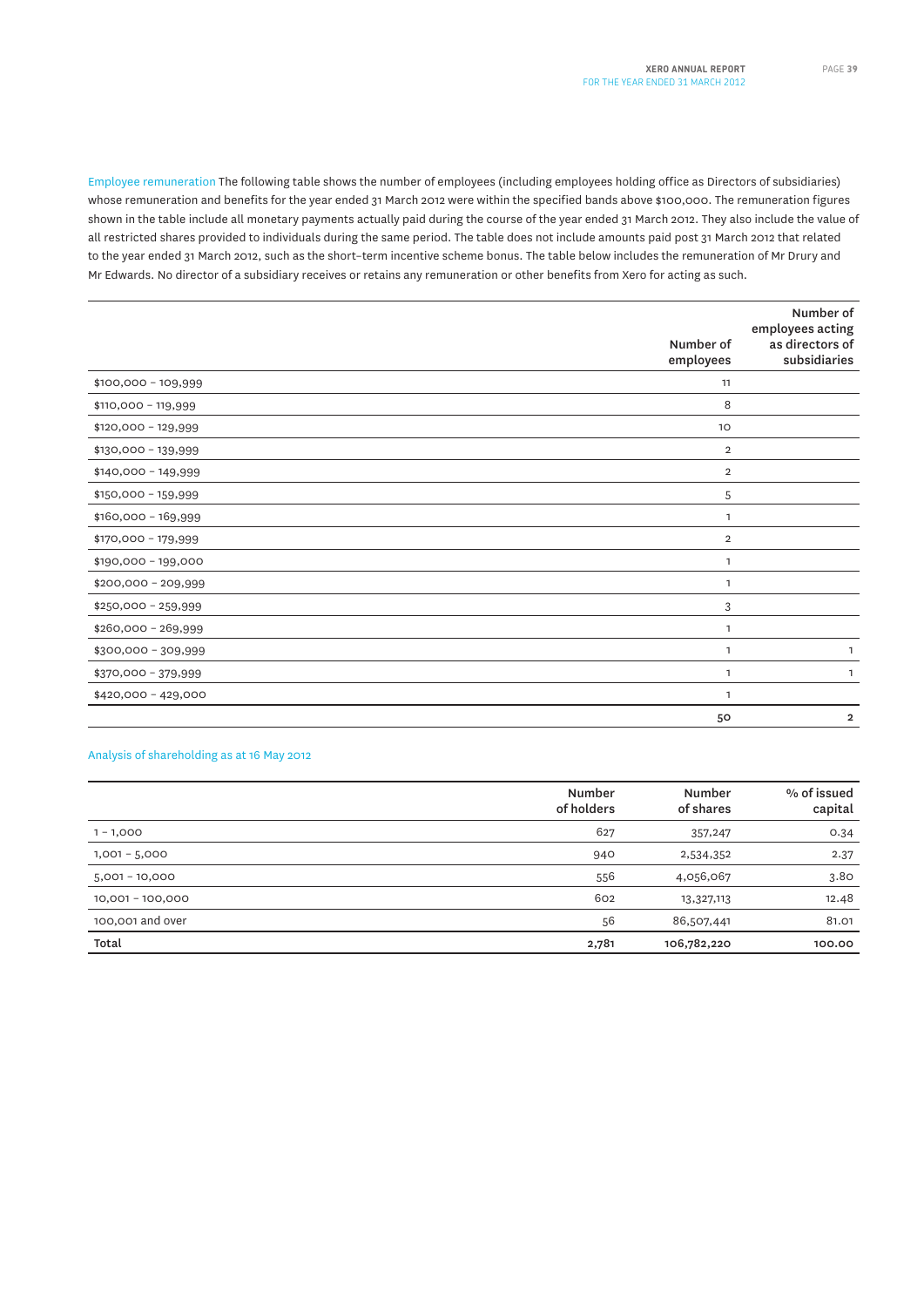# **DISCLOSURES (CONTINUED)**

Twenty largest shareholders as at 16 May 2012

|                                                                                |                | <b>Percentage of</b><br>total shares |
|--------------------------------------------------------------------------------|----------------|--------------------------------------|
| Shareholder rank & name                                                        | <b>Holding</b> | on issue                             |
| Anna Drury & Kenneth Drury (Rod Drury)<br>1.                                   | 22,553,113     | 21.12                                |
| Givia Pty Limited (Craig Winkler)<br>2.                                        | 20,954,545     | 19.62                                |
| Hamish Edwards & Tineke Edwards & Andrew Finch (Hamish Edwards)<br>3.          | 6,125,632      | 5.74                                 |
| Jasmine Investment Holdings Limited (Sam Morgan)<br>4.                         | 6,122,609      | 5.73                                 |
| New Zealand Central Securities Depository Limited<br>5.                        | 4,458,640      | 4.18                                 |
| Valar Ventures LP<br>6.                                                        | 4,135,870      | 3.87                                 |
| <b>Bank of New Zealand</b><br>7.                                               | 2,177,778      | 2.04                                 |
| Nicola Wilson & David Wilson & Christoper Ritchie<br>8.                        | 1,962,819      | 1.84                                 |
| Anna Grigg & Alastair Grigg & Claymore Trustees Limited (Alastair Grigg)<br>9. | 1,351,776      | 1.27                                 |
| 10. Graham Shaw & Delwyn Shaw                                                  | 1,336,010      | 1.25                                 |
| 11. FNZ Custodians Limited                                                     | 1,201,531      | 1.13                                 |
| 12. W5 Limited                                                                 | 965,561        | 0.90                                 |
| 13. Xero Limited (Employee Restricted Share Plan)                              | 815,124        | 0.76                                 |
| 14. Craig Walker & Catherine Walker                                            | 738,898        | 0.69                                 |
| Gavin George & Jacquetta George<br>15.                                         | 630,915        | 0.59                                 |
| 16. Spence Corporate Trustee Limited                                           | 630,915        | 0.59                                 |
| Gareth Morgan & Joanne Morgan & Charles Purcell<br>17.                         | 545,455        | O.51                                 |
| Philip Norman<br>18.                                                           | 505,546        | O.47                                 |
| 19. Ravere Pty Limited                                                         | 503,636        | 0.47                                 |
| 20. Andrew Finch & Raymond Bishop & Elaine Bishop                              | 495,000        | 0.46                                 |

Substantial Security Holders According to notices given under the Securities Markets Act 1988 the following persons were Substantial Security Holders in Xero Limited as at 16 May 2012 in respect of the number of voting securities set opposite their names:

|                 | Anna Drury & Kenneth Drury (Rod Drury)                          | 22,553,113 |  |
|-----------------|-----------------------------------------------------------------|------------|--|
|                 | 2. Givia Pty Limited (Craig Winkler)                            | 20,954,545 |  |
| $\mathcal{R}$ . | Hamish Edwards & Tineke Edwards & Andrew Finch (Hamish Edwards) | 6,125,632  |  |
| 4.              | Jasmine Investment Holdings Limited (Sam Morgan)                | 6,122,609  |  |

The total number of issued voting securities of Xero Limited as at 16 May 2012 was 106,782,220 (104,099,000 after excluding Treasury Stock).

NZX Waivers Xero Limited has had no NZX waivers granted or published by NZX within or relied upon it in the 12 months immediately preceding 24 May 2012.

Subsidiary Company Directors The following people held office as Directors of subsidiary companies as at 31 March 2012: Xero (UK) Limited – Rod Drury, Gary Turner Xero Pty Limited – Rod Drury, Chris Ridd Xero Inc – Rod Drury Xero Trustee Limited – Rod Drury, Graham Shaw Max Solutions Holdings Limited – Rod Drury, Graham Shaw Max Solutions Limited – Rod Drury, Graham Shaw

Annual Meeting Xero's Annual Meeting of shareholders will be held at the Mac's Function Centre, 4 Taranaki Street, Wellington on Thursday 26 July 2012 at 4pm. A notice of Annual Meeting and Proxy Form will be circulated to shareholders in June 2012.